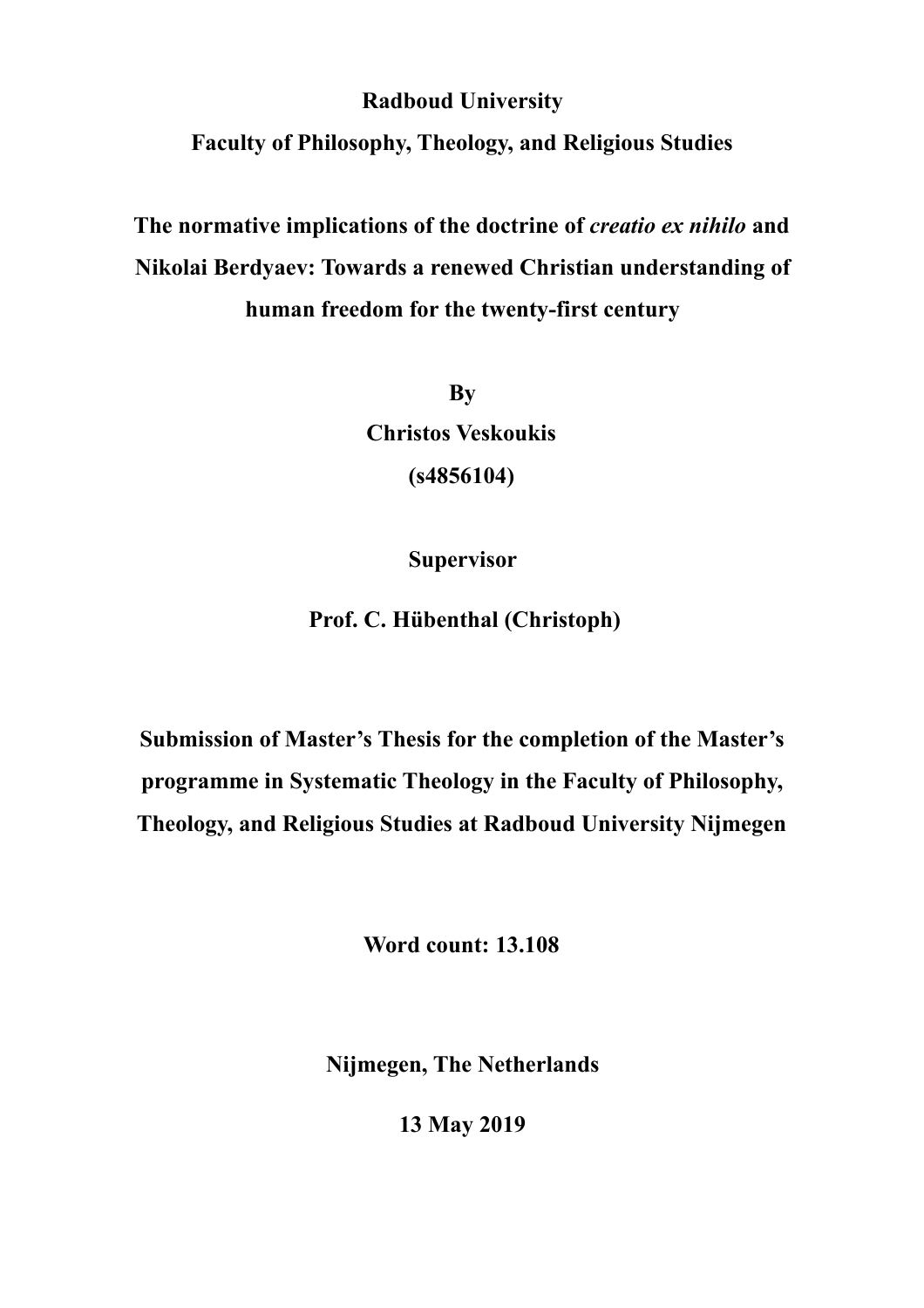### **STATEMENT OF INDEPENDENT WORK**

Hereby I, Christos Veskoukis, declare and assure that I have composed the present thesis with the title "The normative implications of the doctrine of *creatio ex nihilo* and Nikolai Berdyaev: Towards a renewed Christian understanding of human freedom for the twenty-first century", independently, that I did not use any other sources or tools other than indicated and that I marked those parts of the text derived from the literal content or meaning of other Works — digital media included — by making them known as such by indicating their source(s).

Nijmegen, 13 May 2019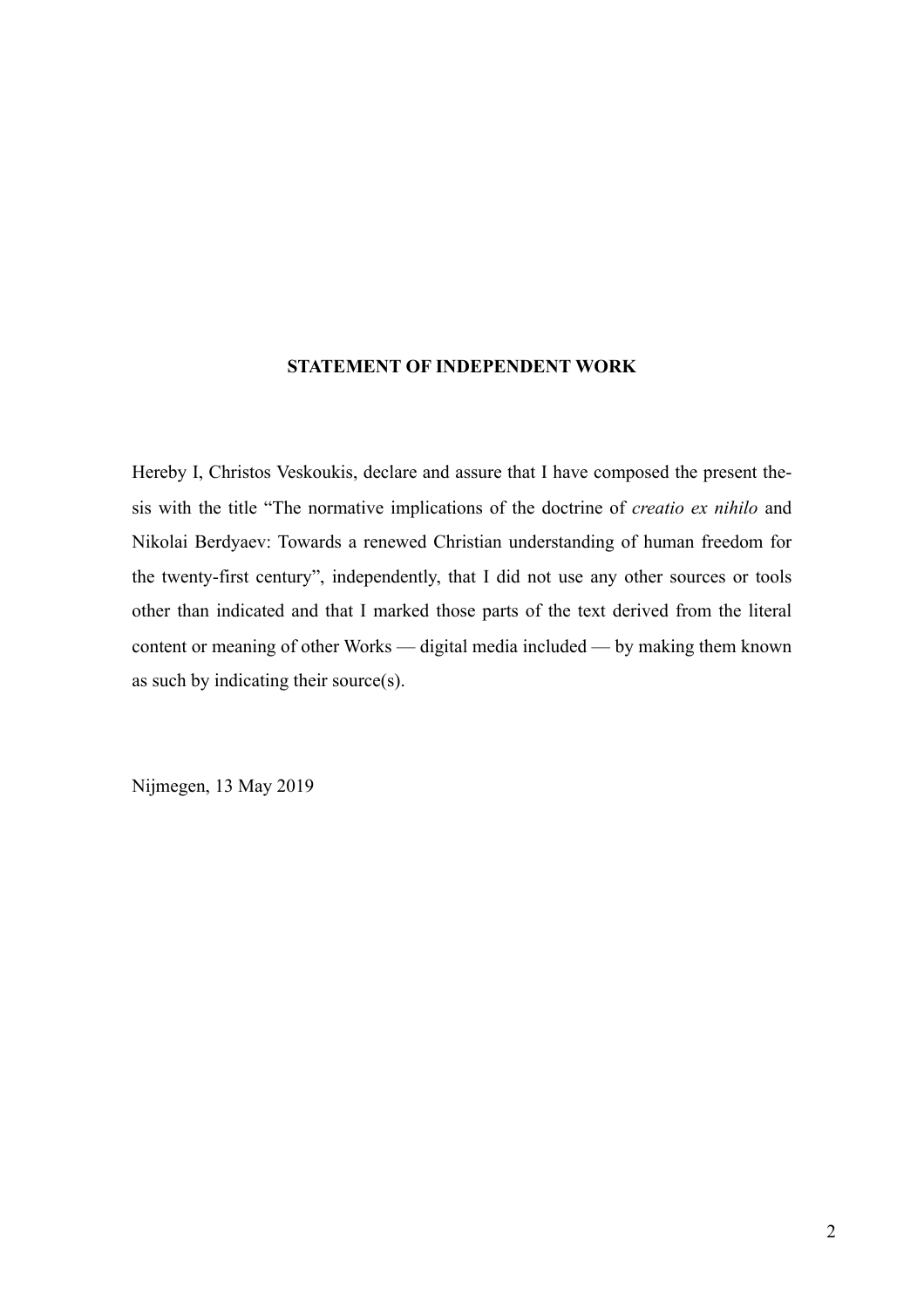Man's relations to truth and beauty unquestionably have a moral character. We have a moral duty towards truth and beauty…

— Nikolai Berdyaev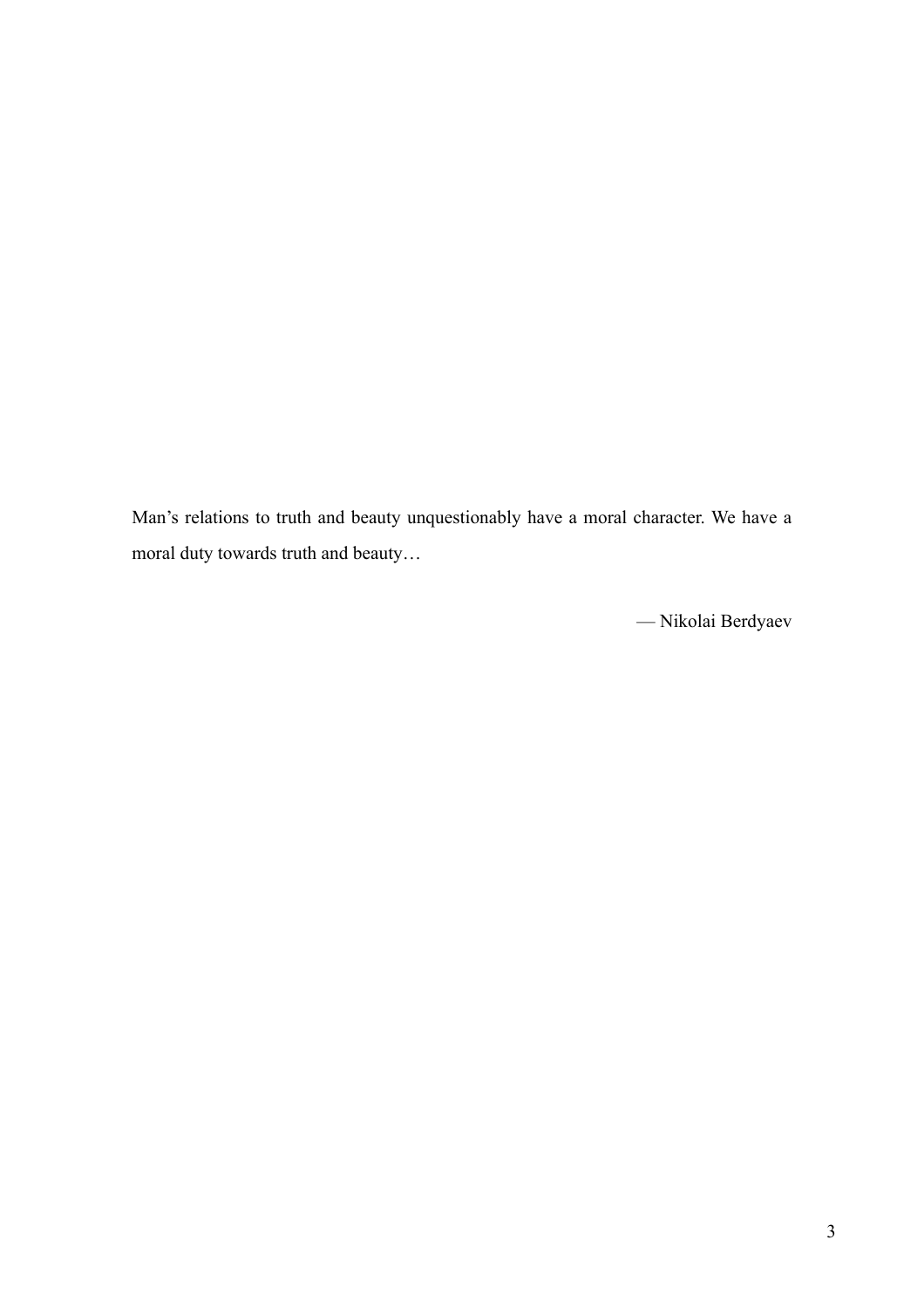## **TABLE OF CONTENTS**

| 1. CREATIO EX NIHILO & THE TRADITIONAL CHRISTIAN UNDERSTAND-  |  |
|---------------------------------------------------------------|--|
|                                                               |  |
|                                                               |  |
| 1.2 CREATIO EX NIHILO & THE TRADITIONAL CHRISTIAN UNDERSTAND- |  |
| ING OF HUMAN FREEDOM AS SUBMISSION TO CHURCH REGULATIONS      |  |
| AND LAWS: HOW DOES THE FORMER INFLUENCE THE LATTER?           |  |
|                                                               |  |
|                                                               |  |

# **2. CREATIO EX NIHILO AND ITS THEOLOGICO-HISTORICAL DEVELOP-MENT: WAS THIS TRADITIONAL DOCTRINE ALWAYS PART OF THE CHRISTIAN TRADITION?………………………….…………………….…..……19**  2.1 CREATIO EX NIHILO AND ITS BIBLICAL BASIS.………….…….……….….19 2.2 CREATIO EX NIHILO: A BRIEF LOOK AT THE EARLY HISTORICAL DE-VELOPMENT OF THIS DOCTRINE.……………………………………..….….…..26 2.3 CONCLUSION…………………………………………………………..…..……30

| 3. NIKOLAI BERDYAEV'S PHILOSOPHICAL INTERPRETATION OF CRE-     |  |
|----------------------------------------------------------------|--|
| ATIO EX NIHILO: TOWARDS A RENEWED CHRISTIAN UNDERSTANDING      |  |
| OF HUMAN FREEDOM FOR THE TWENTY-FIRST CENTURY31                |  |
| 3.1 BERDYAEV'S INTERPRETATION OF CREATIO EX NIHILO & THE BIRTH |  |
|                                                                |  |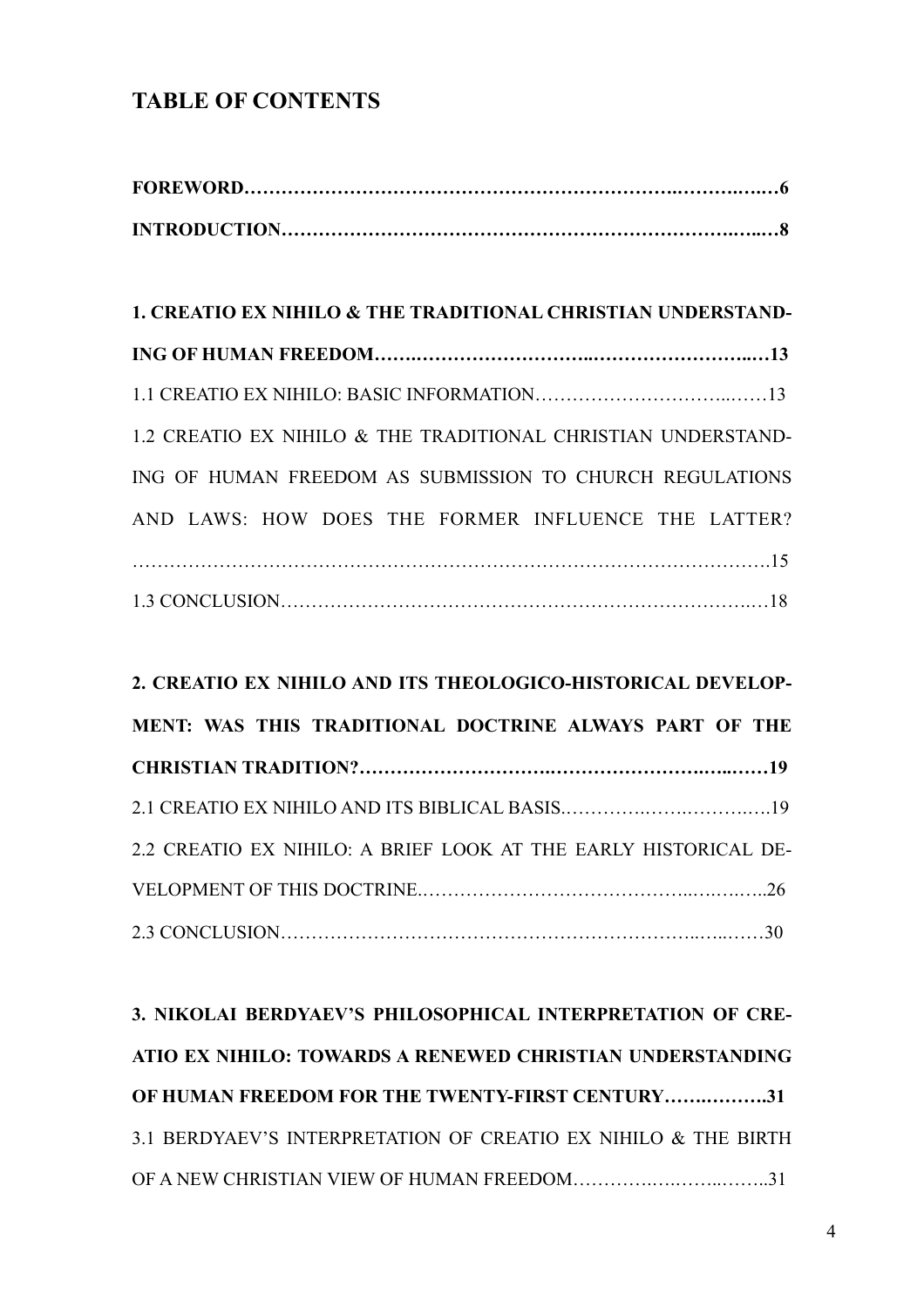| 3.2 CRITICISMS OF BERDYAEV'S NEW CHRISTIAN UNDERSTANDING OF |  |
|-------------------------------------------------------------|--|
| HUMAN FREEDOM: TO EMBRACE BERDYAEV'S VIEW ON FREEDOM OR     |  |
|                                                             |  |
|                                                             |  |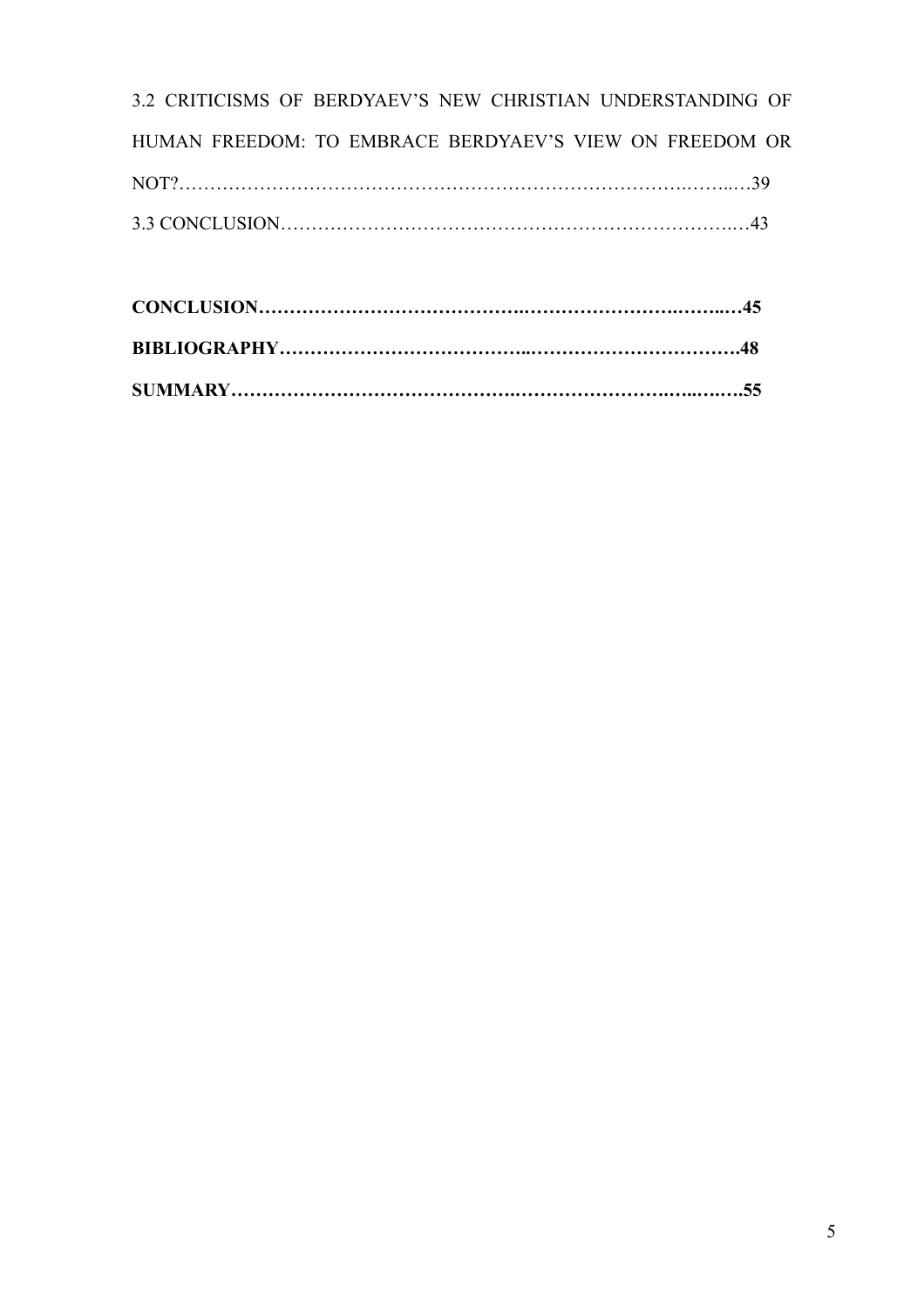### **Foreword**

Far from being a mere official requirement for the completion of my master's degree, the current thesis and its topic is a matter of the heart. Coming from a non-religious family and passing through a certainly not religious childhood and adolescence, I found myself, at the age of eighteen, thrown into the academic study of theology. With it, the world of the Eastern Orthodox Church, the church of my homeland, stood before me in both splendour and fear. And, the more I entered, the more I got confused. The words, *sin*, *obedience* and *submission*, words previously unknown to me, began now to gradually occupy my mind. And the questions came: What am I supposed to do? If God exists, as my Orthodox textbooks say and as my university professors boldly claim, then what is it that I have to do for Him? Am I really free? But, what is freedom if God is allfree and freedom is God? I once asked a priest, 'Father, what is your view on premarital sex? What do you think of masturbation?' His answer was bold, 'It is the Satan whispering these sins to your ears'. I felt restricted. New questions came: Where do I stand? For whom do I act? For me, or God? And, if I act just to please God, then what is left of me?

Yet suddenly I found Nikolai Berdyaev. For the first time, a thinker, coming from my Eastern Orthodox tradition, set me free instead of restricting me, and so, this is not only a dissertation. It is rather a confession, an academic one, for sure, but still a confession. Thus here, you will not find just general things about *creatio ex nihilo* and the writings of an Eastern Orthodox thinker regarding it. Of course, for some, what follows might sound philosophical, perhaps too philosophical or even irrelevant. But, for me, what follows is the problem of human freedom that has deeply concerned me, and here I am to confess what I came to consider a solution to it.

To make, however, a confession possible and to write things down on paper is not an easy task. For this reason, and before moving on, I would like here to thank three particular persons who, among others, yet more than others, made my confession possible and stood by me during the writing process of this dissertation. First of all, I owe an immense thanks to my mother Παυλίνα who always believes in me, and although she does not always understand, she stays here at all times, like a rock that never leaves the sea. Second, all my love, respect and, of course, my most tender hug goes to my girl-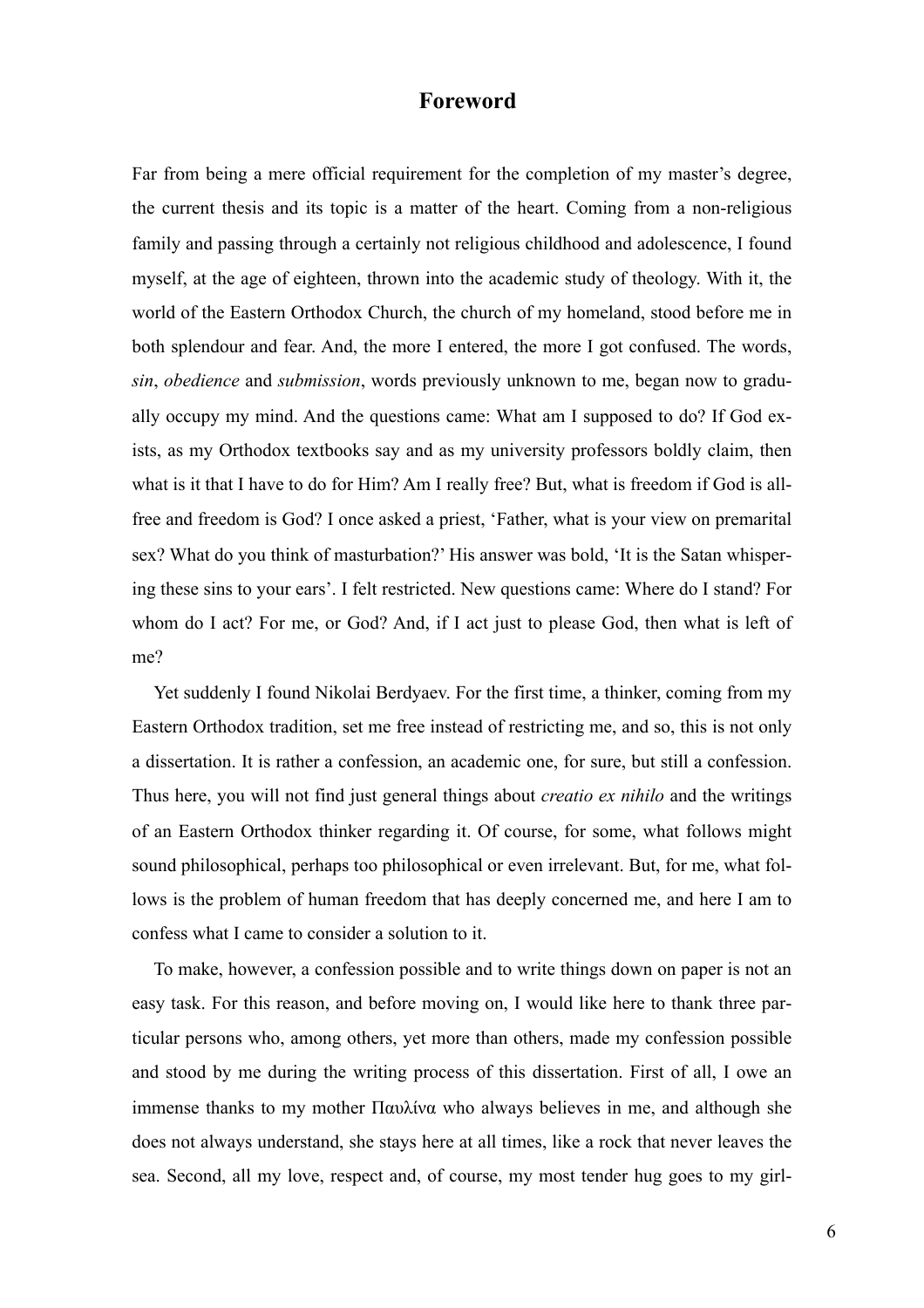friend Maaike who endured my tiresome contemplations and helped me indescribably with her comments and beyond them, by showing to me how beauty in all its colours looks. Third, I owe a sincere thanks to my supervisor Prof. Christoph Hübenthal for his valuable and constructive remarks and criticisms that gave both shape and direction to this thesis.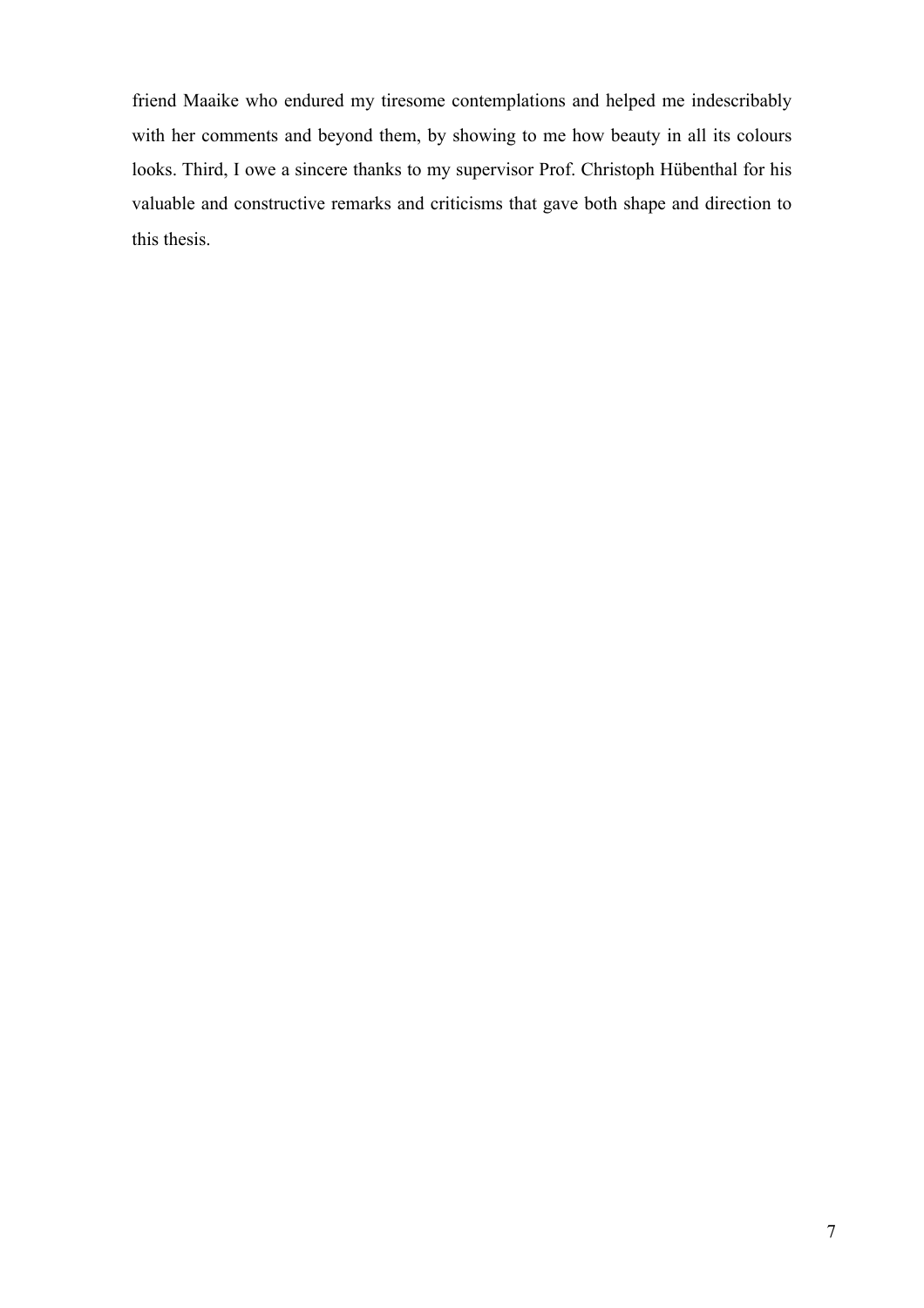### **Introduction**

When a Christian theologian speaks about the doctrine of *creatio ex nihilo* in the twenty-first century, he or she immediately assumes the risk to appear either boring or old-fashioned by uttering a Latin phrase in a world where the Latin language is almost extinct, if not dead. But is nowadays Christianity and its theological message considered equally boring and dead?

A quick answer to this question is a simple 'no'. If it is "for freedom (that) Christ has set us free" (Gal. 5:1 New Revised Standard Version), as St. Paul affirms, then it becomes apparent that the essential purpose and message of Christianity is human free $dom<sup>1</sup>$  And, of course, the subject of freedom, especially in our postmodern era,<sup>2</sup> is highly valued and respected rather than being regarded as dull and dead.3 Indeed, even when freedom is understood critically in overly deterministic terms, as is often the case with some postmodern thinkers, the question of human freedom is undoubtedly at the top of the postmodern agenda.

The problem, therefore, that Christian theology faces in the contemporary postmodern world is not whether it is boring or dead, but instead, if it remains faithful to its fundamental call to freedom or not. To put it differently, Christian theology is both topical and interesting as long as it strives to promote human freedom, remaining loyal to its central message, but it can also be fatally boring and irrelevant to modern ears, if, or when, it ceases to do so. Yet considering that the present-day Western secular paradigm seems to measure *freedom* "by the sheer number of behavioural options open to the chooser" (Warwick, 1969, p. 114), then the following question inevitably arises: Ιs the traditional Christian message *free* enough so that to be attractive to the postmodern

<sup>1</sup> Here, my understanding of St. Paul's phrase seems to be in complete accord with Charles Meyer who states that, "The all-pervading and most basic message of the Bible centres around God's call to freedom" (Meyer, 1969, p. 81).

For those, who are, perhaps, not acquainted with the term *postmodern* or *postmodernity*, I 2 would like to explain that this "may be defined as a broad category designating the culture that historically extends from the late 1960s to the early twenty-first century, and that is economically determined by postindustrial capitalism" (Geyh, 2005, para. 1).

<sup>3</sup> In the year 1969, Meyer observed that, "At no time in the world's history has the question of human freedom been as burning an issue as it is today" (Meyer, 1969, p. 78). And, as I see it, this phrase can easily describe our postmodern period which places fervent emphasis on individual freedom.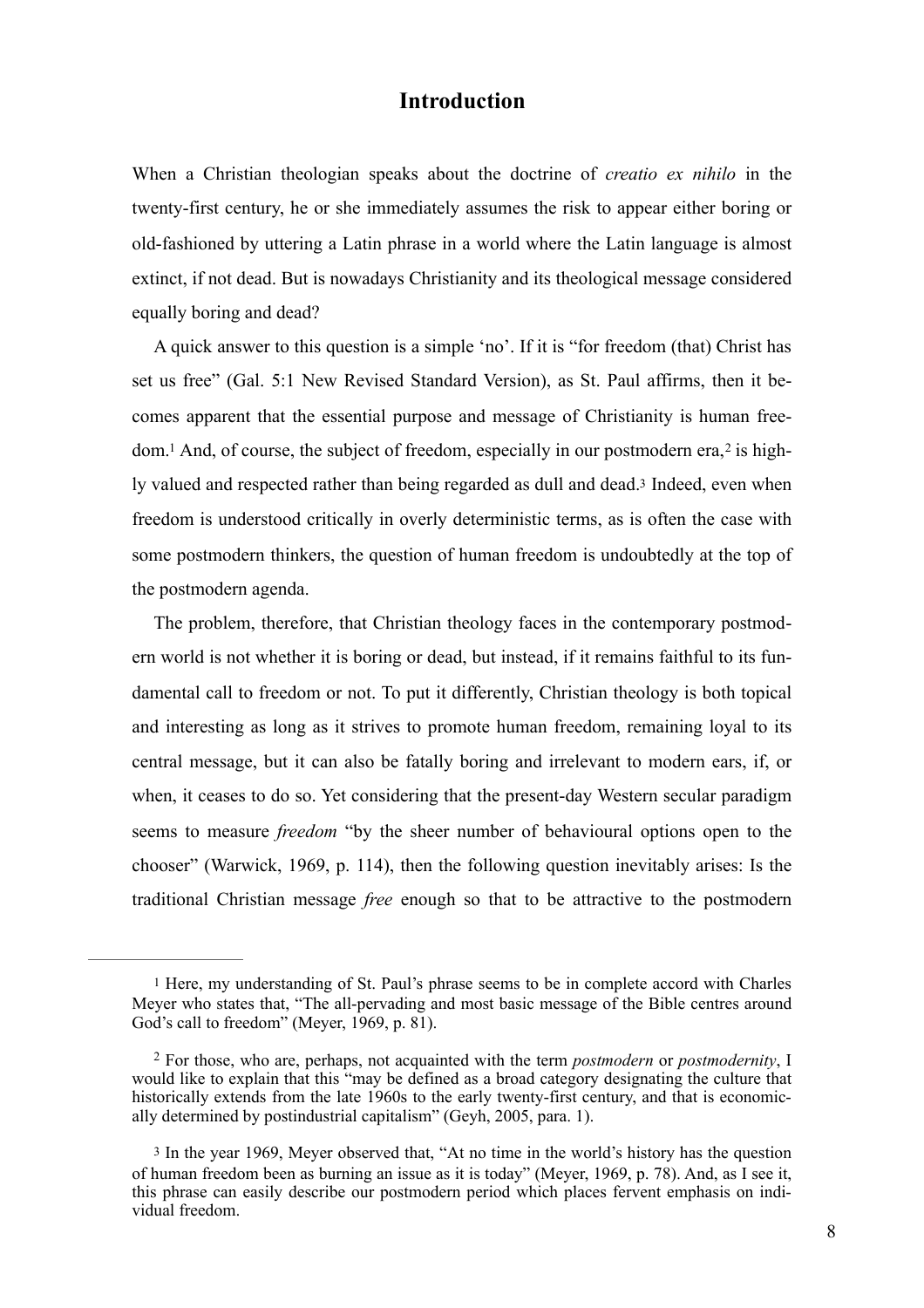audience in the twenty-first-century societies? The answer to this question is rather negative and as Meyer notes:

The Christian today simply will not believe that his faith and its celebration is all about freedom. In the mind of most people religion is a thraldom; it enslaves mind and soul, it subjects to pronunciamento and edict. While extolling human dignity, it stupefies man and entangles him in a network of legalism. The words of St. Paul, "Brothers, you have been called to freedom..." and "Where the Lord's Spirit is, there is freedom," as well as Jesus' own words: "The truth shall make you free," simply cannot be reconciled with the practice of the Church in multiplying laws. All one hears from the pulpit is that the one who loves God must *surrender* himself entirely to the regulations of his Church. It would seem that actually the religious person is the most unfree of all men (Meyer, 1969, p. 82).

Unfortunately, this description of Christian freedom appears to be  $-$  to a greater or lesser extent— the everyday reality of various Christian communities and churches around the globe, depending on how conservative these communities are.<sup>4</sup> Given that, it can easily be imagined that the *mainline* Christian understanding of human freedom<sup>5</sup> is greatly at odds with the contemporary postmodern and secular understanding of the same concept. Indeed, as shown above, while Christians tend to perceive their freedom as total submission and surrender to the laws and the regulations of their Church, the major part of secular people, living in our postmodern Western societies, regard freedom as their ability to independently choose whatever they want from a plethora of

 $4$  I would like to clarify that my full endorsement of Meyer's description of Christian freedom is purely based on my experience as a member of the Greek Orthodox Church and as a trained Eastern Orthodox theologian. In many Eastern Orthodox congregations both in Greece and in the Greek diaspora of Western Europe, I have personally encountered various clergymen defining Christian freedom in Meyer's terms. Furthermore, throughout my theological studies, both in Greece and abroad, I have met and discussed the subject of Christian freedom with fellow theologians — either Protestants or Catholics — from Africa, Asia and Europe, and many of them have agreed that, in their respective backgrounds, Christian freedom is often understood as enslavement, submission and surrender to the edicts of the Church.

<sup>5</sup> Here I use the word '*mainline*' to refer to all 'traditional' Christian churches and denominations which, like my denomination, namely Eastern Orthodoxy, tend to understand human freedom in Meyer's terms.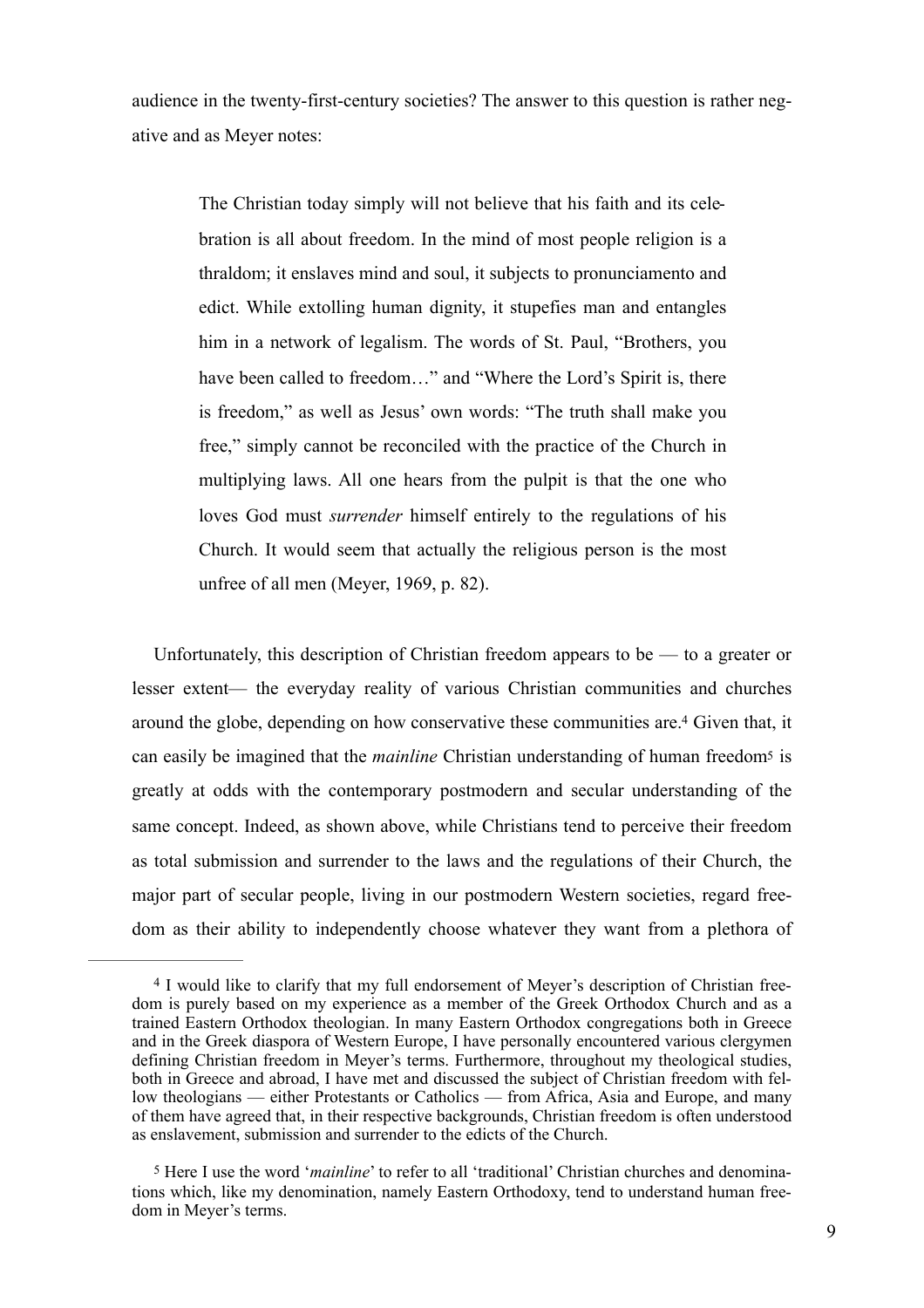available choices. But, is this difference between the Christian and the postmodern understanding of human freedom a problem or something that should concern us?

When looked at from the postmodern point of view which acknowledges "an uncontainable and irreducibly de-centred *multiplicity* of coexisting cognitive and cultural paradigms, without any one of them being uniquely dominant or central" (Geyh, 2005, para. 3), then the differences in understanding human freedom can be just another sign of the much-celebrated postmodern multiplicity rather than a problem. For me, however, the fact that mainline Christian theology tends to perceive *freedom* in a way diametrically opposed to that of the postmodern societies of our era is a grave problem which might eventually lead Christianity to marginalisation, if not extinction. Indeed, as experience teaches us, the more Christians insist on defining, discussing and understanding human freedom as *submission* to the Church, limiting in this way the number of choices available to humans, the more the postmodern audience of our time will find the Christian rhetoric of freedom restrictive and thus unattractive, old-fashioned and boring. And, perhaps, this can partly explain why Christianity, at least in the West, is in decline and Christian churches are steadily losing members.

Moreover, understanding human freedom as submission to Church regulations and laws is not only a problem for the postmodern and secular people. Such a view on human freedom can also harm the Christian community because viewing freedom as unreserved submission to the Church in a postmodern society which understands freedom in a completely different way might put the Christian community under heavy tension with broader society. Indeed, by maintaining their traditional understanding of human freedom, Christians are somewhat doomed to be secluded and far away, if not cut-off, from the contemporary secular society and its discourse on human freedom. As can easily be imagined, however, this feeling of seclusion is often accompanied by a high emotional cost which can potentially create the following two, not very attractive types of Christians. Either zealot Christians believing that they, unlike the secular masses, hold the correct understanding of freedom, or struggling Christians, who go through a painful existential struggle in their attempt to find the balance between the traditional Christian understanding of human freedom as submission to Church laws, and the postmodern understanding of freedom as free choice.

It becomes clear, therefore, that as far as human freedom is concerned, it is imperative for Christianity to find a new way to communicate with the present-day postmodern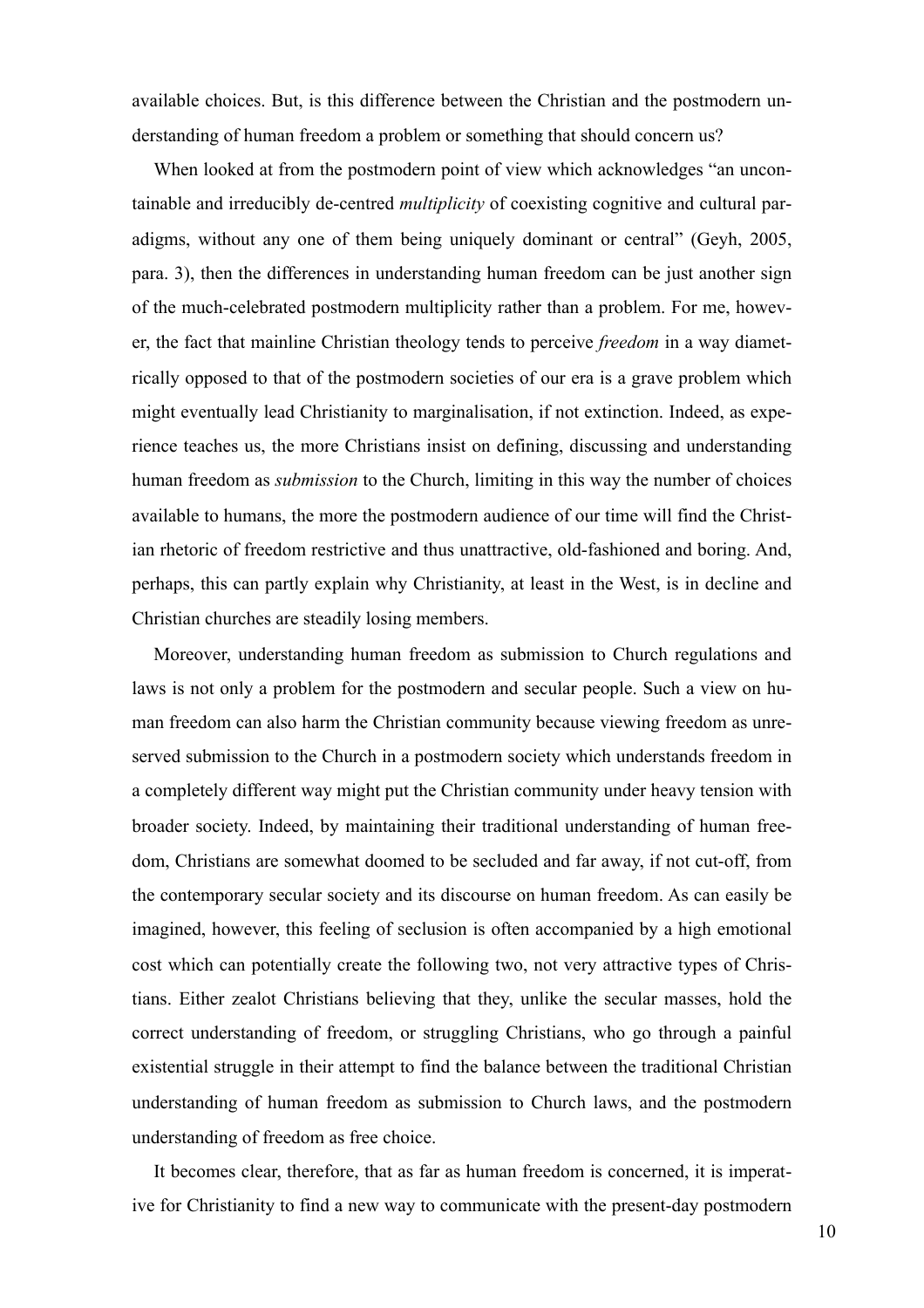society without being marginalised for being either restrictive or unattractive. And, this is what I aim to accomplish in the current assignment. More specifically, I will mainly concentrate on the seemingly boring doctrine of *creatio ex nihilo*, and by using Nikolai Berdyaev's philosophical interpretation of it, I shall develop and present an attractive to postmodern people Christian understanding of human freedom which would view freedom as an absolute and unlimited choice without perceiving it as a deterministic illusion.

For those who are unfamiliar with Nikolai Berdyaev and his philosophy, I have to explain that Berdyaev was a late 19th and early 20th-century Russian religious "freelance" existentialist philosopher who embraced the Eastern Orthodox Church and devoted much of his life to investigating the concept of freedom (Zernov, 1963, 151, 155). Given Berdyaev's profound commitment to freedom, therefore, and due to my personal affinity with his philosophical understanding of it, I choose here to focus my attention on Berdyaev's interpretation of *creatio ex nihilo* and based on it*,* I shall develop an alternative Christian understanding of human freedom which aspires to be more attractive than the traditional one.6

To do so, I will argue that the traditional doctrine of *creatio ex nihilo* lies behind the restrictive Christian rhetoric of human freedom because it gives absolute freedom of choice to God, while at the same time, it takes this freedom away from humans. Overall, I shall herein attempt to answer the following research question: *Is it possible to give a different interpretation of creatio ex nihilo so that to allow Christians to perceive human freedom in terms of absolute freedom of choice rather than submission to Church regulations and laws?*

To answer this question, I will divide my dissertation into three sections. In the first section, I shall provide information regarding the doctrine of *creatio ex nihilo.* In particular, I will indicate the strong influence that this doctrine exerts on — the unattractive to postmodern people — Christian understanding of human freedom as submission to Church regulations and laws. In this section, I shall specifically address the following two questions: What is the *creatio ex nihilo* doctrine? And, how does it form the basis for the development of the traditional Christian understanding of human freedom?

<sup>6</sup> For more general information about the life and thought of Nikolai Berdyaev, see: Matthew Spinka's *Nicolas Berdyaev: Captive of freedom.*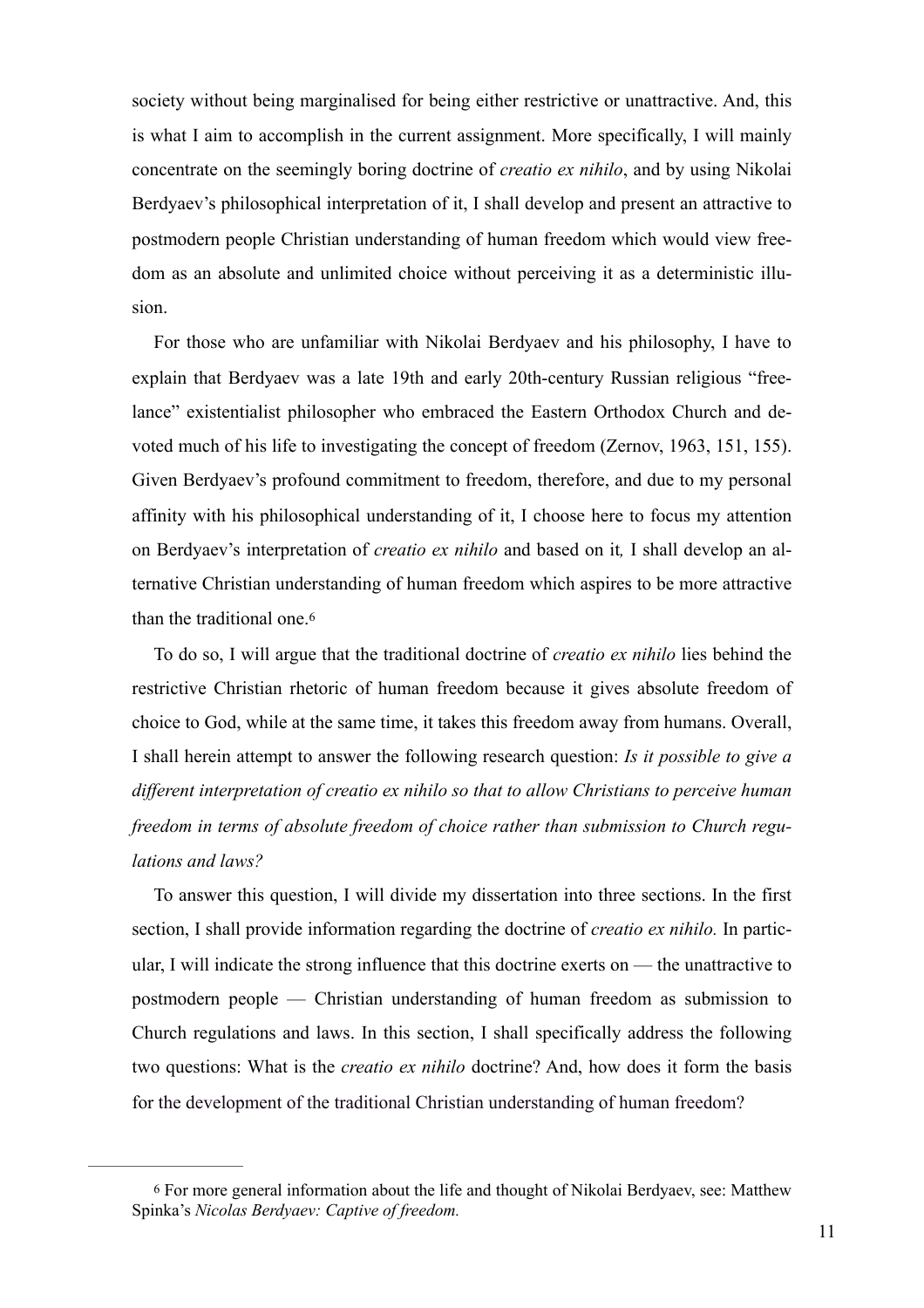In the second section, I will examine the biblical origins and the early historical development of the *creatio ex nihilo* doctrine, showing that there are no real theological and historical reasons obliging us to regard it as an incontestable and thus unchangeable Christian teaching. In this section, I shall specifically address the following two questions: Does the doctrine of *creatio ex nihilo* have a biblical basis? And, how did this doctrine develop and eventually manage to occupy a pivotal role in the Christian tradition?

In the third section, I shall present Nikolai Berdyaev's philosophical interpretation of *creatio ex nihilo*; and based on it, I will offer a Christian, yet more attuned to the postmodern outlook, understanding of human freedom. In this section, I shall specifically address the following three questions: What is Berdyaev's interpretation of the doctrine of *creatio ex nihilo*? How can this interpretation help us develop a Christian understanding of human freedom more attuned to postmodernism and thus more attractive to both the contemporary Christians and the secular audience of the twenty-first century? Which are the major theological criticisms that Berdyaev's view on human freedom receives and how can these be tackled?

Finally, it is worth noting that in my dissertation, I will mainly examine secondary literature dealing with both the traditional doctrine of *creatio ex nihilo* and Berdyaev's philosophical interpretation of it. In my examination of Berdyaev's understanding of *creatio ex nihilo* and its connection with human freedom, I will undoubtedly use some of Berdyaev's key works. In general, however, I shall confine my presentation to secondary literature because Berdyaev's view on freedom and his interpretation of *creatio ex nihilo* are scattered around his vast work and, for want of space, I cannot here survey his entire corpus. Overall, the method that I shall employ is none other than literature study, and my principal aim is first to analyse the scholarly material critically and then provide a substantiated insight into the subject matter.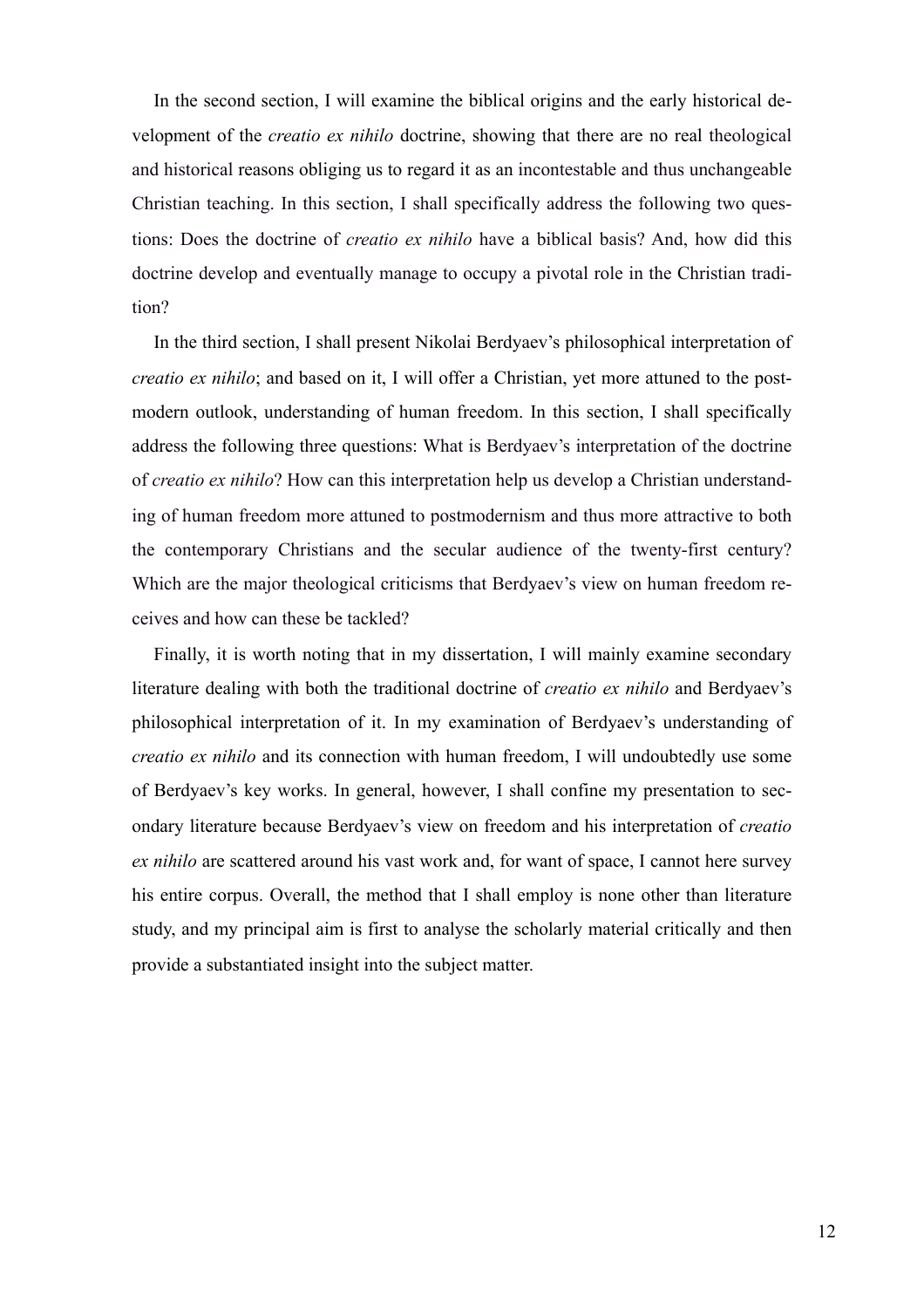## **1.** *Creatio ex nihilo* **& the traditional Christian understanding of human freedom**

As already mentioned in the preceding pages, the current section will deal with the correlation between the doctrine of *creatio ex nihilo* and the traditional Christian understanding of human freedom as submission to Church regulations and laws. To be more specific, I shall devote this section to arguing that *creatio ex nihilo* plays a central role in shaping the traditional Christian view of human freedom as submission; and to advance my argument, I will divide this section into two parts. First, I will present what the doctrine of *creatio ex nihilo* holds, and second, I shall indicate how this doctrine influences the traditional Christian understanding of human freedom.

### **1.1** *Creatio ex nihilo***: Basic information**

If somebody goes around talking about *'creatio ex nihilo'* in our contemporary Western secular societies, it is highly probable that they will either receive several odd looks or be simply thought of as crazy. To avoid this danger, therefore, it is deemed necessary here to clarify the following question: What is, after all, this peculiar Latin phrase that is commonly used in theological parlance, but it sounds rather strange to modern ears?

To answer this question, it has to be said that the so-called doctrine of *creatio ex nihilo* is "a foundational teaching in Judaism, Christianity and Islam", and, as its name suggests, it states that "God created the world out of nothing — from no pre-existent matter, no space or time" (Cogliati, 2010, p. 1).7 This simple, yet fundamental claim provided and still provides the basis for the "Christian understating of creation" (Japhets, 2016, p. 2), and, almost from the beginning, the ecclesiastical tradition seems to have wholeheartedly embraced it considering that "from the time of the Cappadocians on-

<sup>7</sup> It is perhaps helpful, if not necessary, to bear in mind that the term *nothing* [*nihilo*] is theologically understood as "the complete absence of being" (Siniscalchi, 2013, p. 679).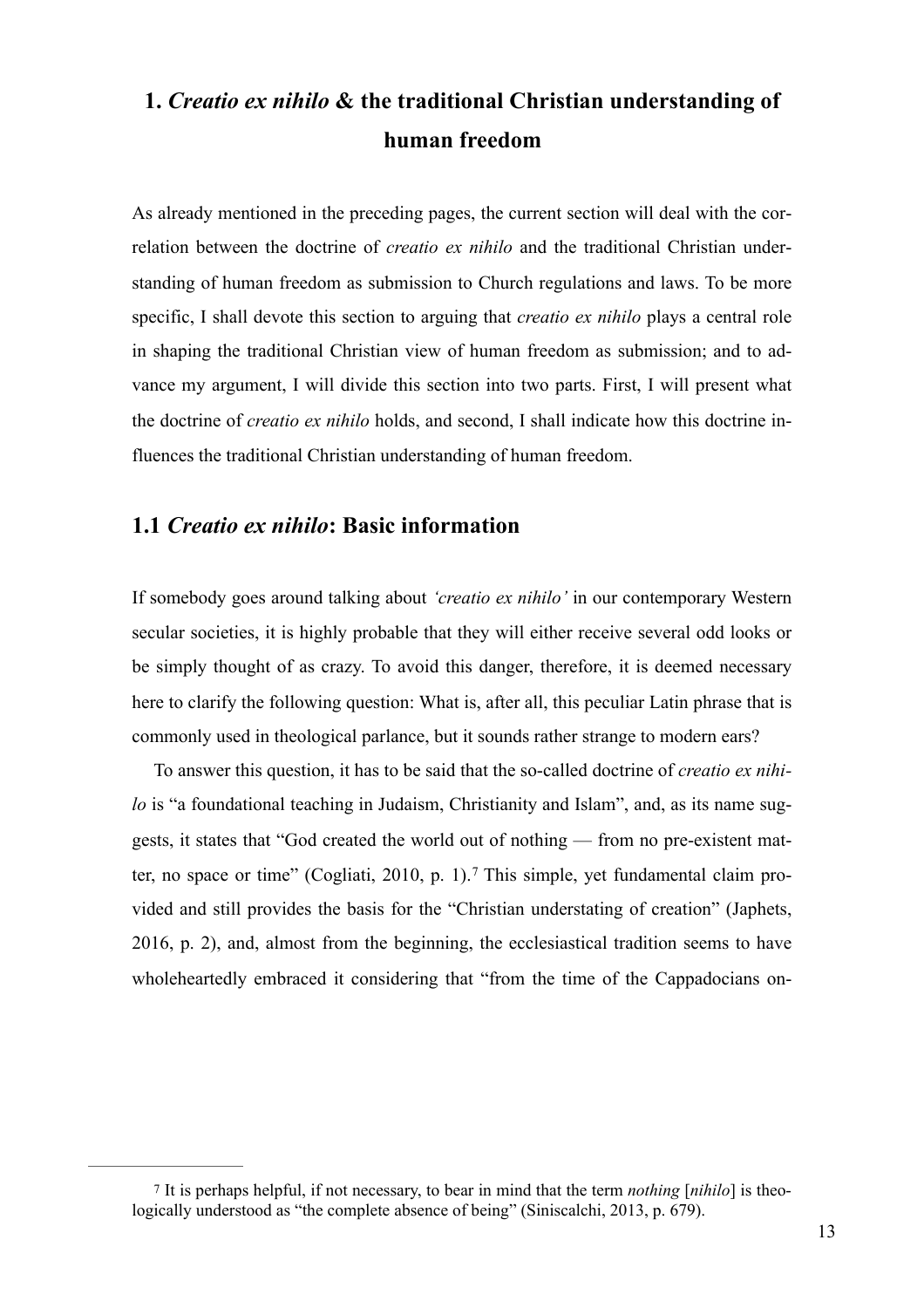wards *creatio ex nihilo* has been, East and West…a foundational teaching of Christian thought" (Soskice, 2017, p. 38). 8

A careful examination of this teaching makes clear that at the heart of it lies "the dependence of 'all that is'…on God or, more specifically, on God's free choice to create" (Soskice, 2010, p. 24). Indeed, what *creatio ex nihilo* affirms is that in the beginning before the creation of the universe there was nothing but God and so whatever it was later created was necessarily caused by  $\text{Him}^9$  since nothing else apart from  $\text{Him}$ existed.10 With this doctrine, therefore, we are somehow introduced to an ontological *duality* (i.e., God and the universe) where the one sphere of existence, namely humans/ cosmos is entirely dependent and inferior to the other one, namely God. In this regard, Ford underscores that *creatio ex nihilo* "teaches an important truth. This is the fragility, the contingency of all beings. Their existence as beings is not self-sufficient. There is another dimension (God) beyond or behind the particular beings of this world, in terms of which their being can be explained" (Ford, 1983, p. 207). Thus, the doctrine of *creatio ex nihilo* emphasises the *created* and so *finite* and *transient* nature of the world and the "transcendental otherness of God" (Japhets, 2016, p. 3). Given that, Cogliati observes:

C*reatio ex nihilo* is a metaphysical concept, not a physical event… (which) establishes a true link between the finitude and the contin-

<sup>8</sup> It should be noted here that apart from the "too explicit and well-known" endorsement of *creatio ex nihilo* from the Patristic tradition (Siegfried, 1908, para 18), several Church councils also affirm and teach this doctrine. The early church synods of Nicaea (325) and Constantinople (381) taught, albeit implicitly the doctrine at issue, by affirming that God is the almighty creator "of all things visible and invisible". Later, the Fourth Lateran Council (1215), as well as the Council of Florence (1441), seem to have repeated the Nicene-Constantinopolitan Creed by saying that God "created each creature from nothing, spiritual and corporeal", and finally, the First Vatican Council (1869-1870) formulated *creatio ex nihilo* explicitly by saying that "if anyone does not confess that the world and all things which are contained in it, both spiritual and material, were produced, according to their whole substance, out of nothing [*ex nihilo*] by God;…let him be anathema" (Siniscalchi, 2013, p. 680).

<sup>&</sup>lt;sup>9</sup> Throughout this study, I refer to God as 'He' and the reason why I do this is neither that I oppose gender-neutral language nor that I disregard women. Rather, I insist on using the masculine third-person because this is more in accordance with many classical theological texts that commonly address God with this pronoun.

<sup>10</sup> On that note, some would wonder: Why did God create the humans and the universe in the first place? A somewhat traditional theological answer to this question is that God's "creation is the result of a free decision on the part of the divine persons (i.e., Trinitarian God) to share their divine communitarian life with creatures" (Bracken, 2005, p. 248-249).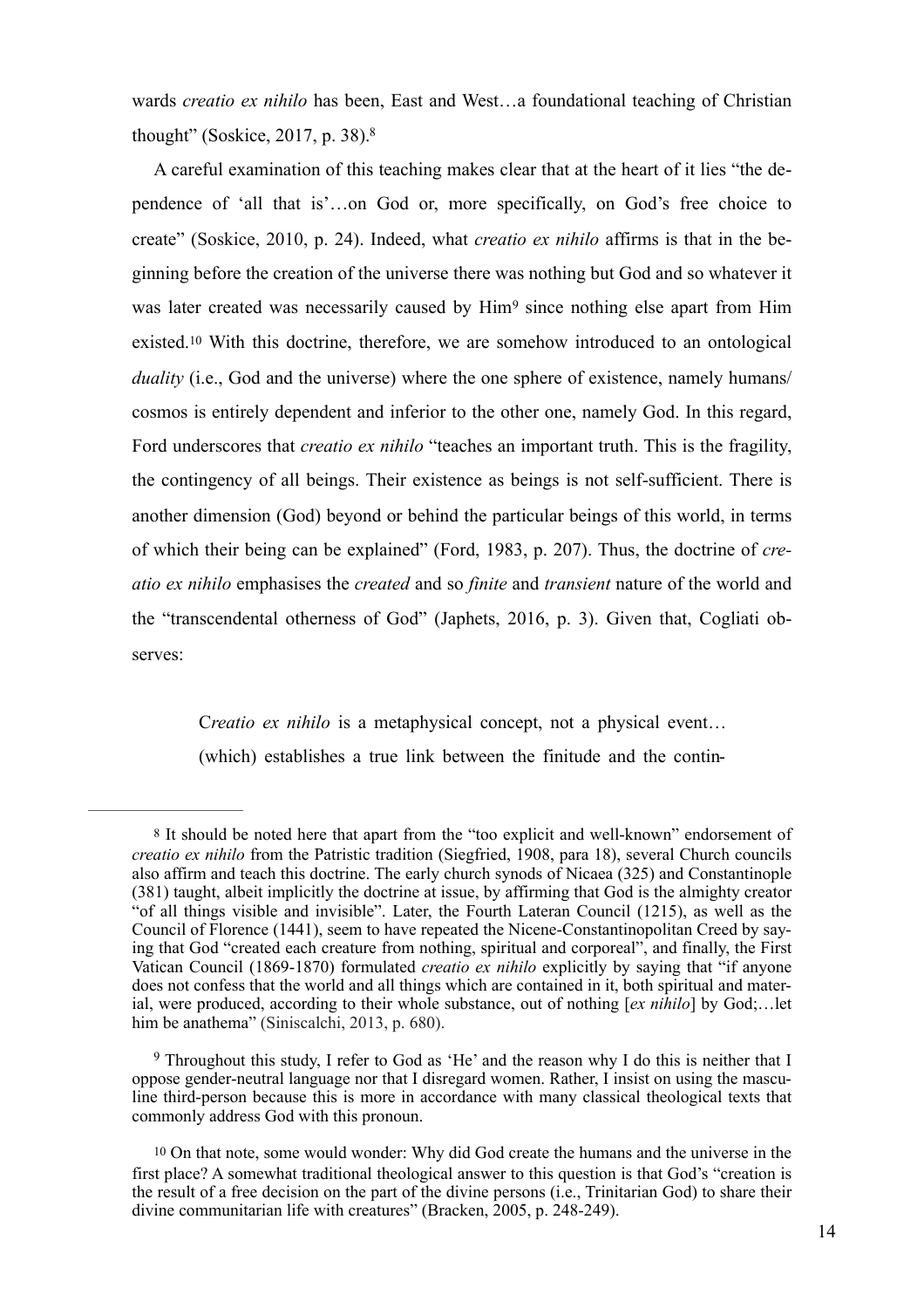gency of the *creatum* and the infinity and the necessity of the *Creator*, between the temporality of the world and the eternality of God (Cogliati, 2010, p. 8).

It becomes clear, therefore, that *creatio ex nihilo* distinguishes between the independent realm of the uncreated/eternal God and the dependent realm of the created and transient world, and, in doing so, it eventually manages to safeguard "the omnipotence and freedom of God" (May, 2004, p. 180). Indeed, by affirming that an infinite God created everything finite out of nothing, as *creatio ex nihilo* does, an omnipotent image of God immediately emerges. According to this image, God is not *powerful* in the way that humans understand *power*, but He is rather super, or Omni-powerful because His power belongs to the eternal realm of the miraculous absolute where everything can happen: even the creation of something out of nothing. In God's realm, therefore, the humanly impossible can become possible (omnipotence) and also, since *infinity* and *no-materiality* reign in His realm, God is rendered *absolutely* free because in His sphere of existence there is no restrictive condition (e.g., matter, space, time) that could either enslave, determine or limit Him.

Given the above, it is not a coincidence that Metropolitan John (Zizioulas) of Pergamon, one of the most significant Eastern Orthodox theologians of our century, opines that with *creatio ex nihilo*, "Christianity…introduced into human history the very idea of…absolute ontological freedom of God" (Groppe, 2005, p. 478, 471). And, in his view, this divine 'absolute ontological freedom' is *really* absolute in the sense that it is "not a mere freedom of choice limited by two options (to create or not to create), but freedom as *ecstasis*, freedom as the transcendence of all boundaries" (Groppe, 2005, p. 472).

## **1.2** *Creatio ex nihilo* **& the traditional Christian understanding of human freedom as submission to Church regulations and laws: How does the former influence the latter?**

Having provided basic information about the doctrine of *creatio ex nihilo* and its central role in establishing absolute and unrestricted freedom of God, I will now turn my atten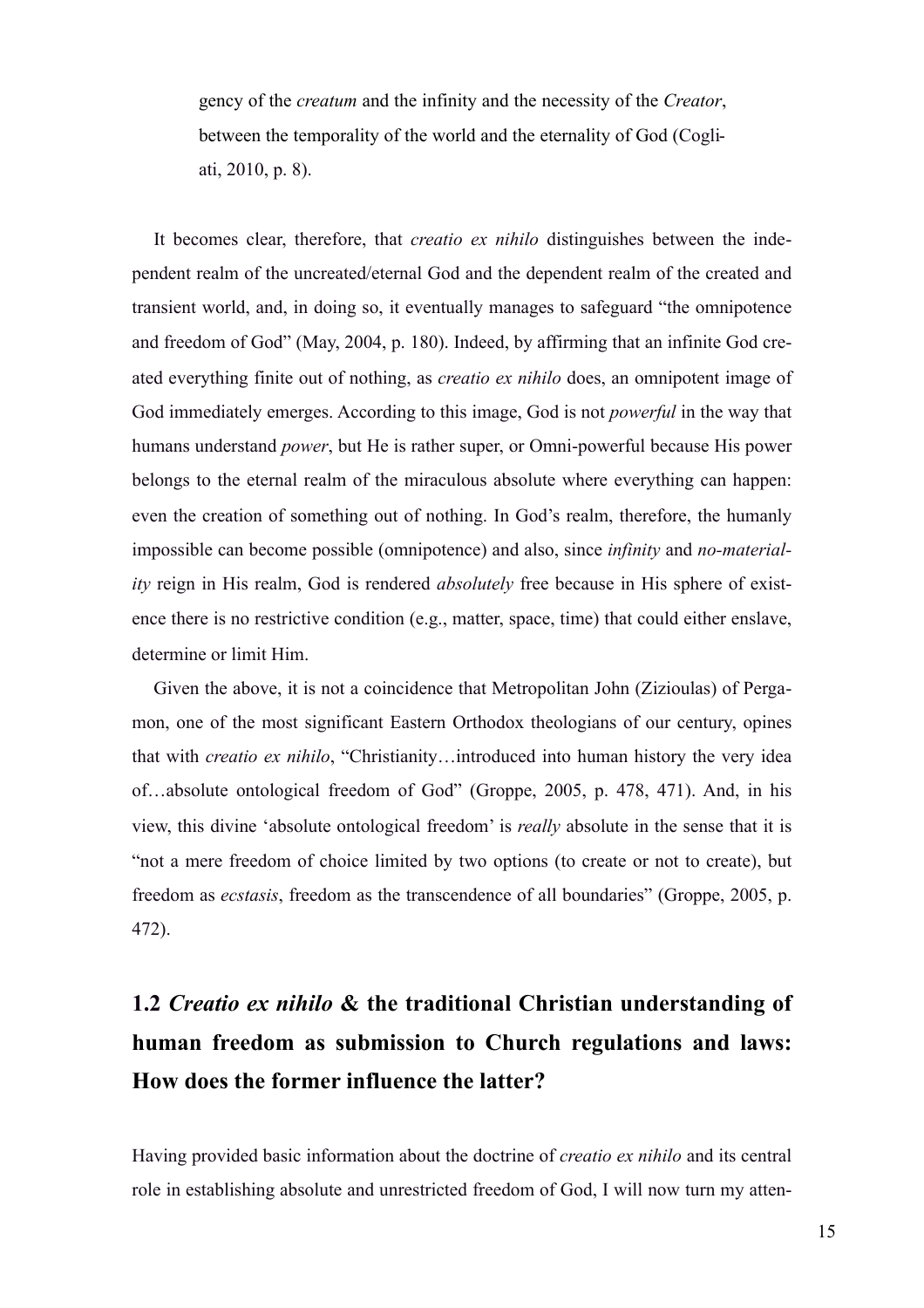tion to human freedom and I shall point out how this doctrine influences the traditional Christian understanding of it. More specifically, I will address here the following question: Since *creatio ex nihilo* grants absolute ontological freedom to God, then what is the case with humans and their freedom?

To begin with, it has to be stressed that when it comes to human freedom our doctrine appears to be deeply paradoxical. On the one hand, it lays the foundation for the absolute and boundless freedom of God. But, on the other hand, it seems to take this total freedom away from humans by locating them in a created, finite and transient world which, unlike the unlimitedly free realm of God, is subjected to restrictions of all kinds (e.g., matter, space, time). It is apparent, therefore, that in the worldview stemming from *creatio ex nihilo*, absolute and unrestricted freedom belongs only to God and His realm, while humans, in their realm, namely the universe, can experience a "relative autonomy" (Japhets, 2016, p.15), at best, but not absolute freedom. So, Metropolitan John (Zizioulas) observes that:

 Authentic freedom is impossible to experience in the created order and can be found only in the *ecclesial realm* through baptism into Christ who engrafts us into a true ontology (Groppe, 2005, p. 477).

However, an attentive look at this rather transcendent and church-centred understanding of absolute freedom — which, as shown above, ultimately results from *creatio ex nihilo* — reveals that with it, an either/or binary logic is inserted into the Christian understanding of human freedom. Indeed, through the prism of *creatio ex nihilo*, traditional Christianity11 seems to embrace a syllogism which eventually leads to a somewhat *dualistically* narrow*12* and potentially restrictive and unattractive understanding of human freedom. This syllogism goes as follows:

<sup>&</sup>lt;sup>11</sup> By '*traditional Christianity*' I refer to all 'traditional' Christian churches and denominations which, like my denomination, namely Eastern Orthodoxy, accept and embrace the following syllogism.

*<sup>12</sup>* Here, the word *dualistically* doesn't have any connection with the philosophical *Dualism.*  It rather refers to the binary either/or understanding of human freedom that the following syllogism introduces.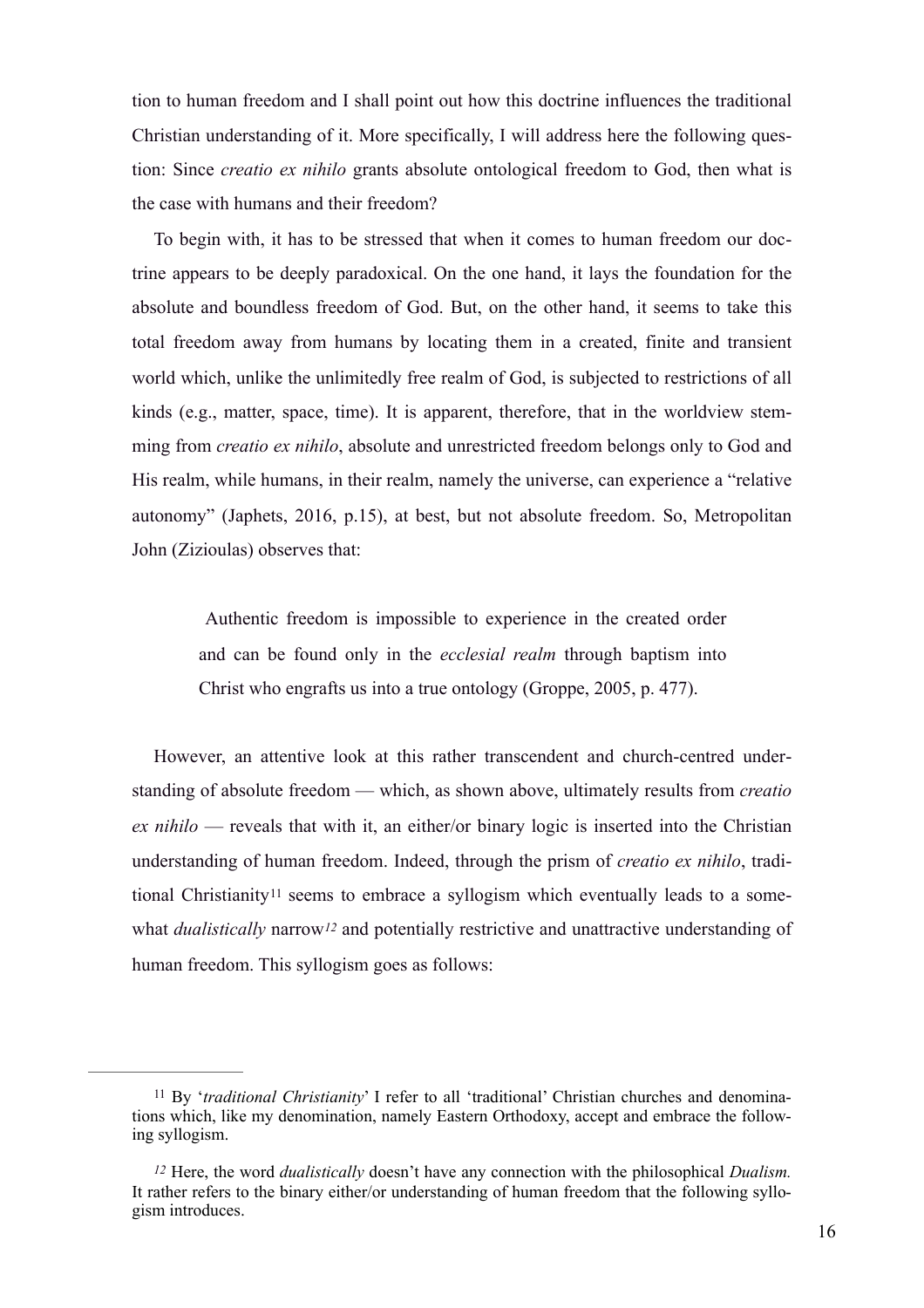- **I.** Premise 1: Absolute freedom is to be found only in the infinite and unrestricted realm of God.
- **II.** Premise 2: Humans, being finite and living in a created, transient and thus restrictive world are bound to be devoid of authentic and absolute freedom unless they somehow participate in the infinite realm of God where true freedom exists.
- **III.** Premise 3: The Christian Church is the body of Christ<sup>13</sup> who is believed to be the second person of the Triune God and God Himself.
- **IV.** Premise 4: To truly belong to the Church, that is the body of God (Christ), people should faithfully follow her teachings and obediently submit themselves to her regulations and laws.14
- **V.** Conclusion: Therefore, Church membership and total submission to Church laws and regulations are necessary conditions for people who truly wish to eventually reach God and experience the absolute freedom of His realm.

As is evident from this traditionally Christian syllogism, the Church or, the "ecclesial realm", as Metropolitan John put it, occupies a pivotal role in the human acquisition of absolute freedom. In this light, *human freedom* is not anymore measured by people's ability to independently choose from a variety of available choices, as is often the case in our postmodern and secular societies. Instead, people's freedom is now measured by the extent to which someone embraces the Church and submits to whatever this holds

<sup>&</sup>lt;sup>13</sup> Many Christian denominations view the *Church* as the body of Christ because there are various Biblical passages supporting this view. One of them is Colossians 1:18 where we read that Christ is "the head of the body, the church".

<sup>14</sup> Of course, it has to be underlined that this view is certainly not embraced and supported by all Christian denominations, churches and communities. However, the Eastern Orthodox Church, which is the main focus of this study and forms my own confessional background, seems to endorse this view. Indeed, as the well-known Orthodox dogmatician, John Romanides informs us, "For the Orthodox…to participate in the Body of Christ without being a member of the…Church…is impossible", and the only possible way for someone to be a member of the Church is to "submissively follow (her) teaching" and show "unconditional obedience to the will of God" (Romanides, 2004, 79, 95, 102). Furthermore, for the Orthodox consciousness, 'obedience to the will of God' is often understood as obedience to the Canon law of the Church, and so, Doe notes that, "For Orthodox jurists: 'the original source of canon law is found in the will of God' and its authority stems from the will of God" (Doe, 2015, p. 33). In a similar vein, Kyrillos, Bishop of Abydos, explains that within the Orthodox theological folds, the laws of the Church are often regarded as "ius divinum", and, as such, they command "absolute authority" (Katerelos, 2017, p. 2). That being the case, Doe observes that, "Some Orthodox churches demand preservation of the norms of Christian morals, require clergy to act 'conscientiously', or provide that a person ceases to be a parishioner in good standing if that person disregards or transgresses 'the moral law of the Church'" (Doe, 2015, p. 33).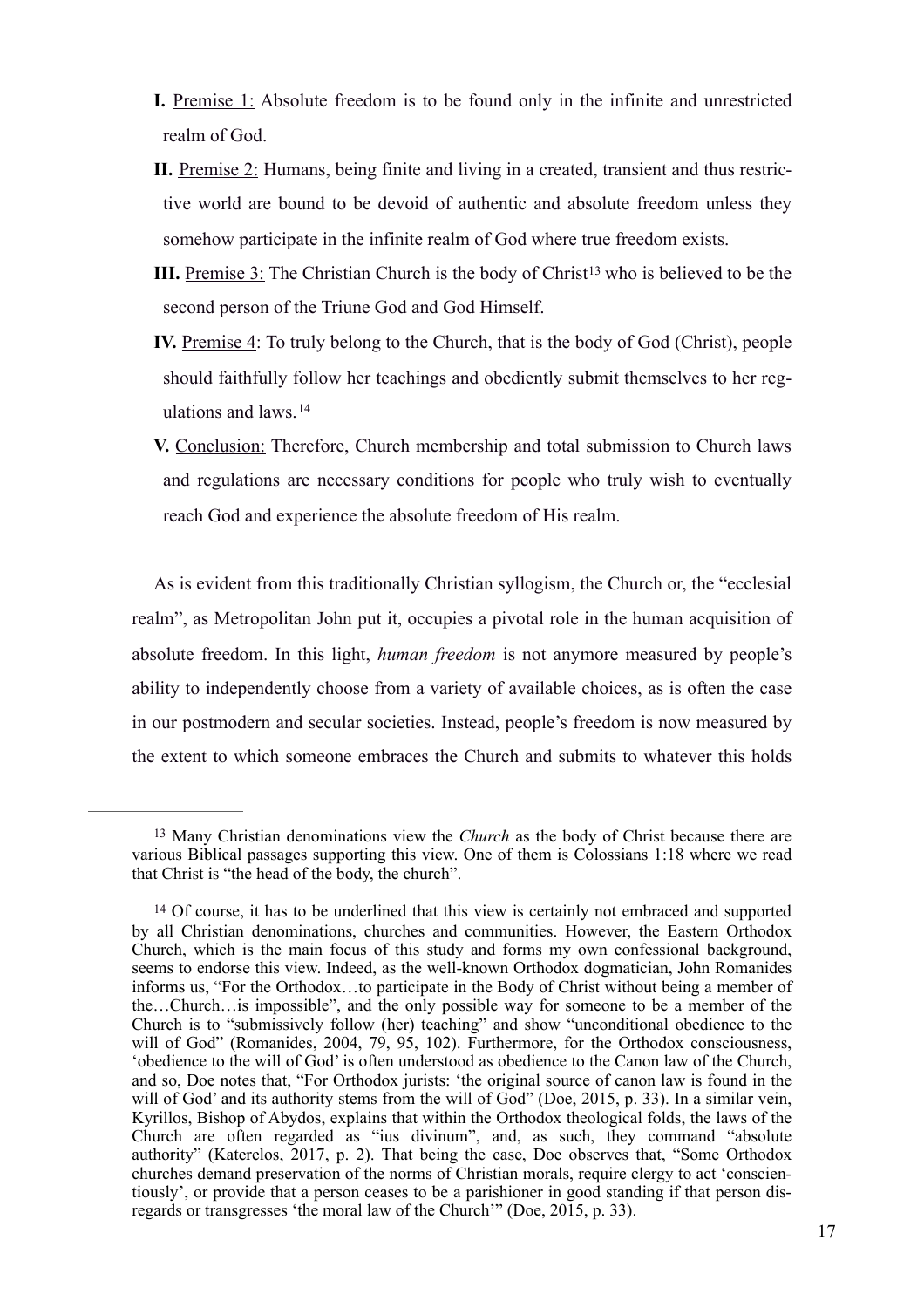and teaches. Indeed, since absolute freedom is to be found only in the boundless realm of God, as *creatio ex nihilo* affirms, then participation in this realm is deemed necessary for the human attainment of absolute freedom; and, according to the traditional Christian logic, the Church is the safest path leading to God's realm where this total freedom resides. But, with this view, the either/or character of the traditional Christian understanding of human freedom becomes particularly apparent. According to this, humans will either submit themselves entirely to Church regulations and laws (i.e., what the church holds and teaches) in the hope of eventually participating in God's absolute freedom in the afterlife or will they remain indifferent to Church regulations and laws, and they will be doomed never to experience total freedom.

As can easily be imagined, however, this Christian understanding of human freedom has three main unattractive characteristics. First, it is *exclusive* because it envisages authentic and absolute freedom only for people that belong to the Church and abide by its laws and regulations. Second, it is *narrow* precisely because it is reluctant to acknowledge that true freedom can also be possible outside the Christian church(es). Third, it is latently *judgmental* because it may lead religious people (inside the church) to criticise the choices of secular people (outside the church) as wrong or even unfree, if these happen to be in disharmony with Church laws and regulations.

## **1.3 Conclusion**

All things considered, it becomes clear that the doctrine of *creatio ex nihilo* provides the theoretical basis for the development of an either/or binary Christian understanding of human freedom which stands over against the postmodern tendency to perceive human freedom as unlimited power of choice rather than submission to Church laws and regulations.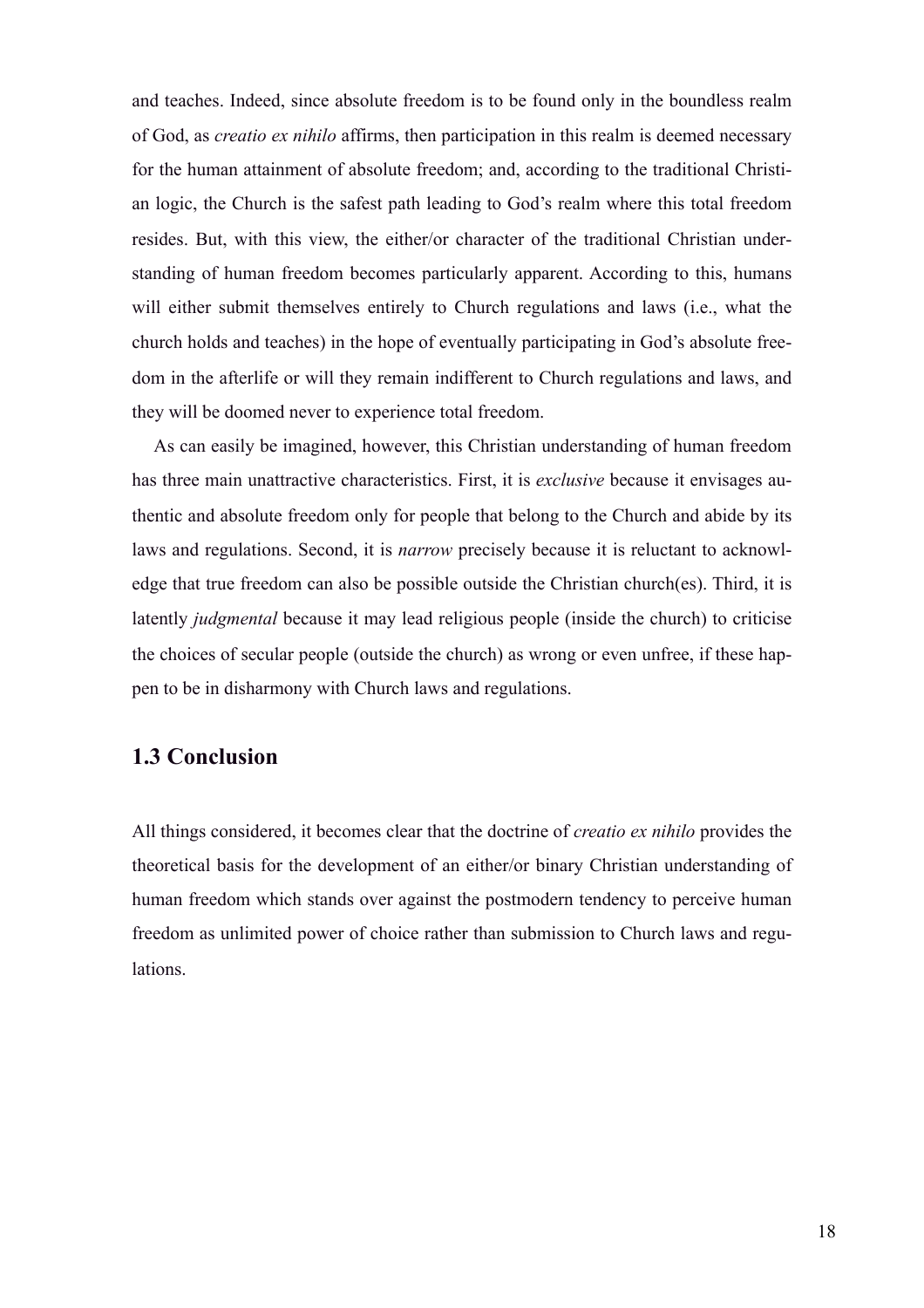## **2.** *Creatio ex nihilo* **and its theologico-historical development: Was this traditional doctrine always part of the Christian tradition?**

Having illustrated both what *creatio ex nihilo* holds and how this ends up laying the foundations for a restrictive Christian understanding of human freedom, I shall now turn my attention to the theological and historical development of this doctrine. More specifically, I will devote this section to investigating the biblical grounding as well as the historical origins of *creatio ex nihilo*, and I shall particularly argue that there are no unquestionably valid theological and historical reasons, obliging us to view this doctrine as an incontestable and so unchangeable Christian teaching. To advance my argument, I will divide this section into two parts. First, I will examine whether *creatio ex nihilo* is genuinely a biblically based doctrine, and second, I shall shed some light on the early historical development of it.

### **2.1** *Creatio ex nihilo* **and its biblical basis**

It is common knowledge that the Christian doctrines are official teachings which are often, if not always, derived from the Holy Scriptures and base their authoritative character on the divinely inspired nature of them.<sup>15</sup> But, what is the case with *creatio ex nihilo*? This doctrine, as already shown above, holds a central role in the Christian tradition and has long been regarded as a foundational teaching of Christianity yet what about its biblical basis? Is it a doctrine purely derived from the Bible so that to have all rights to command absolute authority and be viewed as incontestable or not?

To answer these questions, it should be noted that many Christian theologians and scholars, especially those coming from more traditional and perhaps conservative backgrounds, maintain that the biblical traditions are "fully continuous" and openly support the teaching of *creatio ex nihilo* (Robinette, 2011, p. 528). These scholars put a strong emphasis on the Bible and firmly believe that a close examination of "relevant biblical passages…will adequately show that the traditional teaching of *creatio ex nihilo* has strong biblical grounds" (Copan, 1996, p. 88). To substantiate their claim, these theolo-

<sup>15</sup> This divine and thus authoritative nature of the Holy Scriptures stems from the fact that, "Christians view Scripture as the definitive witness to God's identity" (McFarland, 2014, p. 21).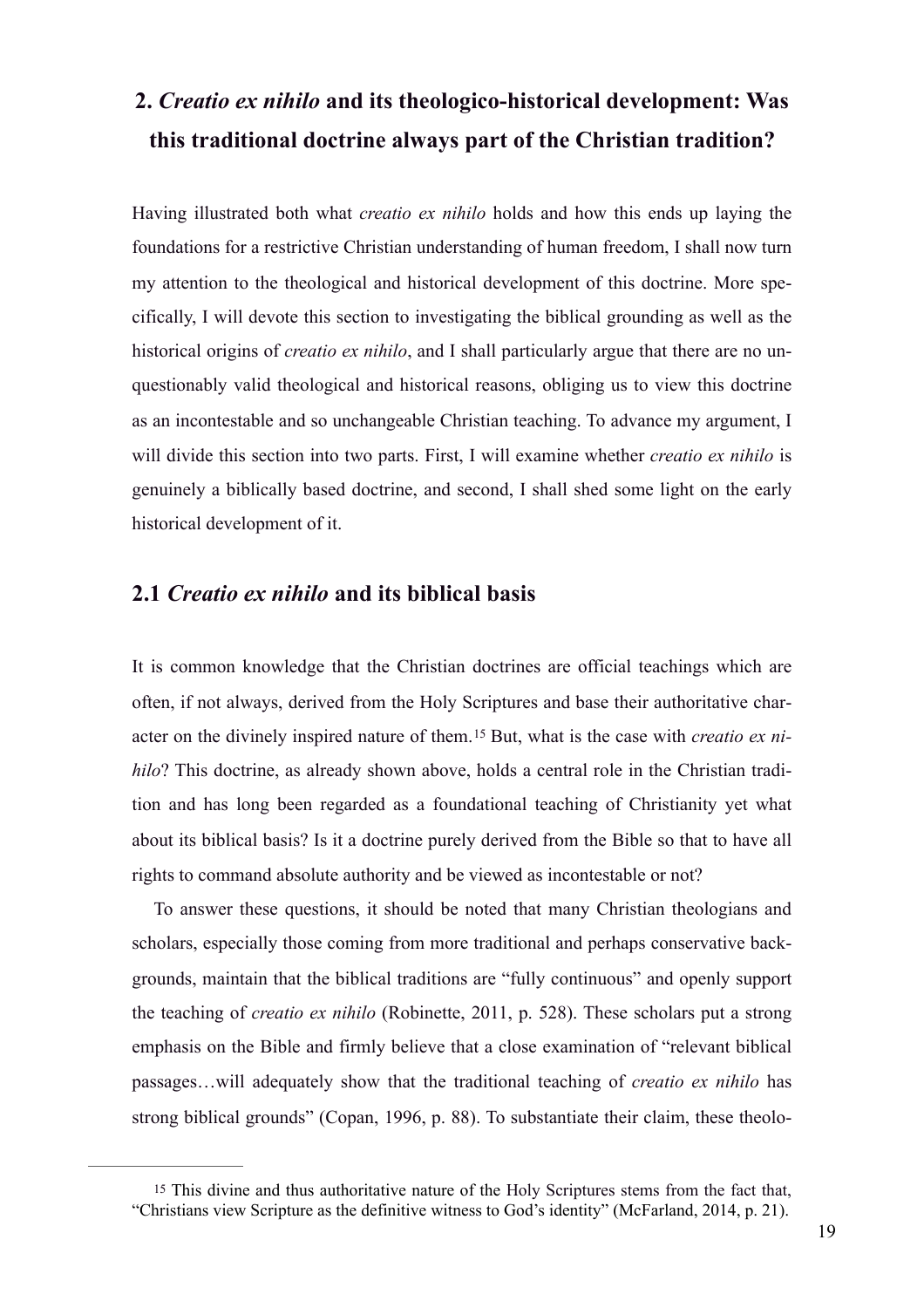gians commonly refer to five biblical passages,  $16$  and, based on them, they attempt to prove that God created the world and everything that exists out of *literally* nothing. These five commonly cited biblical passages are the following:

#### **1. Genesis 1:1-2**

In the beginning when God created the heavens and the earth, the earth was a formless void and darkness covered the face of the deep, while a wind from God swept over the face of the waters.

In this text, the phrase "the heavens and the earth" which appears to be the "object of God's creative activity" is often understood as a "merism which indicates totality, not simply two antonymic elements" (Copan, 1996, p. 88). That being so, some biblical exegetes argue that, "The heavens and the earth" of Gen 1:1 does not merely "refer to the beginning of something, but simply The Beginning. *Everything* began with God" (Copan, 1996, p. 88), and, in this light, the doctrine of *creatio ex nihilo* seems to find biblical support.

#### **2. Proverbs 8:22-24**

The Lord created me at the beginning of his work, the first of his acts of long ago. Ages ago I was set up, at the first, before the beginning of the earth. When there were no depths I was brought forth, when there were no springs abounding with water.

This passage refers to the creation of Wisdom, and some scholars tend to read this as biblical evidence for the validity of *creatio ex nihilo*. For them, the fact that, "Wisdom…was birthed by God before even the foundational infrastructure of the world came into being" (Fretheim, 2005, p. 206) is an indication that in the beginning there

<sup>16</sup> Here, it has to be said that throughout the relevant exegetical literature one can find scholars using more than the following five biblical texts to provide support for the *biblicity* of the doctrine of *creatio ex nihilo*. Despite that, however, I confine my study to the presentation of only five biblical passages because these are the ones that the majority of exegetes seem to use more often.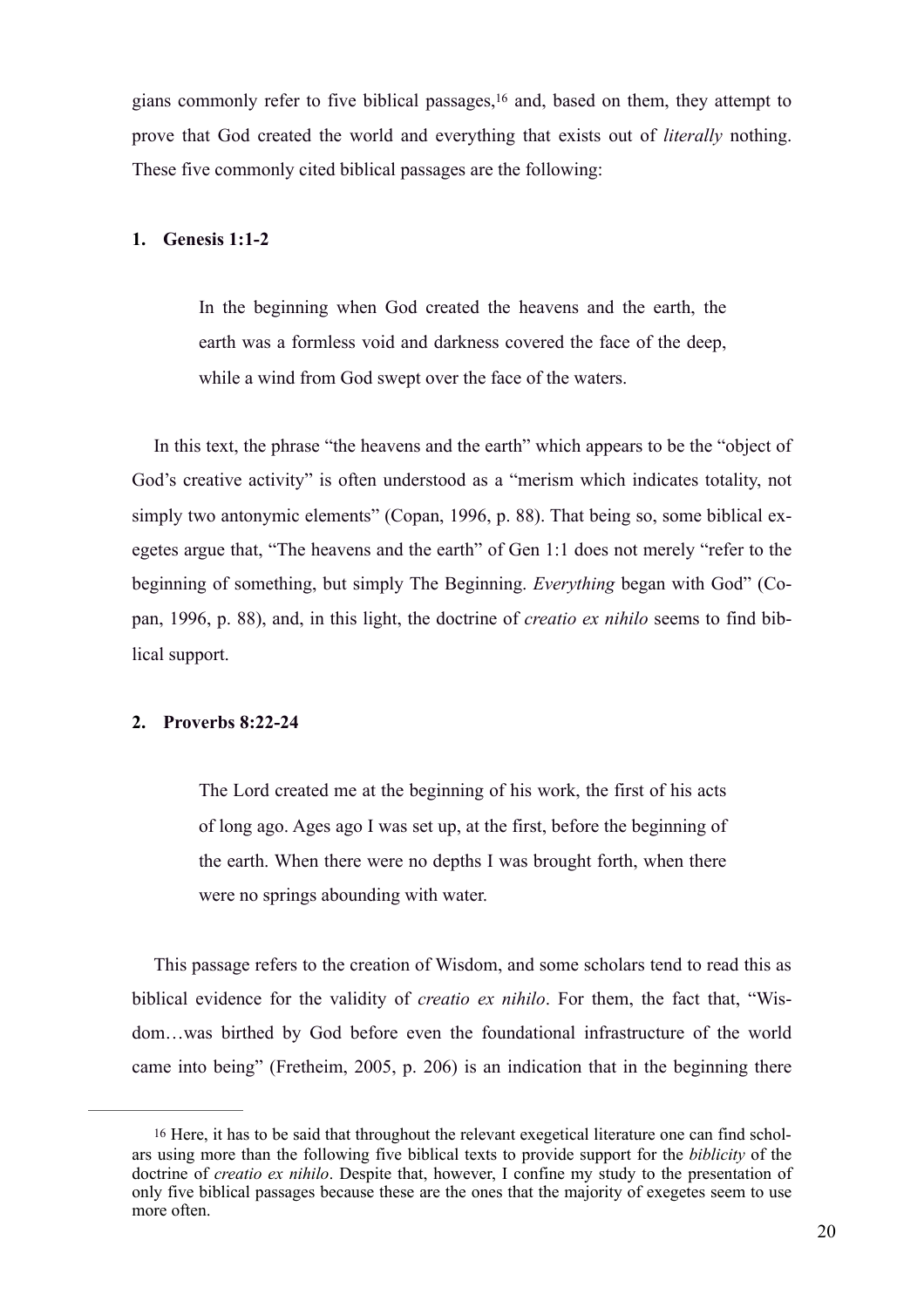was absolutely nothing (i.e., *nihil*) out of which God at some point created everything that now exists (Oneill, 2002, p. 454).

#### **3. 2 Maccabees 7:28**

I beg you, my child, to look at the heaven and the earth and see everything that is in them, and recognise that God did not make them out of things that existed. And in the same way the human race came into being.

In this deutero-canonical text, "appearing in some versions of the Christian Bible"17 and especially in its phrase: "God did not make them out of things that existed" a number of exegetes see a clear reference to the "orthodox notion of creation out of nothing" (Fergusson, 2014, p. 16).

#### **4. Hebrews 11:3**

By faith we understand that the worlds were prepared by the word of God, so that what is seen was made from things that are not visible.

In this passage, some scholars link the phrase "from things that are not visible" to God's creation of the world, and, based on that, they go on to assert that God created out of no pre-existing material (i.e., things that are not visible) and so the *creatio ex nihilo* doctrine appears to be biblically grounded (Oneill, 2002, p. 462).

#### **5. Romans 4:17**

As it is written, I have made you the father of many nations, in the presence of the God in whom he believed, who gives life to the dead and calls into existence the things that do not exist.

<sup>17</sup> It should be noted that 2 Maccabees is considered an apocryphal text by Protestants, but it is part of the "Septuagint and, as such, would have been treated as canonical Scripture by most Christians in the first centuries", as it still is "in the Catholic and Orthodox churches" (McFarland, 2014, p. 4).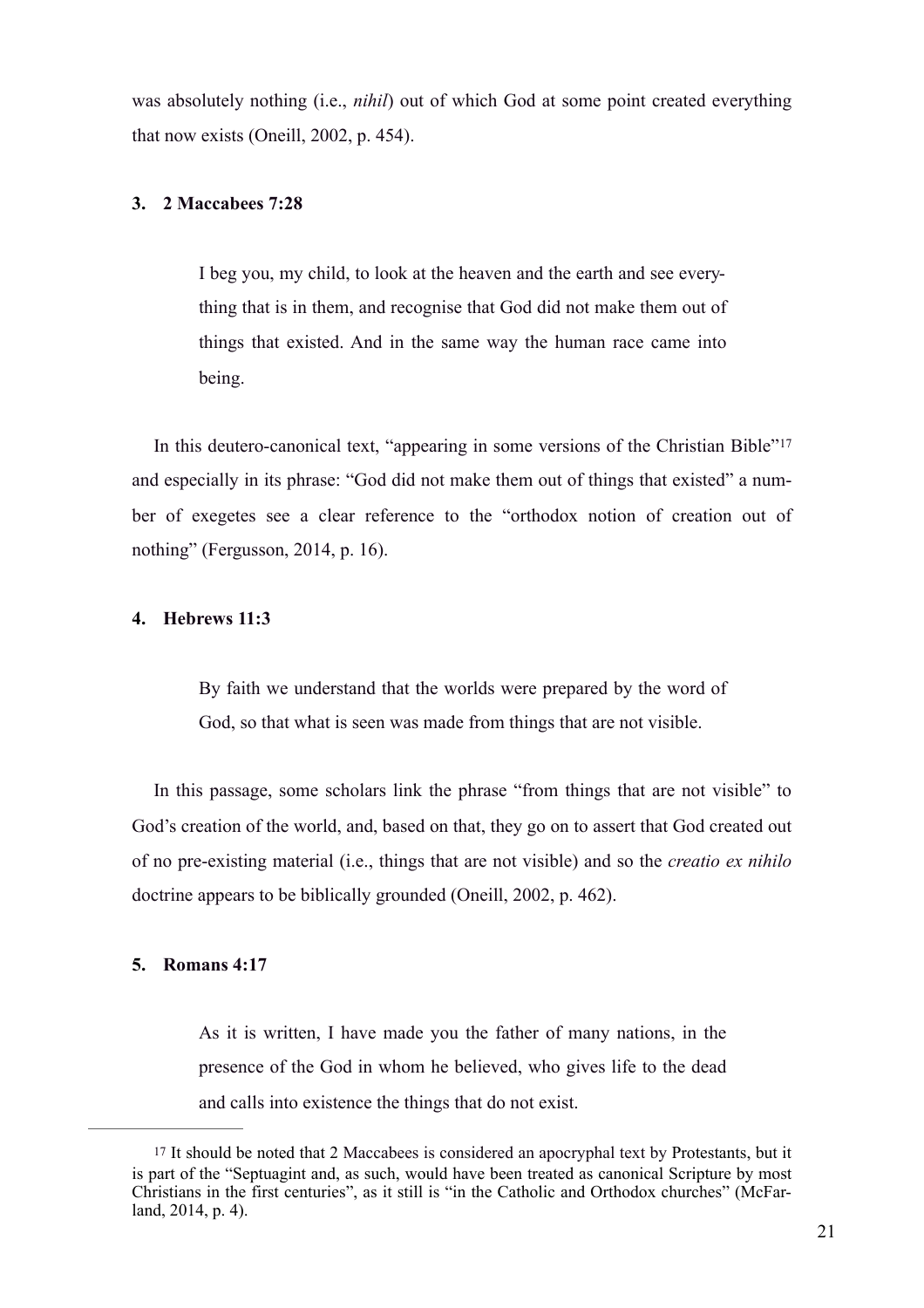Finally, this New Testament passage leads some exegetes to believe that it contains a subtle reference to creation. It is commonly argued that since in this text we read that God "calls into existence the things that do not exist", then this is a clear indication that *creatio ex nihilo* is a biblically based doctrine and not "a mere theological invention" (Copan, 1996, p. 87).

\*\*\*

Nevertheless, as far as the biblical basis of *creatio ex nihilo* is concerned, things are not as simple and straightforward as they might seem at first sight. Indeed, although the aforementioned biblical passages make some writers argue that our doctrine has a biblical warrant, there is also a plethora of contemporary scholarly voices that claim the opposite.18 Among these voices, Catherine Keller, a leading American process theologian, concisely, yet boldly states that, "Scripture itself does not declare any *creatio ex nihilo*" (Keller, 2003, p. xix). And Keller's statement seems to be embraced and endorsed by the majority of biblical scholars considering that "recent decades have witnessed a near-consensus of critical opinion that the idea of God's creation of matter 'out of nothing' is not affirmed in scripture" (Bockmuehl, 2012, p. 253). The five abovementioned biblical passages, therefore, are not necessarily to be read and interpreted as indisputable evidence for the *biblicity* of *creatio ex nihilo*.

To start with Genesis 1:1-2, it has to be said that a closer look at it suffices to show that regarding this text as irrefutable proof of creation 'out of nothing' is merely a mistake. Even if the phrase of its first verse, namely "the heavens and the earth" is a merism indicating totality, as mentioned earlier, this is not enough to support the biblical basis of *creatio ex nihilo.* The reason for this is that according to modern research the God of Genesis does not seem to be the creator of "the heavens and the earth" as is conventionally believed. As Ellen van Wolde explains in her recent work, a linguistic and textual examination of the Hebrew verb ברא in the context of Genesis 1.1-2.4a leads us to the conclusion that this verb "does not mean 'to create' but 'to separate'" (Wolde,

<sup>18</sup> In this regard, Janet Soskice notes that, "In recent years *creatio ex nihilo* has come under fire as antiquated and destructive, especially from thinkers influenced by process philosophy and the work of Alfred North Whitehead and Charles Hartshorne" (Soskice, 2017, p. 38).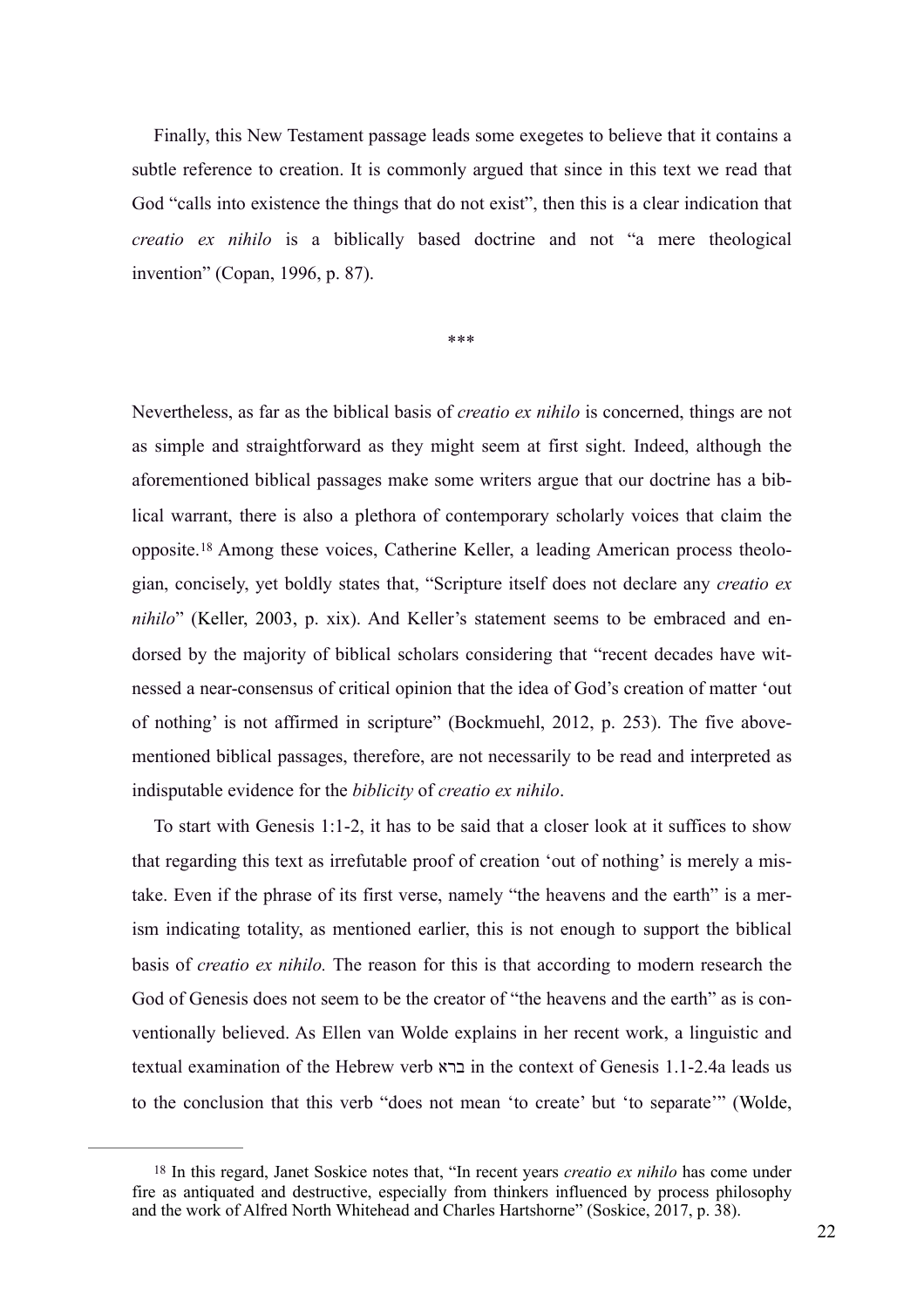2009, p. 19).<sup>19</sup> So, in this light, it would be wrong to contend, as often happens, that Genesis 1:1-2 describes "an absolute beginning in time" through "God's creation of 'everything'" out of nothing (Wolde, 2017, p. 631). Instead, since the verb ברא appears to denote '*separation*' rather than '*creation*' Genesis 1:1-2 should be read and understood as a passage describing "the initial action of God in which he separates the heaven and the earth: He sets them apart by constantly moving his wind or breath over the primeval waters" (Wolde, 2017, p. 632). Thus it becomes clear that in Genesis 1, we see that before creation there was not an absolute *nothing*, as *creatio ex nihilo* affirms, but a primal *watery* situation "of before everything" (Wolde, 1997 p. 22). In other words, Genesis 1 offers us a "picture of the initial pre-existent situation in which the deity and water exist side by side" (Wolde, 2017, p. 644). And perhaps, this explains why nowhere in the text is said that, "God makes the water", but is rather implied that, "the abyss or the deep, the boundless surface of water…existed before the creation of the heaven" (Wolde, 1997 p. 16, 20). In view of these findings, therefore, it is not a coincidence that the "consensus among scholars is that the first three verses (of Genesis) depict God forming the world out of preexistent matter" (Anderson, 2017, p. 16) and thus the doctrine of *creatio ex nihilo* appears to be biblically unsupported.

Equally, with regard to Proverbs 8:22-24, contemporary scholars contend that this text fails to provide adequate biblical support for *creatio ex nihilo*. The reason for this is that although Wisdom appears to have been created by God, our passage "does not at all say that the abyss (water) was created by God" (Niehoff, 2006, p. 46-47). Instead, in Proverbs verses 8:26-27 we read that, "When (God) had not yet made earth and fields, or the world's first bits of soil. When he established the heavens, I was there (the Wisdom), he drew a circle on the face of the deep". So, what our text states, is not that God created everything from no pre-existing matter (i.e., *nihil*), but rather "that before God created the earth and thus before there was water anywhere on earth, God 'prepared the heavens' and he organised…*the already existent waters* (emphasis mine)…through the process of measuring them and plumbing their depths" (Ostler, 2005, p. 259). Further, as Yee observes, these 'already existent waters' to which our passage refers are not arbitrarily mentioned, but they reflect "the beliefs found in ancient Semitic myths that the

<sup>19</sup> This rather novel claim is further supported by the fact that, "A number of etymological studies of ברא show that it is very well possible that ברא is etymologically related to Akkadian words that express the idea of "division" and "separation" (Wolde, 2017, p. 625).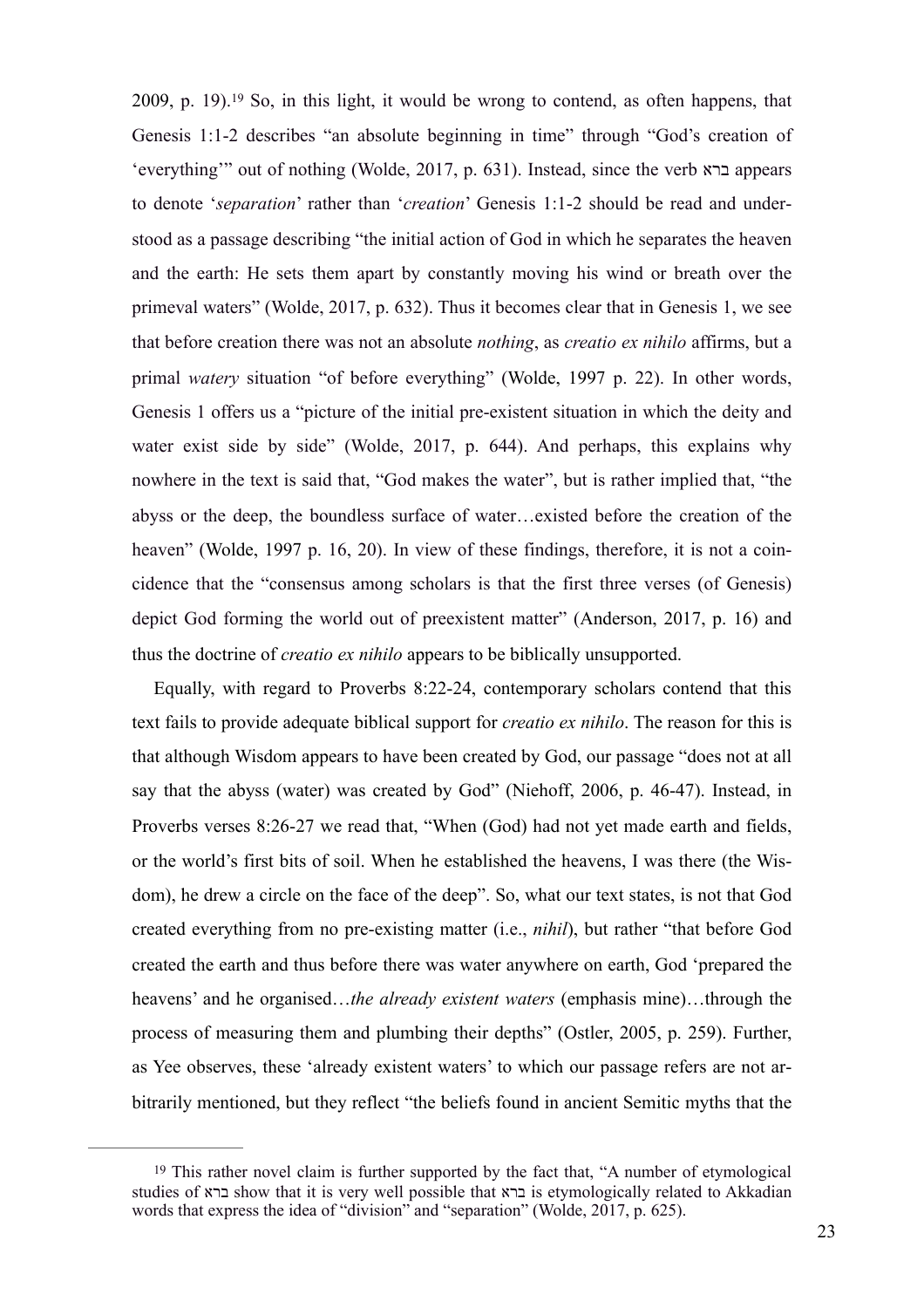primeval oceans continually menace the created world from above and from below" (Yee, 1992, p. 92-93). Thus, it is clear that in Proverbs 8:22-24, like in Genesis 1, the waters of the abyss seem to have preceded God's creation and so the doctrine of *creatio ex nihilo* cannot gain solid biblical support from this passage.

Furthermore, 2 Maccabees 7:28 is not necessarily an allusion to *creatio ex nihilo*, as some scholars tend to postulate, but its phrase, "God did not make them out of things that existed" might simply be "a poetic depiction of divine power" (Fergusson, 2014, p. 16). And this opinion, despite its apparent simplicity, is in complete agreement with May's classic work where we read that in 2 Maccabees 7:28:

There is…no theoretical disquisition on the nature of the creation process, but a parenthetic reference to God's creative power: the mother of the seven martyrs calls her younger son to steadfastness by holding before his eyes that God, who has shown his might by creating the world and mankind 'out of non-being', will, 'in the time of mercy' awaken the righteous from death. (So), a position on the problem of matter is clearly not to be expected in this context. The text implies no more than the conception that the world came into existence through the sovereign creative act of God, and that it previously was not there (May, 2004, p. 6-7).

Finally, the two above-discussed New Testament passages, namely Hebrews 11:3 and Romans 4:17, should equally not be considered unassailable evidence for the biblical validity of *creatio ex nihilo.* With regard to Hebrews 11:3, it must be noted that, although its phrase, "What is seen was made from things that are not visible" is sometimes perceived as an implicit reference to the doctrine of creation 'out of nothing', this cannot be the case for a twofold reason. First, a careful reading of this passage will immediately show that in it creation 'out of nothing' is nowhere mentioned. Instead, what the text actually states is that, "God created visible things 'from' invisible things" and these "invisible things", as their name suggests, are not at all 'nothing' but "they already exist" although we cannot see them with our human eyes (Ostler, 2005, p. 260).<sup>20</sup>

<sup>20</sup> In the same vein, Ostler remarks that, "In the ancient world 'invisible things' are still things that are simply not seen" (Ostler, 2005, p. 272).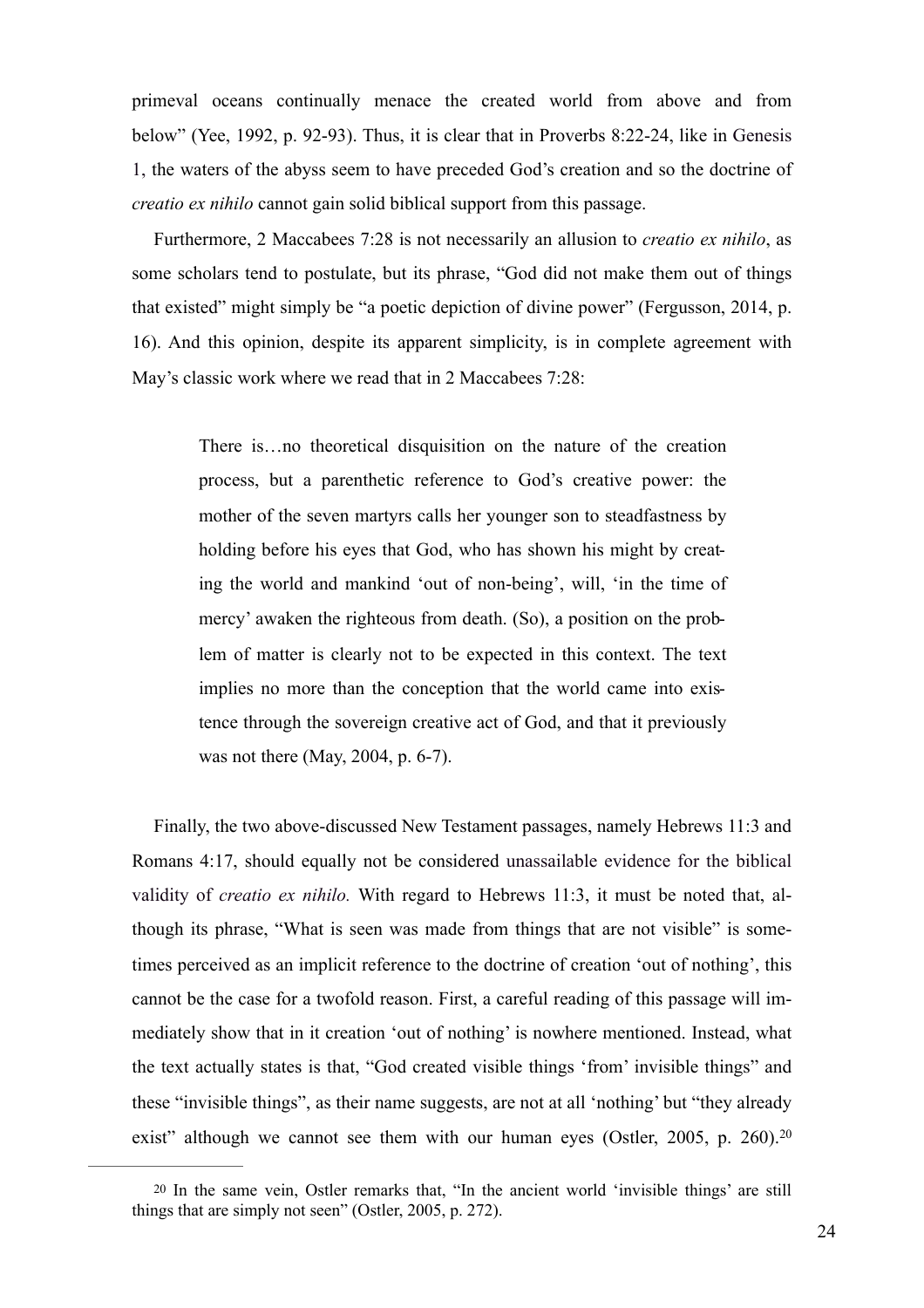Second, in the original Greek text of Hebrews 11:3, the verb that is used to describe the 'creation' of "What is seen" is καταρτίζω (katartizo) which does not mean 'to create', but it refers to "organising, framing, or putting together what is not yet organised or to mend, repair, or put in order something that has become disorganised" (Ostler, 2005, p. 260). Thus, we are led to conclude that Hebrews 11:3 "implicitly assumes creation of the earth out of a pre-existing substrate not visible to us" (Ostler, 2005, p. 263). And, in this light, the phrase "from things that are not visible" is certainly not related to any notion of *creatio ex nihilo*, but is rather a metaphorical expression describing "the power and wisdom of the Creator" (Fergusson, 2014, p. 16) to organise and impose order on the pre-existing and invisible substrate.

With regard to Romans 4:17, it is true that scholars often read its phrase "the things" that do not exist" "as referring to creation, perhaps even *creatio ex nihilo*", but this is a somewhat incorrect reading of this text because in it, "Paul is not referring to creation — at all" (Worthington, 2015, p. 49, 56). Indeed, if we read this passage contextually, we will immediately realise that St. Paul's phrase "relates to God's word not at creation but to Abraham". So "the things that do not exist" do not have anything to do with any "primordial nothingness" (i.e., *nihil*), but instead they refer to the Gentiles, namely, "the many nations…that God called 'existing'…at a moment when they were 'not existing'" (Worthington, 2015, p. 58-59). But even if we assume, for the sake of the argument that Romans 4:17 does refer to God's creation of the world/things, our text does not provide any evidence that this creation was 'out of nothing'. As Ostler writes:

> Romans 4:17 doesn't expressly address whether things are created out of nothing or from some material substrate. It simply says that God "calls" things into existence that are not. Moreover, such a statement in no way entails or requires creation out of nothing implicitly. If I create a table then I create a table that did not exist before I created it, but it doesn't mean that I create it out of nothing. In this text, the word *create* is not even used. Rather, what God does is to "call forth" the non-existent. The verb καλέω means to call out loud to something, or to invite. It presupposes something there to be called to or invited… Thus, the most natural reading of this text is that the "non-existent" or µή όντα refers to a preexisting reality that does not yet exist as God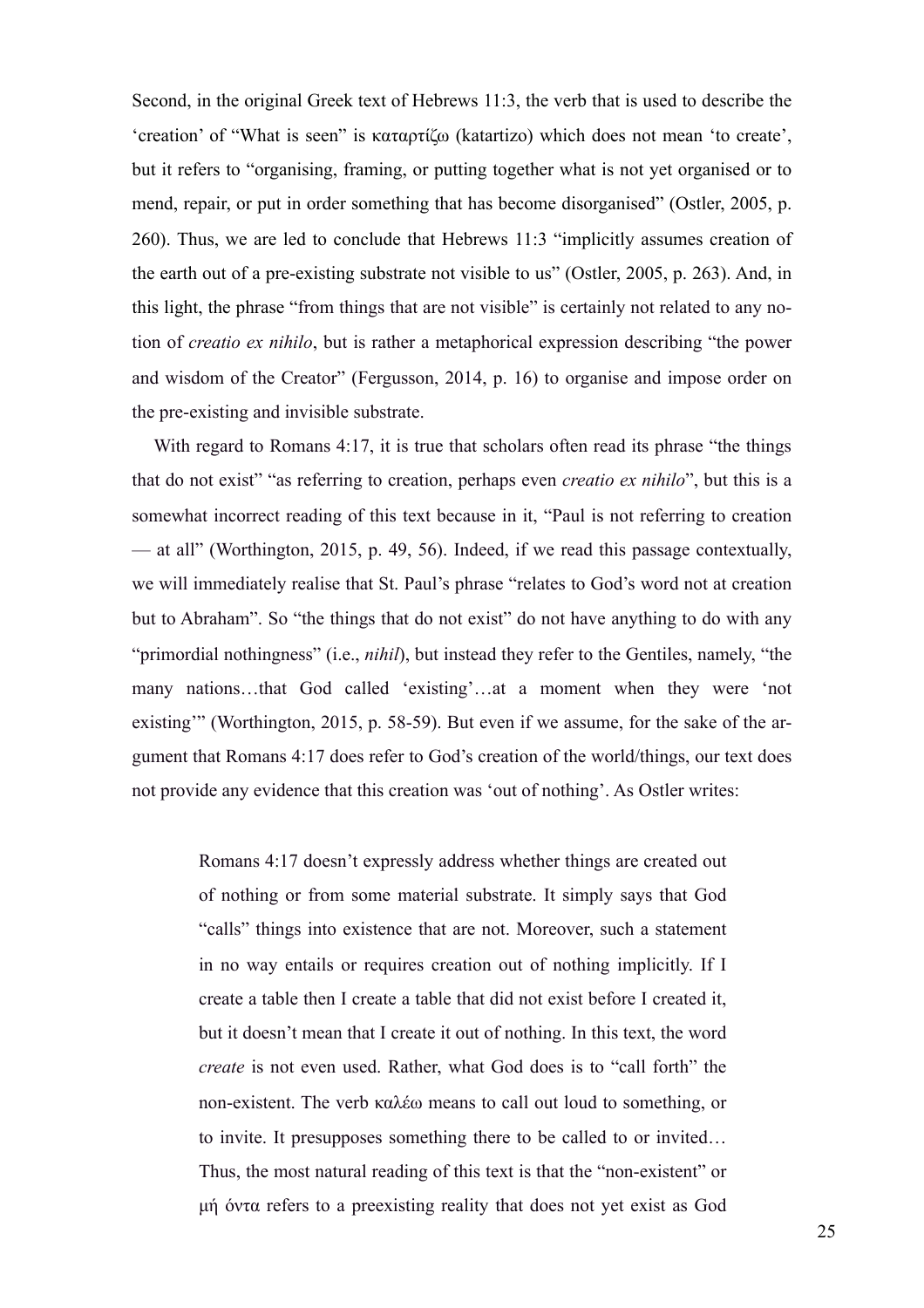calls it to be. Such a reading has nothing to do with creation out of absolute nothing (Ostler, 2005, p. 266-267).

Overall it might be said that, although there are some biblical passages which, at first sight, seem to lend biblical support to the doctrine of *creatio ex nihilo*, a further examination of these passages proves that this is not the case. Hence, as far as the Bible is concerned, the doctrine of creation 'out of nothing' seems not to have unquestionable and robust support.

## **2.2** *Creatio ex nihilo:* **A brief look at the early historical development of this doctrine**

Having shown that *creatio ex nihilo* divides biblical scholars, with the majority of them tending to regard it as a doctrine without a real biblical warrant, I shall now address the following question that can easily arise in the reader's mind: How did a dogma with little or no biblical basis develop and eventually manage to occupy a pivotal role in the Christian tradition?

To adequately answer this question, an examination of the early historical development of *creatio ex nihilo* is deemed necessary and here is the place to provide such an examination. To begin with, it has to be stressed that *creatio ex nihilo* traces its origins back to the "Christian theologians of the second century" and the intellectual environment in which they found themselves (May, 2004, p. 22).<sup>21</sup> In particular, these theologians lived and acted within the borders of the Roman empire where the intellectual mi-

<sup>21</sup> The view that the doctrine of *creatio ex nihilo* was firstly formulated by Christian theologians around the second half of the second century AD is to be found in Gerhard May's classic work cited below. In the scholarly literature, however, there are also other scholars who hold different views. For instance, in one of Oneill's publications we read that, "There is evidence that the doctrine of *creatio ex nihilo* was already formulated as a credal statement by the time of the New Testament" (Oneill, 2002, p. 462). Furthermore, in a somewhat recent article Bockmuehl argues that *creatio ex nihilo* "has no explicit terminological basis in scripture. Contrary to twentieth-century claims like those of Gerhard May and others, however, it is at the same time, not a second-century afterthought….The meaning and substance of the doctrine, though not the terminology, is firmly rooted in scripture and pre-Christian Jewish literature" (Bockmuehl, 2012, p. 269-270). Nevertheless, these and other scholarly views constitute a minority because still today, as Ostler remarked in 2005, the relevant bibliography reveals that, "The vast majority of scholars agree that the doctrine of *creatio ex nihilo* was first formulated around AD 200" (Ostler, 2005, p. 254). For this reason, therefore, my dissertation embraces May's influential view and follows him in stating that *creatio ex nihilo* was a Christian theological development of the second century AD.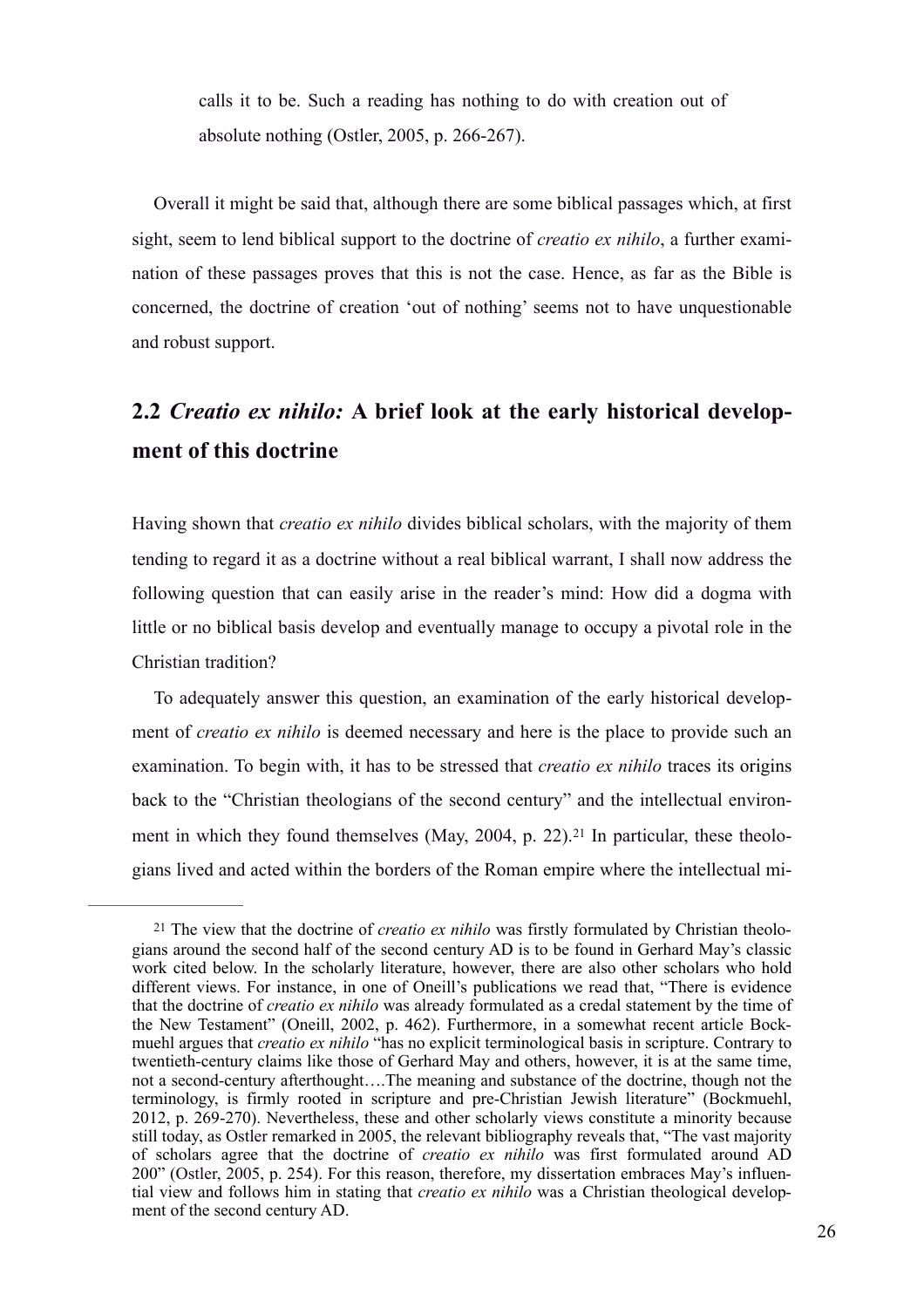lieu was dominated by the "heritage of the Greek philosophical thinkers in the form of the middle Platonic school of philosophy (combining Stoic, Platonic and Aristotelian elements)" (Reventlow, 2002, p. 153). So, this philosophical environment, and especially the philosophical system of Platonism22 provided the background against which these early Christian thinkers had to clarify their doctrine of creation (Soskice, 2010, p. 33). 23

The philosophical system of Platonism, following the Greek philosophical "consensus that from nothing, nothing comes — *ex nihilo nihil fit*" held that, "matter exists eternally and is not the result of a creation" (Soskice, 2010, p. 30-31, 33). Given that, the Platonic philosophers, as well as the majority of the ancient Greek philosophers taught that, "The cosmos had always existed (and) there has always been matter out of which the world has come into its present form" (Japhets, 2016, p. 3). So, for the Platonists, *matter* is always to be found next to God or better the *Demiurge*, 24 and according to their world-view, the Demiurge's role is not to create the matter which anyway exists eternally, but rather to shape and impose order on it. However, in his attempt to shape and form the world out of the eternally existing matter, the Platonic Demiurge seems to have faced some difficulties because this matter was "in some fashion resistant" to formation and order (McMullin, 2010, p. 17). For this reason, the end product of Demiurge's world-formation, namely the universe, had some imperfections and defects for which it is not the Demiurge to blame, but "the recalcitrance of the material with which the Demiurge had perforce to work" (McMullin, 2010, p. 17). In this way, therefore, by introducing an ontological dualism between the Demiurge and the world, Platonism tactfully managed to explain "the presence of evil in the everyday

<sup>22</sup> It is worth clarifying that by *'Platonism'* I do not strictly refer to the philosophy that Plato himself developed. Rather, being more in line with the historical period that primarily concerns us here, namely the second century AD onwards, the term 'Platonism' refers to Middle Platonism. The period of Middle Platonism "runs from the second half of the first century BC until the first half of the third century AD, (and) had realised its tendency towards theology which gave it an affinity with Christian thinking" (May, 2004, p. 3).

 $23$  Here, it should be explained that the fact that the early Christian theologians and their views on creation were influenced by their middle Platonic philosophical environment does not mean that they were entirely dependent on middle Platonism. As we shall see later, the Christian writers were initially influenced by middle Platonism, but they gradually came to reject its philosophical views.

<sup>24</sup> The word *Demiurge* is a technical term which is found in Plato's dialogue titled "*Timaeus*" and is frequently used to refer to the divine "Maker of heaven and earth" (Arendzen, 1908, para. 1).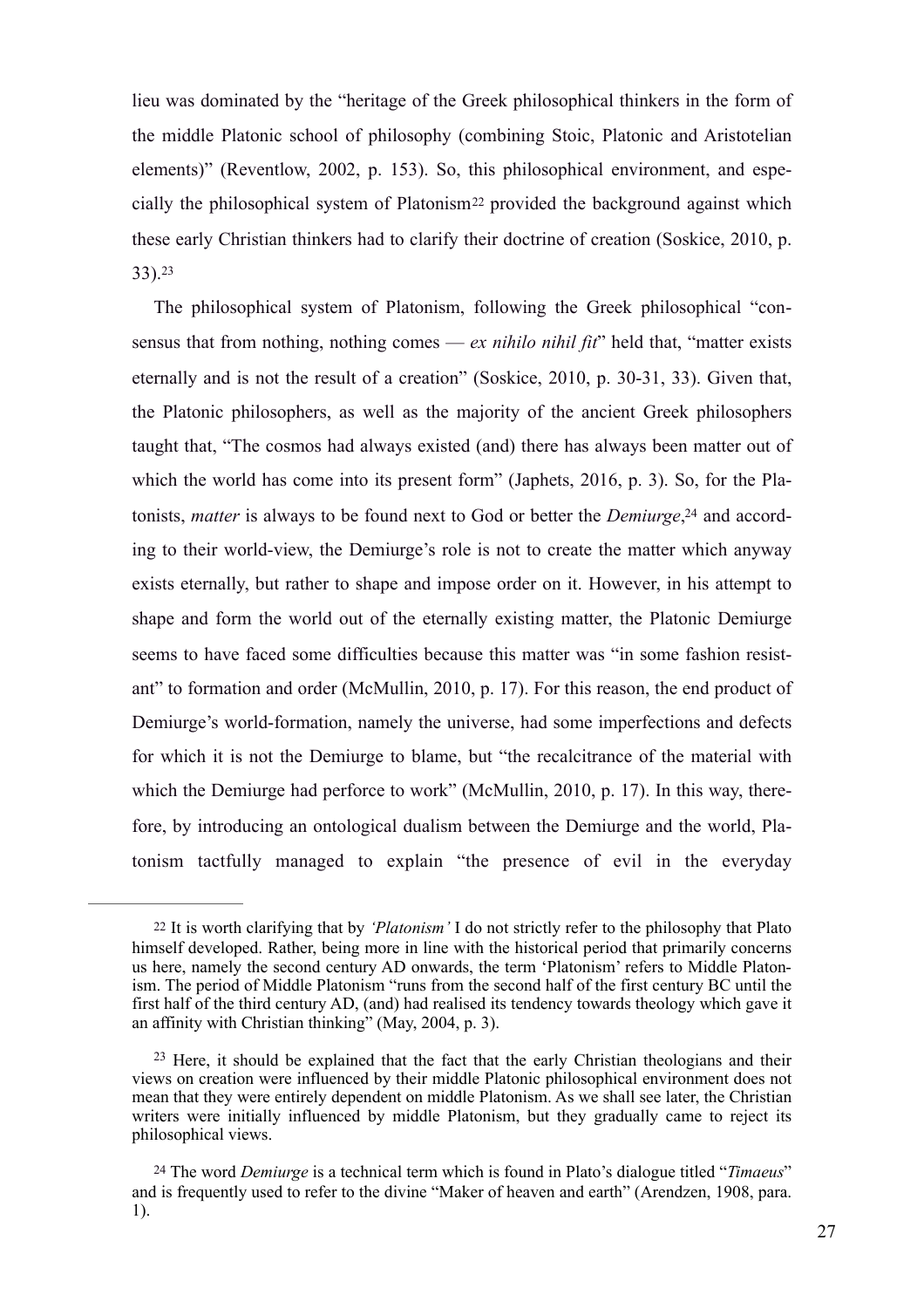world" (McMullin, 2010, p. 20) without blaming God for the world's imperfections and deficiencies.

As can easily be imagined, however, against this Platonic philosophical background the early Christian theologians of the second century AD were profoundly confronted with the following question: "Who is the God we worship?" (Soskice, 2017, p. 40). For them, to answer this question was particularly difficult because at their time the church had not yet developed a clear-cut "orthodox structure" on which they could lean and draw their answers from (Niehoff, 2006, p. 50). Given that, these early Christians thinkers were often attracted to the answers provided by their philosophical environment and so a large number of them "had been quite happy to endorse Plato's description of creation as God's ordering of unformed matter" (McFarland, 2014, p. 1-2).<sup>25</sup>

Most prominent among the second-century Christian theologians who supported a Platonic *creatio ex materia*<sup>26</sup> rather than *creatio ex nihilo* were: Clement bishop of Rome, Justin Martyr, Athenagoras of Athens, Hermogenes, and Clement of Alexandria.<sup>27</sup> But the fact that these theologians "initially harmonised their theology with the (Platonic) cosmology" (Vail, 2012, p. 65), should not be viewed as an isolated instance unrelated to the views of the early Christian community. On the contrary, these writers endorsed the Platonic tenet that, "God had created from an eternally existing substrate" precisely because this "appears to have been a generally accepted belief in the early Christian church" (Ostler, 2005, p. 293-294). This view is supported by the fact that the extant writings of these early theologians reveal that all their references to *creatio ex materia* are somewhat devoid of substantial arguments in favour of this Platonic teaching. If their writings contained detailed arguments for *creatio ex materia*, then we could assume that this teaching was "either a contested doctrine or a new view". Since, however, *creatio ex materia* is acknowledged as obvious, and further elu-

<sup>25</sup> In the same vein, May claims that, "Throughout the second century and the early part of the third the doctrine of the pre-existence of matter was firmly held by philosophically educated Christians" (May, 2004, p. 147). In addition, speaking about the early Christian theologians of the second century AD, Vail contends that, for them, "God's creative activity was viewed in line with Platonism: as world-formation" (Vail, 2012, p. 32).

<sup>&</sup>lt;sup>26</sup> This Latin phrase is the exact opposite of *creatio ex nihilo* and describes creation out of some pre-existent, eternal matter.

<sup>27</sup> More information about these early Christians and their views on the creation of the world is to be found in the fourth chapter of May's book titled *"Christian and Platonic Cosmology"*, and in Ostler's article p. 293-302.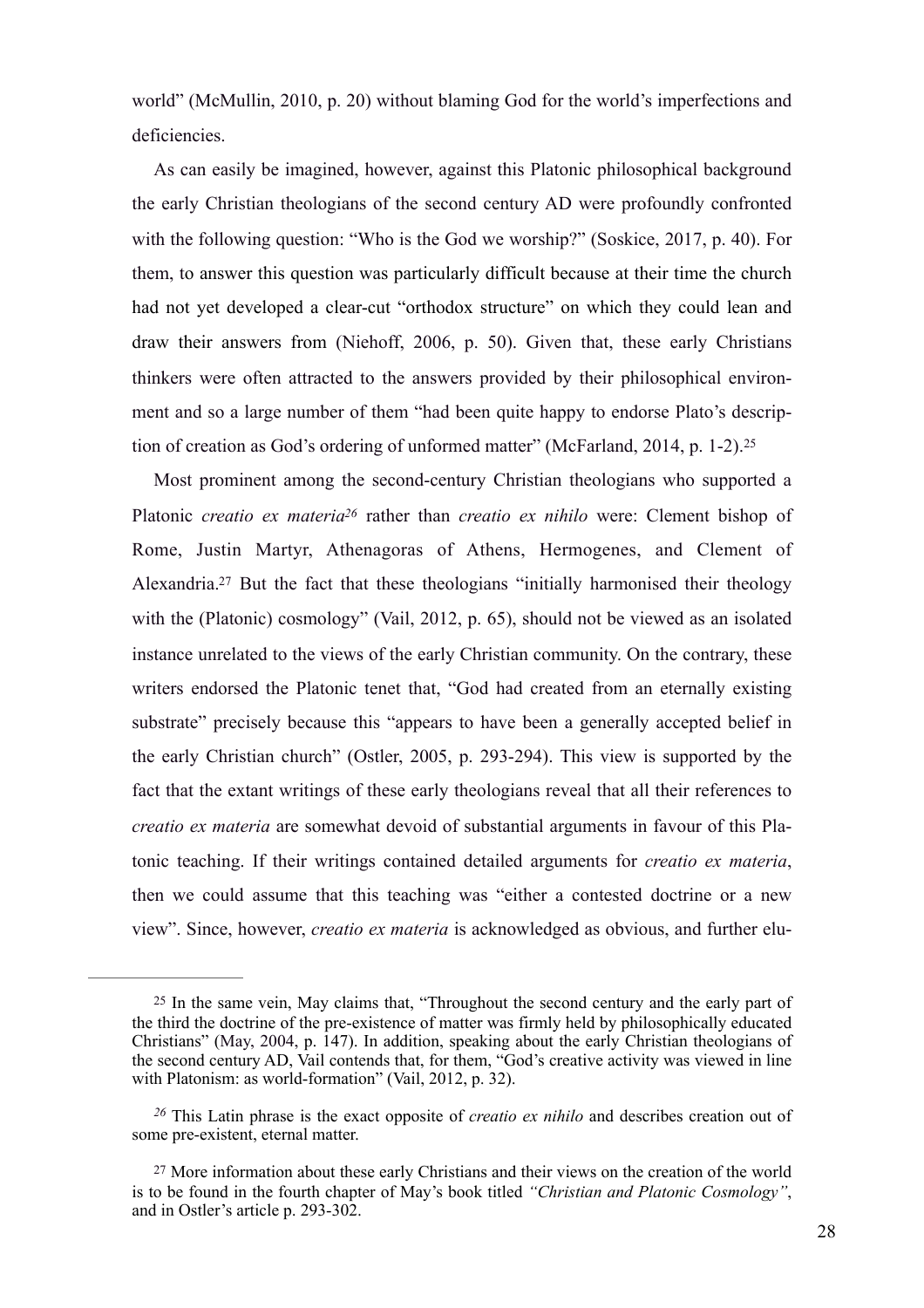cidation of it is not provided in their works, we are led to conclude that second-century Christians considered this teaching a "received Christian doctrine" (Ostler, 2005, p. 293-294).

However, in the latter half of the second and the beginning of the third century AD things began to change when Christians gradually realised that the Platonic understanding of creation from a pre-existent material was incompatible with their deep conviction that God is omnipotent, all-free, and unique (Vail, 2012, p. 30-31, 65). Indeed, if *matter* existed eternally side by side with God, as the adherents of Middle Platonism believed, then an ontological dualism would immediately appear and it would set "limits on God's creative power" which, in their turn, would ultimately undermine three fundamental Christian attributes of God, namely His *omnipotence*, His *freedom*, and His *oneness* (McMullin, 2010, p. 20).

To be more precise, the Platonic *creatio ex materia* threatened to undermine these Christian attributes of God in the following threefold way. First, if God required pre-existing matter to create the universe, as *creatio ex materia* held, then He would cease to be Omni-powerful simply because the very pre-existence of matter would limit His ability to realise His will in creation "in the same way that the properties of wood constrain the creative possibilities open to the carpenter" (McFarland, 2014, p. 2). Second, the limitation that a pre-existence of an eternal matter would impose on God's creative power would also cripple His ability to be free because, as is known, the exact opposite of freedom is enslavement and limitation. Third, the claim of *creatio ex materia* that matter is coexistent and coeternal with God would compromise God's "status as the sole ground of being", and so, His oneness would be severely questioned (McFarland, 2014, p. 10).

To safeguard, therefore, God's *omnipotence*, *freedom* and *oneness* against the undesirable theological implications of the Platonic belief in *creatio ex materia*, the early Christian community eventually developed the doctrine of *creatio ex nihilo* (Vail, 2012,

29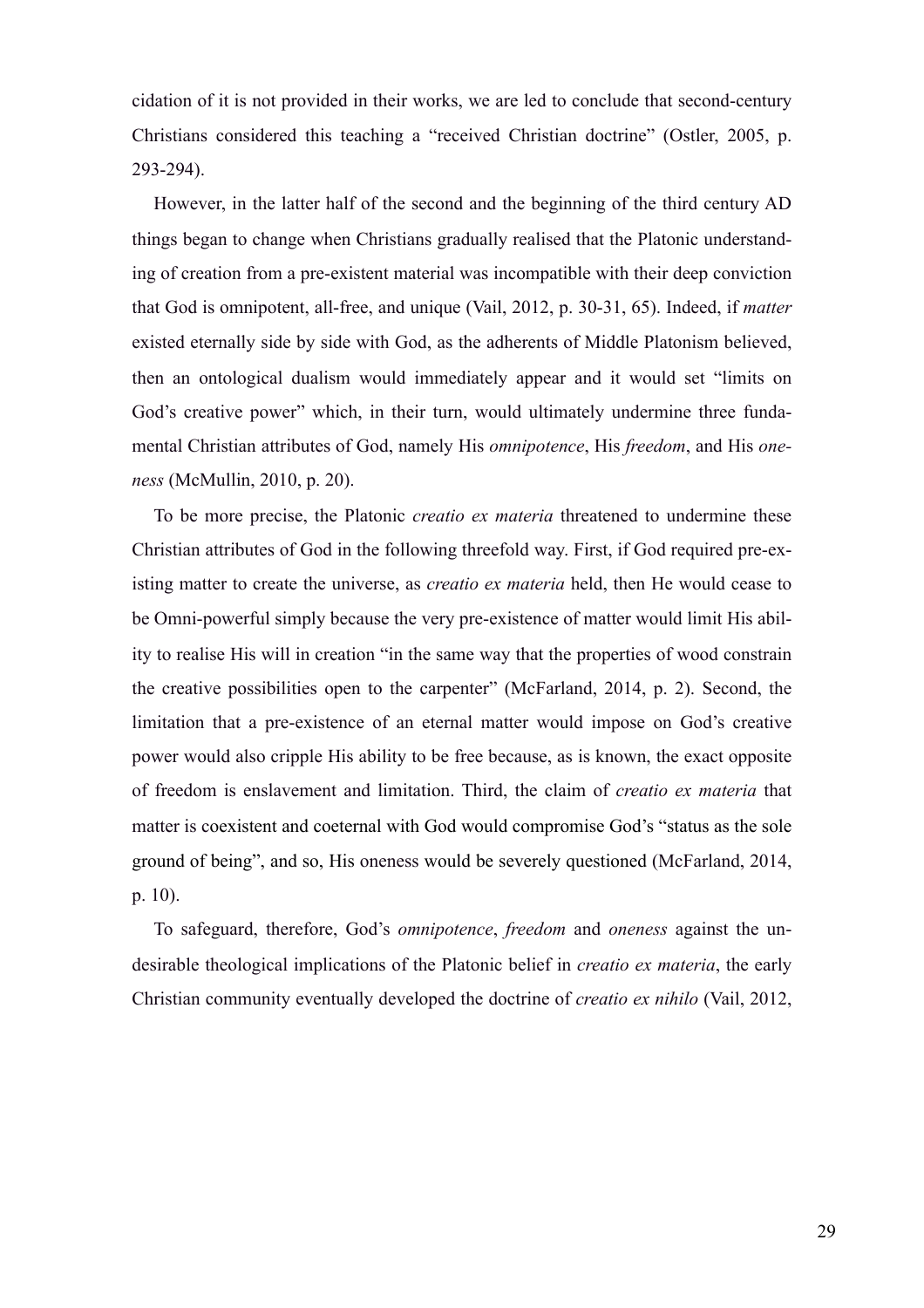p. 65).<sup>28</sup> This was initially formulated by "Tatian and Theophilus of Antioch, and soon with Irenaeus<sup> $29$ </sup> it achieved "its permanent form" (May, 2004, p. 148).<sup>30</sup> With these theologians, "Platonic cosmology was rejected, and adherence to it among Christians was treated as a severe theological error" (Niehoff, 2006, p.50). Later on, and for the same anti-Platonic reasons, *creatio ex nihilo* was adopted by major Church Fathers, like "Athanasius, the Cappadocians, John Damascene, and Augustine" and once "established as a mainstream teaching (by the early fourth century at the latest) was rarely in itself a matter for debate" (Soskice, 2017, p. 49, 37-38).

### **2.3 Conclusion**

By and large, it becomes clear that both the lack of a solid biblical foundation of *creatio ex nihilo* and the endorsement of *creatio ex materia* by the early Christian community of the first two centuries shows that reconsidering or perhaps re-interpreting more creatively the traditional doctrine of creation 'out of nothing' is possible. Indeed, since the Bible does not provide adequate support to *creatio ex nihilo* and since early Christianity exhibited a certain degree of flexibility when dealt with this doctrine — by initially disapproving it and later approving it. I cannot find a compelling reason not to display the same flexibility nowadays by attempting to interpret this doctrine in a way different from the traditional one.

<sup>28</sup> On that note, it should be mentioned that in the scholarly literature there are some voices, like that of Hart and others claiming that, "the *ex nihilo* doctrine arose to exclude…gnosticism, the view that this universe is to be ascribed to an ultimate Evil principle that is in contention with an ultimate Good principle, a contention to be resolved only in an eschaton beyond this universe" (Hart, 2016, p. 117). Contrary to Hart's view, however, I here support Soskice's view that *creatio ex nihilo* essentially arose as "a critical response…to pagan philosophy" and especially to the cosmology of Middle Platonism (Soskice, 2010, p. 31, 33). And, the reason for this is that, as McFarland underlines, "The most serious objection to any attempt to trace the doctrine of creation from nothing directly to Christian opposition to Gnosticism is the fact that the first Christian we know of to defend this teaching explicitly, the Alexandrian theologian Basilides, was himself a gnostic" (McFarland, 2014, p. 6).

<sup>&</sup>lt;sup>29</sup> Of course, even before Tatian, the author of *The Shepherd of Hermas* was explicit in his "assertion of an *ex nihilo* origin" (McMullin, 2004, p. 4), but here, I preferred not to mention this early Christian work*,* because, as Quasten notes, "although numbered among the Apostolic Fathers, the *Shepherd* of Hermas belongs in reality to the apocryphal apocalypses" (Quasten, 1986, p. 92), and, I do not find the 'apocryphal apocalypses' absolutely reliable.

<sup>30</sup> More information on how these theologians developed the doctrine in question, see May's fifth chapter, titled, *"The Church Doctrine of Creatio Ex Nihilo"* p. 148-178.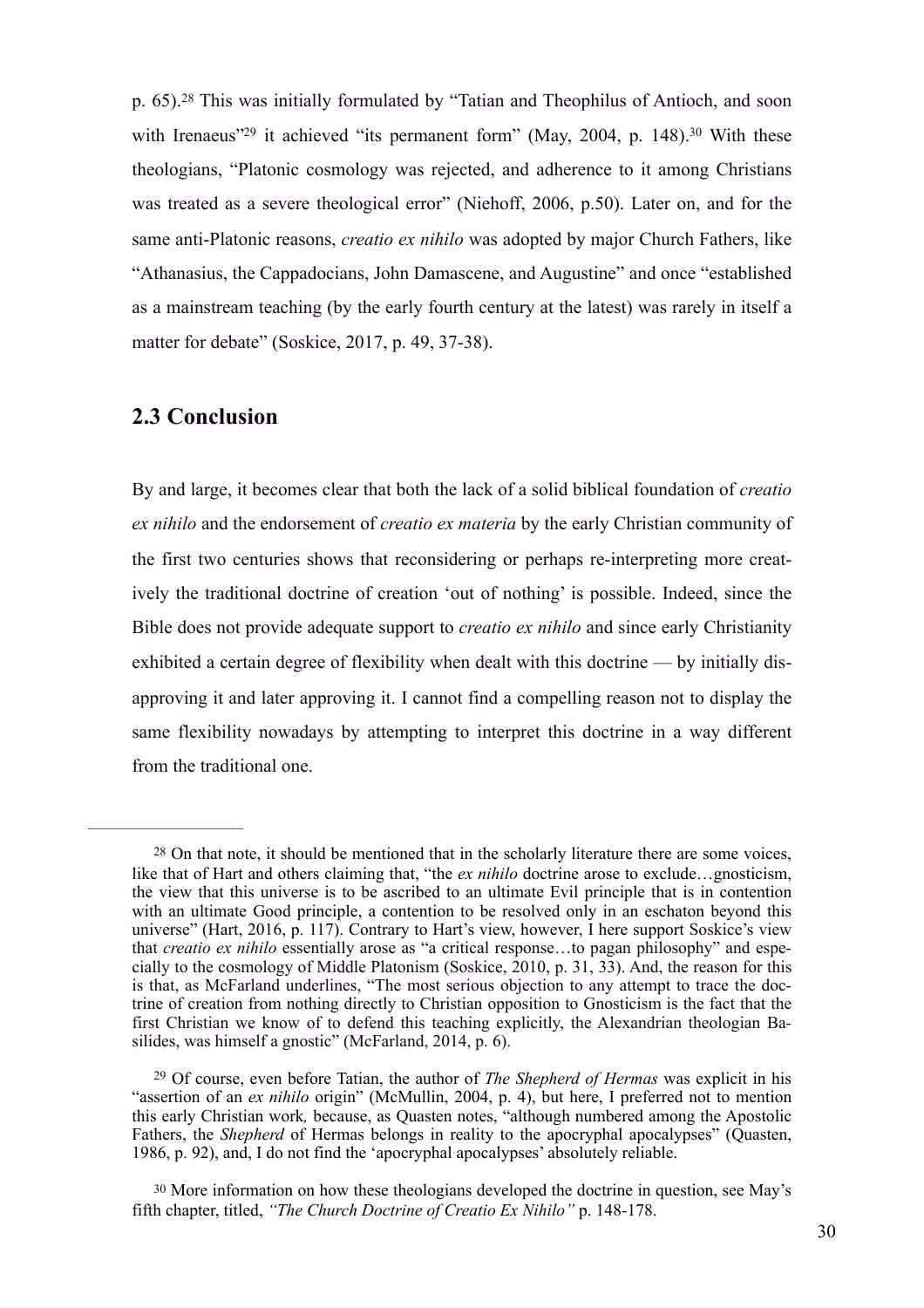## **3. Nikolai Berdyaev's philosophical interpretation of** *creatio ex nihilo***: Towards a renewed Christian understanding of human freedom for the Twenty-First Century**

Having indicated that both the Bible and the paradigm of the early Christian community allow us to take a more flexible stance towards *creatio ex nihilo* and its traditional interpretation, I shall now turn to the late 19th and early 20th-century Russian religious existential philosopher Nikolai Berdyaev and his philosophical understanding of the traditional Christian teaching of creation 'out of nothing'. More specifically, I will devote this section to arguing that Berdyaev's interpretation of *creatio ex nihilo* can help Christianity develop a new understanding of human freedom, far removed from the traditional Christian view of human freedom as submission to Church regulations and laws and closer to the postmodern understanding of freedom as absolute and unrestricted freedom of choice. To advance my argument, I shall divide this section into two parts. First, I will scrutinise Berdyaev's interpretation of *creatio ex nihilo*, and I shall show *how* this can give rise to a new Christian understanding of human freedom. Second, I will grapple with, and attempt to answer, some critical theological questions that this new understanding of freedom raises.

## **3.1 Berdyaev's interpretation of** *creatio ex nihilo &* **the birth of a new Christian view of human freedom**

Berdyaev might not necessarily be "the most brilliant modern exponent of Greek Orthodox mysticism" (Niebuhr, 1964, p. 172), as Niebuhr boldly contends, but he is certainly "a pioneer in contemporary Orthodox theology" (Hughes, 2015, p. 65) and, more importantly, he has some claim to be "the most outspoken champion of freedom" among the religious existentialist philosophers (Nucho, 1967, p. 3). For this reason, this modern advocate of freedom is here chosen to give a solution to the theological problem of human freedom that, as shown above, the traditional Christian understanding of *creatio ex nihilo* creates. But, what is Berdyaev's alternative interpretation of the traditional doctrine of creation out of nothing? And how can this help us develop a Christian un-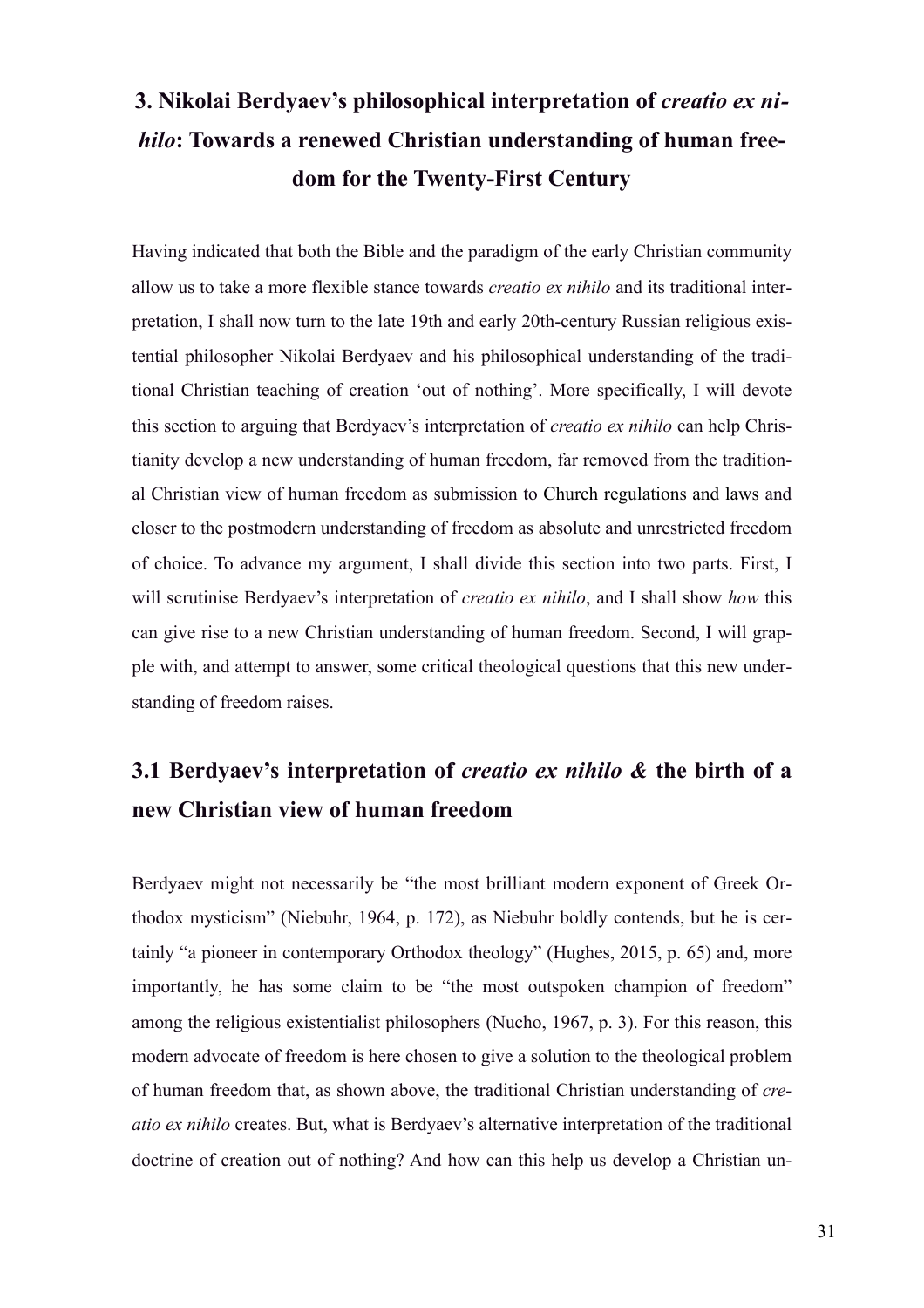derstanding of human freedom more attuned to postmodernism and thus more attractive to both the present-day Christians and the secular audience of the twenty-first century?

To answer these questions, a close examination of Berdyaev's understanding of freedom is deemed necessary because his interpretation of *creatio ex nihilo* is connected with and ultimately stems from his philosophical understanding of freedom. To be more specific, although Berdyaev "considered himself to be a loyal son of the Russian Orthodox Church" (Hughes, 2015, p. 64), the answer that this Church gave and still gives to the problem of freedom, namely that "man received freedom from God when he was created" deeply dissatisfied him (Nucho, 1967, p. 36). Indeed, for Berdyaev, if human freedom is a pure gift from God, as traditional Christianity teaches, then man appears to be a creature that does not possess freedom of himself and, in this way, freedom "is wholly set within the grip of God" (Berdyaev, 1930, para. 4). If this is the case, however, Berdyaev continues, God appears to "be morally responsible for the presence of evil in the world" (Idinopulos, 1969, p. 89) since He gave freedom to humans, although, He, as omniscient, foreknew that the human misuse of this freedom would eventually result in evil. Thus, following the rationale of the traditional Christian view of freedom as God's gift, the problem of theodicy crops up, and, as Berdyaev acknowledges "the only serious argument in favour of atheism is the difficulty of reconciling an almighty and benevolent deity with the evil and suffering in the world and human existence" (Berdyaev, 1950, p. 178).

 To dissociate God from evil, therefore, and ultimately 'save' Christianity from atheism, Berdyaev turned to Jakob Böhme, a Christian Lutheran mystic and theologian of the 17th-century,  $31$  and, influenced by his mystical writings, he went on to develop a new and original understanding of freedom different from the one that the official Eastern Orthodox Church offered (Nucho, 1967, p. 36). According to this understanding of freedom, "Freedom is not created by God: it is rooted in the Nothing…God the Creator cannot be held responsible for freedom which gave rise to evil" (Berdyaev, 1935, p. 25). But how are we to understand this seemingly unorthodox, if not heretical, statement of Berdyaev?

<sup>31</sup> To some would perhaps seem somewhat strange that a thinker, coming from the tradition of the Eastern Orthodox Church, turned to a Lutheran mystic like Böhme. But, when dealing with Berdyaev, we should bear in mind that his 'Christianity' "was derived from sources much wider than those recognised by the official church—the Scriptures and tradition" (Spinka, 1947, p. 7).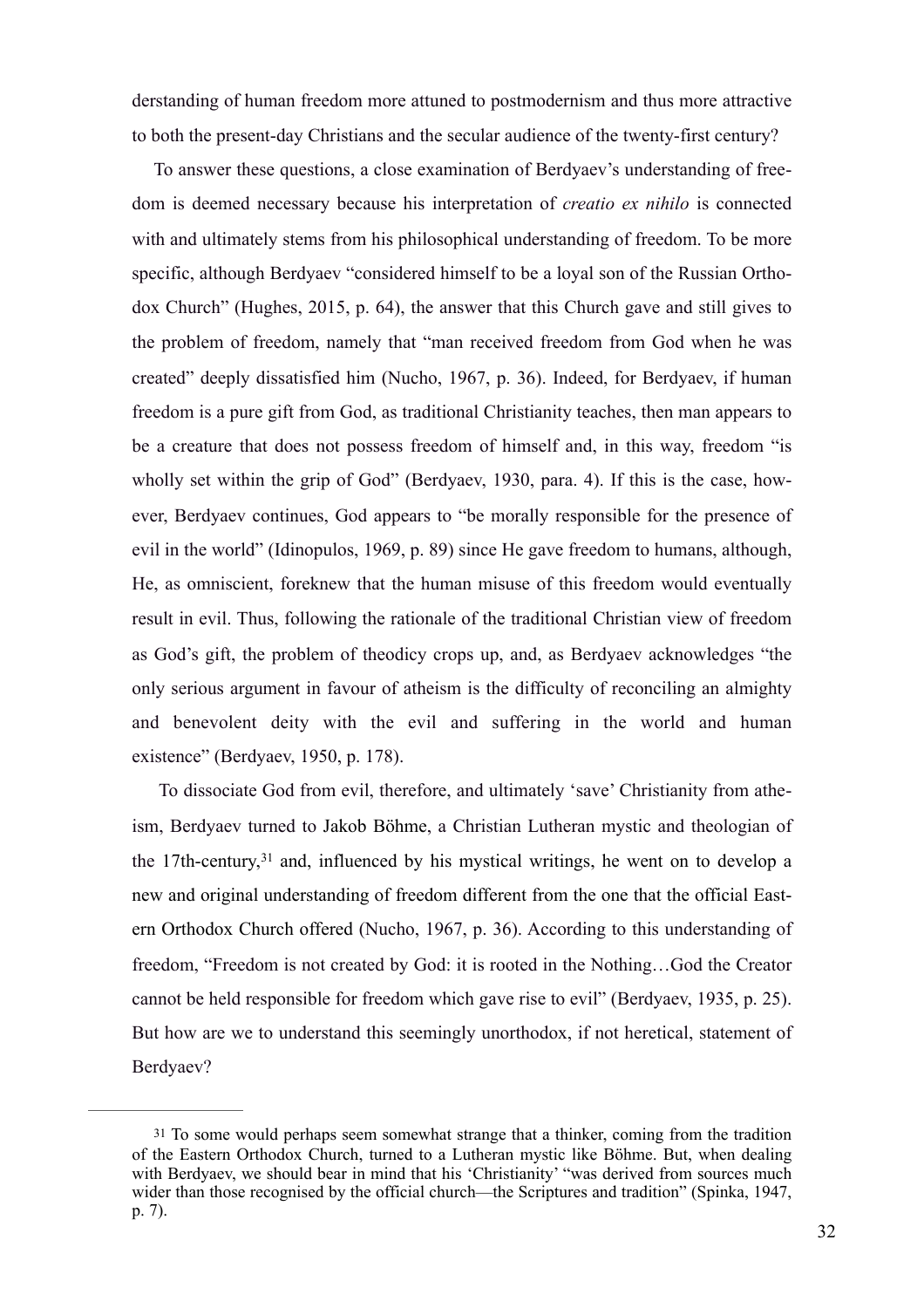Before answering this question, it has to be borne in mind that Berdyaev, a highly intuitive and mystically oriented thinker, "is not an easy writer for those trained in the West, for those who are accustomed to exposition in the terms of Aristotelian logic" (Braybrooke, 1952, p. 54). So, to better grasp Berdayev's understanding of freedom, a certain striping off our Western rationalistic preconceptions is required, and, that being said, the road is now clear for a further examination of Berdyaev's view on freedom. To begin with, it has to be stressed that, for Berdyaev, *freedom* is uncreated and "ontologically independent of God" (Idinopulos, 1969, p. 89). As such, freedom is not "a gift given by God" and also "God cannot direct or revoke human freedom" (McLachlan, 1996, p. 480). More specifically, the very reason why Berdyaev perceives freedom as an uncreated and totally independent category is that, for him, freedom is a "lawless" condition of non-external determination (Zeldin, 1969, p. 207) because "to the extent that freedom is dependent on something else, more or less by definition there cannot be true freedom" (Noble, 2018, p. 132).<sup>32</sup> Hence, freedom, Berdyaev avers, "cannot be rooted in any sort of being, nor in any sort of nature, nor in any sort of substance" (Berdyaev, 1928, para. 9) and, if this is the case, then freedom should naturally be located "outside God" (Berdyaev, 1950, p. 99) in order not to be determined in any way by Him.33 <sup>34</sup>

But if *freedom* is absolute non-determination, as Berdyaev contends, then we are led to conclude that freedom is, or must be No-thing because every *thing* is to a greater or lesser extent determined by the very conditions of its existence; and, indeed, Berdyaev asserts that freedom is an "indeterminate Nothing" (Nucho, 1967, p. 155). Yet following a somewhat Platonic line of reasoning, Berdyaev explains that the *nothingness* of free-

<sup>32</sup> In a similar vein, Bourke remarks that, for Berdyaev, "Freedom is self-determination in the inmost depths of being and is opposed to every kind of external determination which constitutes a compulsion in itself" (Bourke, 1936, p. 419). In the same regard, Berdyaev himself goes on to define freedom as "indeterminism and as infinitude" (Berdyaev, 1928, para. 15).

<sup>&</sup>lt;sup>33</sup> Here, it should be clarified that when Berdyaev locates freedom 'outside God', he also means that freedom is "outside the Godhead" (Nucho, 1967, p. 155). As Scaringi explains, Berdyaev, unlike Böhme, locates *freedom* entirely outside God, and by this, he means that freedom is not at all to be understood as "part of the Divine nature", or the Godhead (Scaringi, 2007, p. 40).

<sup>34</sup> I should explain that I am aware that Berdyaev's view that *freedom* is located outside *God* can be strongly criticised for rejecting God's oneness, omnipotence and omni-freedom. But, here is not the place to address these criticisms. For now, I shall only present Berdyaev's understanding of freedom and his philosophical interpretation of *creatio ex nihilo*, and in subsection 3.2, I will deal with the criticisms that Berdyaev's views might receive.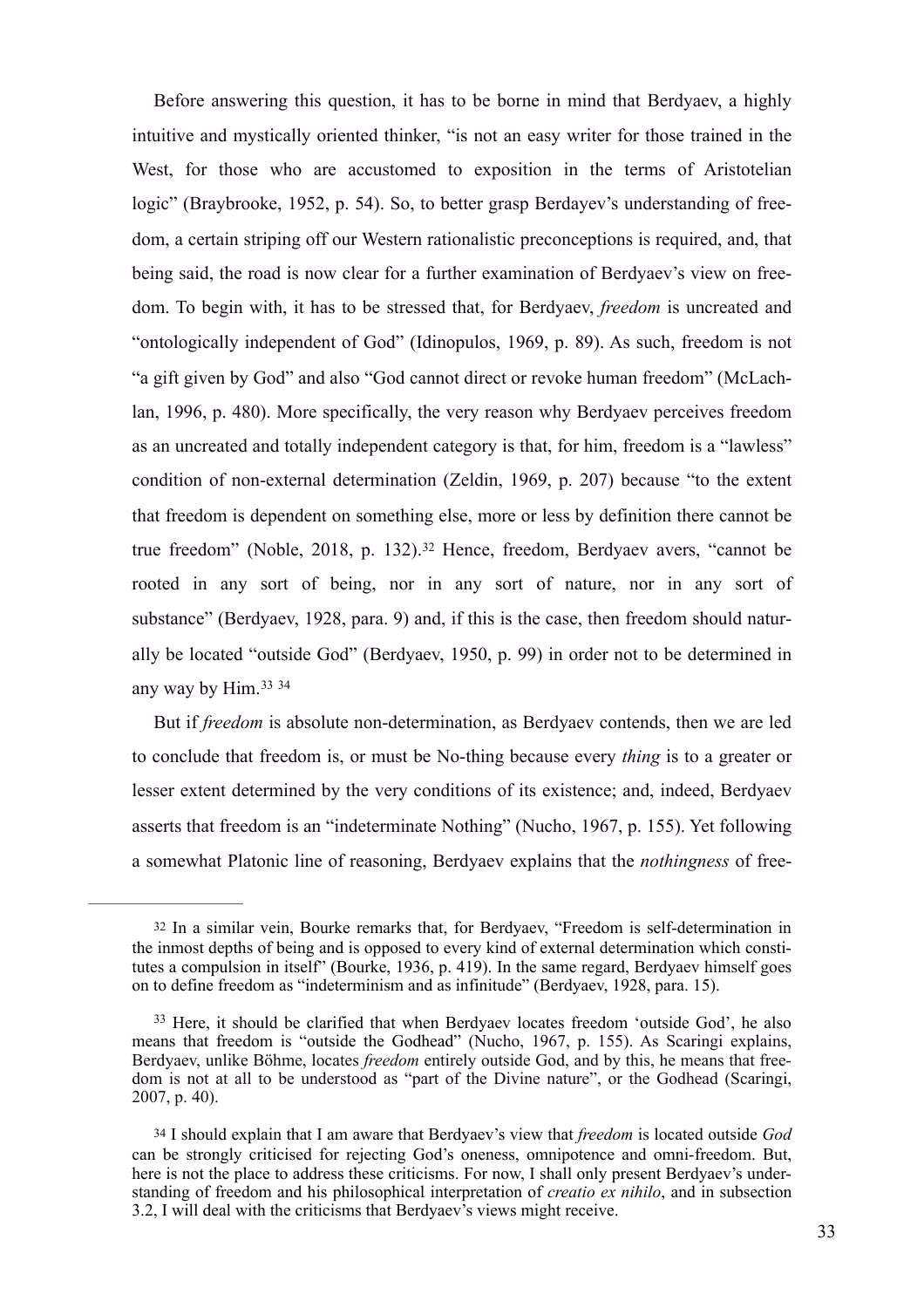dom is not to be understood as absolute or literal nothing [i.e., οὐκ ὂν], but rather as nothing which "contains in itself bottomless potentiality" [i.e., μή ὄν]<sup>35</sup> (Knežević, 2016, p. 12-17, 167, 176-177)<sup>36</sup> and, as such, it "is the *no-thing* that is also everything, potentiality without form" (McLachlan, 1992, 126). As bottomless potentiality, however, Berdyaev's *meonic*<sup>37</sup> freedom is "the potential for both good and evil" (Scaringi, 2007, p. 40) because a truly absolute and bottomless *potentiality* should necessarily include everything that is not yet realised and by *everything* we certainly mean all the unrealised possibilities for good as well as for evil.38

It is clear therefore that, in Berdyaev's world, there is a *creatio ex nihilo*, as traditional Christianity teaches, with the only difference being that, for Berdyaev, the *nihil* of creation is not to be understood literally as absolute nothing, but rather as a *meonic* nothing which is basically "potential being" (Nicolaus, 2011, p. 122-123). So, according to Berdyaev's understanding of *creatio ex nihilo*, "There existed…prior to creation, a potentiality which God did not control" (Spinka, 1947, p. 9) and, as Scaringi explains, it was through this uncontrolled potentiality that God "brought all 'Being' into

 $35$  As we shall see below, despite Berdyaev's somewhat Platonic distinction between 'οὐκ ὂν' and 'µή ὄν', his philosophy has original qualities and is not essentially Platonic.

<sup>36</sup> Here, I would like to sincerely thank Dr. Knežević for providing me with a reworked and edited version of his unpublished PhD thesis.

<sup>&</sup>lt;sup>37</sup> The word '*meonic*' comes from the Greek term 'μή ὄν' that I explained above.

<sup>38</sup> In this way, Berdyaev indicates that, "Freedom (as *nothingness*) is not merely the occasion or condition of evil, but the very source of evil, just as it is the source of good" (Idinopulos, 1969, p. 90). That being so, the problem of theodicy is resolved, because it is freedom/nothing, rather than God that should be held responsible for the existence of evil.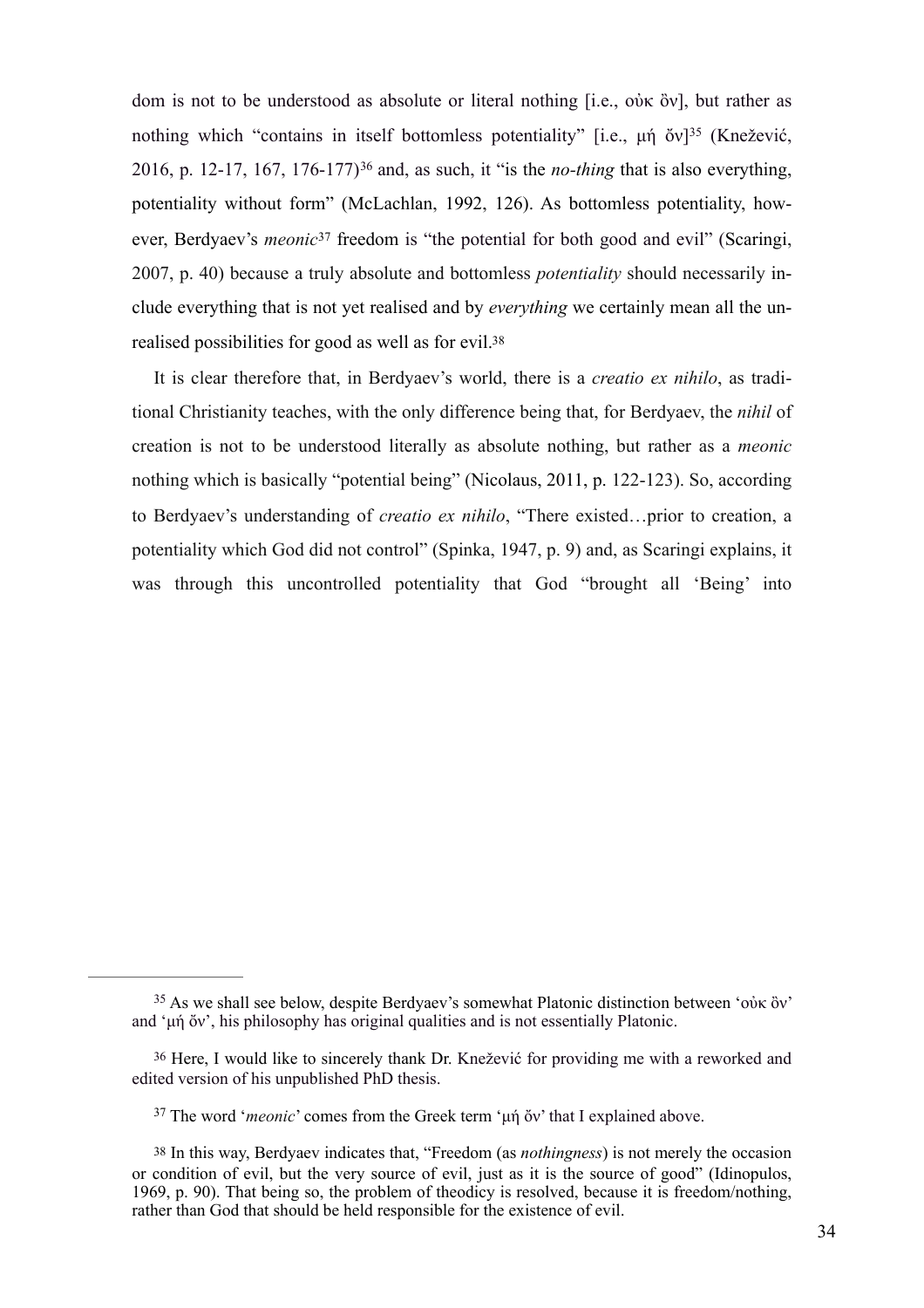existence" (Scaringi, 2007, p. 37).<sup>39</sup> Thus, unlike what traditional Christianity holds, Berdyaev argues that before all creation God did not exist alone, but a mysterious, uncreated, indeterminate and uncontrolled potentiality always existed as "a powerful reality alongside God" (Idinopulos, 1969, p. 90). That being the case, when the time of creation came:

When God created the world and man, He used the pre-existent *meonic* stuff which potentially contained uncreated freedom. Uncreated freedom, which carried the seeds of man's freedom of self-determination, therefore, went into the making of man (Nucho, 1967, p. 155).<sup>40</sup>

In this light, however, the foundation of man is not anymore the literal nothing [i.e., οὐκ ὂν] out of which God created everything, as the traditional Christian interpretation of *creatio ex nihilo* maintains. Instead, the foundation of man is now, according to Berdyaev's philosophical interpretation of *creatio ex nihilo*, the bottomless, indeterminate, unrestricted and uncreated freedom/nothingness41 that God creatively yet mysteri-

<sup>40</sup> In a similar vein, Spinka remarks that, "The temporal world and human freedom have a double origin: God's creative activity and the *Ungrund* (i.e., nothingness/freedom)" (Spinka, 1947, p. 9).

<sup>39</sup> On this note, one would wonder: Isn't it a contradiction in terms to say that, on the one hand, God cannot control the *meonic* freedom, but, on the other hand, He created everything by using this very freedom? In answering this question, it should be noted that, for Berdyaev, "God determines nothing and is not to be thought of causally, God does not cause anything…God is not a cause of world at all…it is not possible to think that God causes something in the world like powers of nature, that he *controls* (emphasis mine) the world and rules in a similar way as kings and authorities in states, that he determines the life of the world and man" (Dancák, 2012, p. 22-24). That being so, we should not assume that, at the time of creation, God somehow controlled the *meonic* potentiality of the pre-existent nothing/freedom. On the contrary, considering that, for Berdyaev, God is pure and "infinite love" (Berdyaev, 1926, para. 8), it follows that He, being love, stands in opposition to any control and limitation. Consequently, in His relation to nothing/freedom, God can only 'inspire' the creation of something, but He can never control nor determine nor predict the outcome of the interaction between His *creative inspiration* and the *potentiality of nothing/freedom* (Hartshorne, 1957, p. 73-74). In this light, therefore, I propose, that, in Berdyaev's context, to say that: 'God created everything by using the uncreated *meonic* freedom', is not a contradiction in terms, because the verb *'to use'* does not here imply that God *controlled* the pre-existent nothing/freedom. It rather means that God *revealed* His inspiring, loving and creative spirit to nothingness/freedom, without knowing what the response of freedom to His 'creative' revelation would be. So miraculously, the *meonic* freedom, out of its depths, and, for a reason unknown to us, received God's creative inspiration positively and thus the creation of the universe came to be. However, if the uncreated *meonic* freedom had received God's creative revelation negatively, then the universe might never have existed at all.

<sup>41</sup> For this reason, Knežević also remarks that, "The creation 'out of nothing',…is merely the other name for creation out of undetermined freedom" (Knežević, 2016, p. 133-134).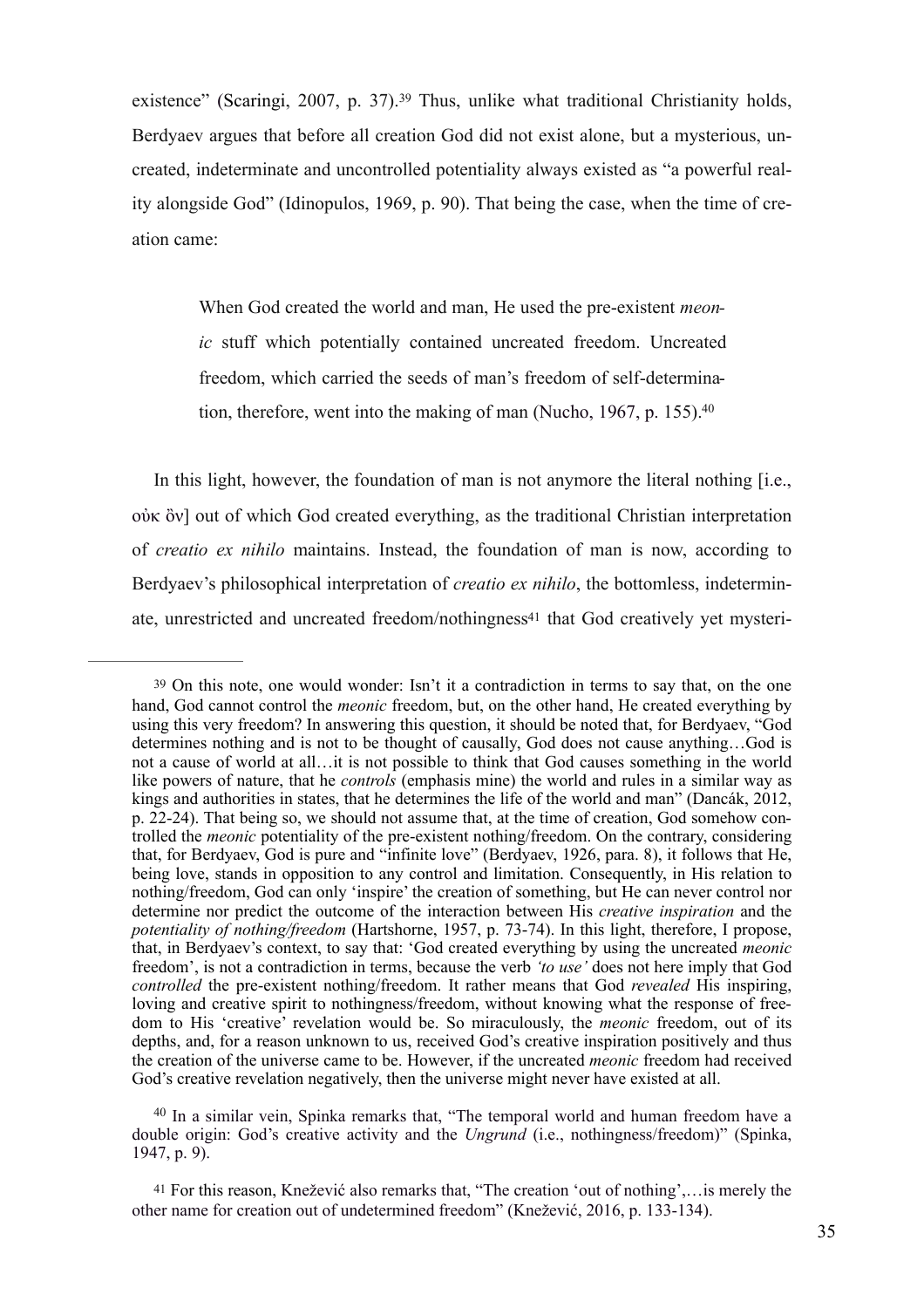ously implanted *in* humans at the time of creation (Zeldin, 1969, p. 213-214).<sup>42</sup> That being so, it follows that we are now approaching the solution to the problem of human freedom that concerns us in this thesis. Indeed, if unlimited and absolute freedom is to be found in the here and now *inside* humans, being their very foundation, as Berdyaev's understanding of *creatio ex nihilo* implies, then there is not anymore a real need for humans to participate in God's far-off realm, as the traditional interpretation of *creatio ex nihilo* suggests, in order to experience absolute freedom in the afterlife. By extension, Church membership and total submission to Church regulations and laws are also not at all necessary conditions for the experience of complete freedom. For Berdyaev, therefore, *freedom* is not something that will (or, will not) be given to humans in a distant eschatological reality (i.e., afterlife) depending on how faithfully<sup>43</sup> they lived their lives during their earthly existence.44 Rather, freedom is the somewhat mysterious *prima materia* of absolute potentiality that constitutes the basis of everything that exists, including humans, and, as such, it is to be found in the innermost depths of man. Given that, *man*, in Berdyaev's view, is already in the current life an entirely free being just like an artist or a poet is free when confronted with the absolute and infinite potentialities of his art. As Gilson observes:

Let us consider the poet. Confronted as he is with his sheet of white paper, he sees it as the place of infinite poetic possibilities, any one of which can materialise precisely because none of them is already there (Gilson, 1957, p. 114).

<sup>42</sup> Here again, my phrase: 'God mysteriously implanted (freedom/nothingness) *in* humans at the time of creation', should be understood in view of my previous footnote (no. 39) which explains that God did not control the pre-existent freedom/nothing.

<sup>&</sup>lt;sup>43</sup> Here, I use the word *faithfully* in its religious sense, that is, 'following a religion and whatever this teaches'.

<sup>44</sup> That being so, Holsberg observes that, "By placing freedom 'outside' God, Berdyaev challenged… the theological definition of human freedom as simply a choice by the human will of whether or not to sin" (Holsberg, 2017, p. 51).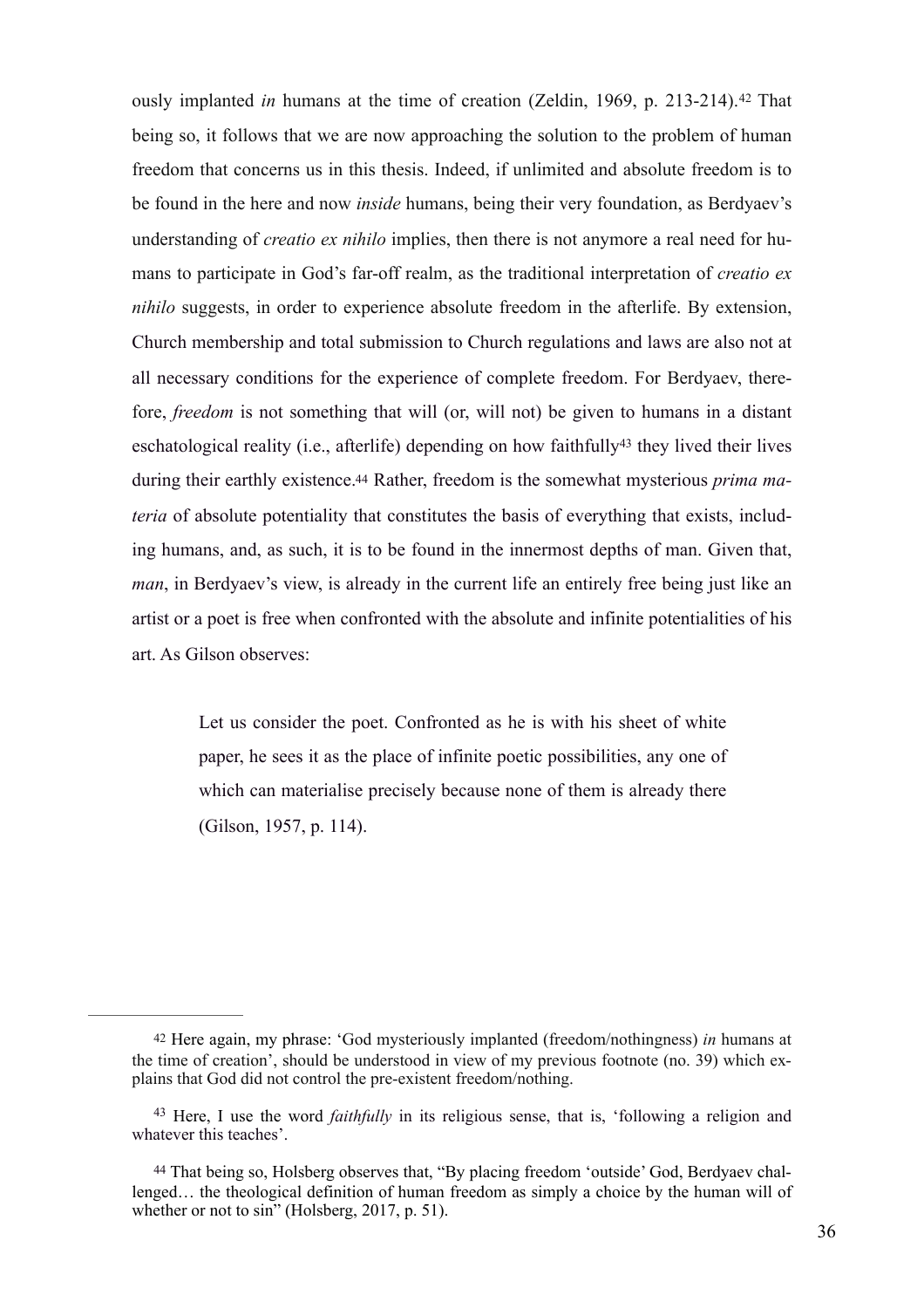In Berdyaev's eyes, therefore, humans, just like the poet in Gilson's example, are daily confronted with the restrictive conditions of their human existence,<sup>45</sup> but these conditions do not strip them off their infinite freedom of potentiality which resides deep inside them. Indeed, as far as the external side of human life is concerned, humans are restricted by conditions of matter, space, time, etc., but, deep down, in the inner side of their life, humans can come into contact with a mysterious, all-inclusive and infinite potentiality which renders them free. So, humans are somehow called to be like artists, like poets. Despite the restrictive conditions of their lives, they are called to see life as the 'sheet of white paper' that confronts the poet. They, like the poet and other artists, have to approach life not as the place of restriction and no-freedom, but as the place where the innermost and infinite potentialities of their freedom can be materialised. And, to the question: What is the direction that the materialisation of humans' infinite potentialities will take? The answer is: this is unknown. When the poet is confronted with 'his sheet of white paper' nobody knows beforehand what he will eventually write on it, and the same happens with ordinary humans. Berdyaev writes:

God longs for His "other", His friend [human]; He wants him to answer the call to enter the fullness of the divine life…God does not answer His own call: the answer is from freedom which is independent of him…He creates out of nothing the world and man and expects from them an answer to his call — an answer from the depths of freedom (Berdyaev, 1935, p. 25-26).

But what will this answer be? This is the great unknown. Since humans are, as shown above, mysteriously endowed with infinite potentiality, then there are countless different ways to follow God's call, and, of course, there are equally countless different ways not

<sup>45</sup> In Gilson's example, the restrictive condition of the poet is the 'sheet of white paper', while the restrictive conditions for ordinary humans are, among other things: matter, space, time, etc.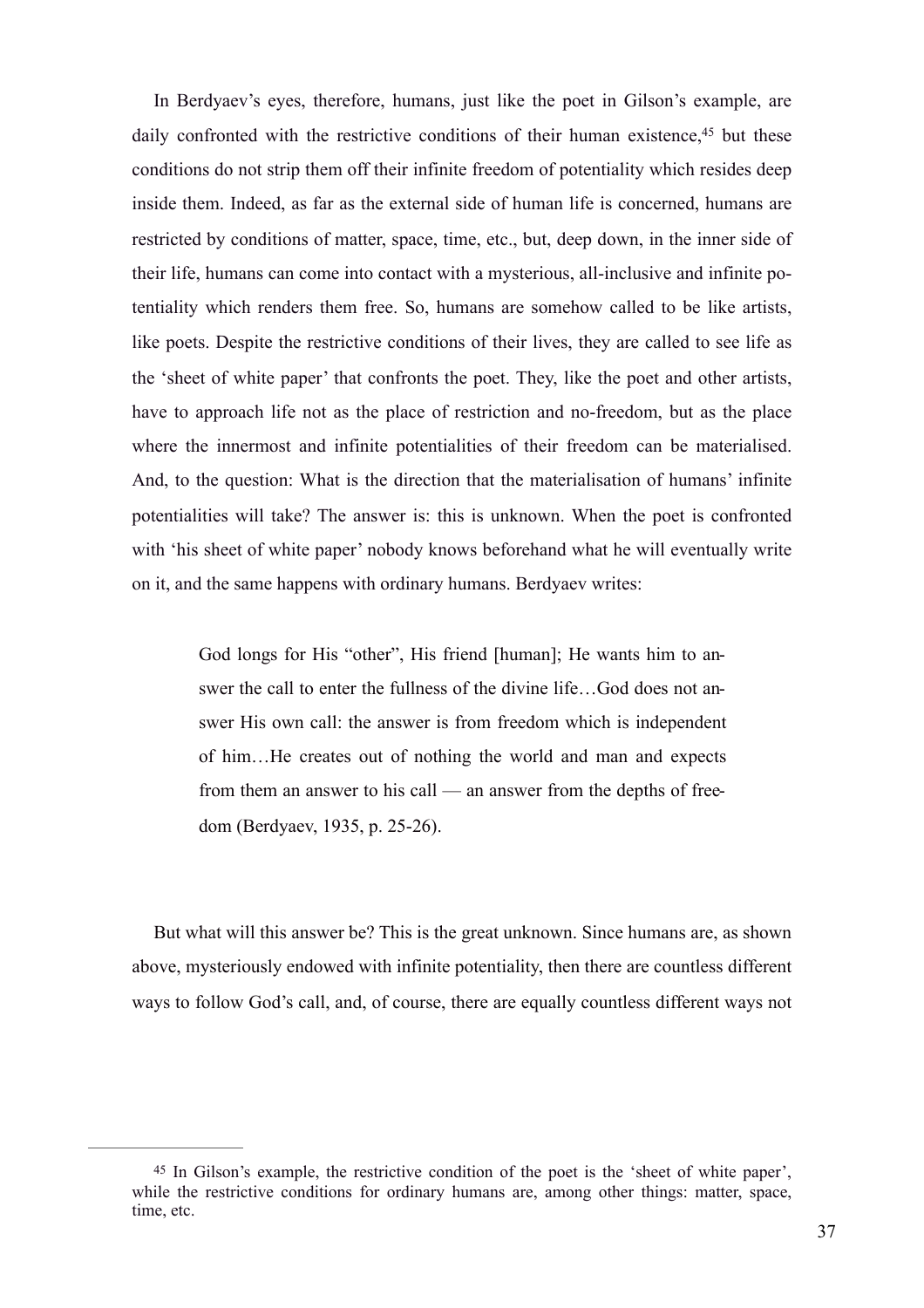to follow God's call: and this is the essence of the absolute freedom that humans have.<sup>46</sup> Despite their *creatureliness*, humans are endowed with an infinity of choices, and it is entirely in their hands to choose the path that suits them best.<sup>47</sup> And in this unfathomable infinity of possible choices that humans can make, the choice to heed God's call to love and to exist in a loving way is just one choice among innumerable others.

If humans, however, are by construction endowed with absolute freedom of choice, then, as I see it, the problem of our thesis has just found its solution. As explained in the introduction of my dissertation, traditional Christian theology faces a predicament because it tends to perceive human freedom as submission to Church regulations and laws, while the postmodern societies of our era understand freedom in a radically different way as people's ability to independently choose whatever they want from a plethora of available choices. In view of Berdyaev's interpretation of *creatio ex nihilo*, however, and the alternative Christian understanding of human freedom stemming from it, the problem of human freedom and the inability of traditional Christian theology to understand freedom in a way more attuned to postmodernism ceases to be. By accepting Berdyaev's philosophical interpretation of *creatio ex nihilo*, therefore, traditional Christ-

<sup>&</sup>lt;sup>46</sup> A possible theological problem that emerges from Berdyaev's understanding of people's absolute freedom of infinite potentiality and choice is that of perdition. One would argue that Berdyaev's theology, unlike traditional theology, envisages an infinity of options on the part of humans which would perhaps lead some people to reject God's call during their earthly existence. If this happens, however, then these people in the afterlife will, as traditional Christian theology teaches, end up suffering eternal damnation. In this case, Berdyaev's theology of unlimited potentiality and choice would be solely responsible for their loss because it would be the one that inspired them to make a different choice from what the Church considered right and safe for their salvation. In Berdyaev's world, however, eternal damnation on the base of what choices people made during their earthly life should not even exist as a problem. Indeed, if God is absolute and infinite love, as Berdyaev understands Him, and as He revealed Himself in the person of His incarnate son Jesus Christ, then "it is very difficult to accept a metaphysical system which makes the eternal destiny of the soul dependent on this temporal life, which exists merely from the cradle to the grave. According to this point of view, our brief life on earth is a mere trap, and our fitness for eternity is determined by an experience whose duration is entirely insignificant" (Berdyaev, 2009, p. 323). Further, instead of affirming the traditional belief in eternal damnation, Berdyaev resorts to a somewhat apophatic language and writes that, "The question of knowing whether all men will be saved, and how the coming of the Kingdom of God will be brought about, is the final mystery which is insoluble by reason" (Berdyaev, 2009, p. 323-324). Of course, here Berdyaev gives a rather vague and a somewhat unsatisfying answer to a valid critique. Personally, I hold that, drawing from the Christian doctrine of universal salvation and in the spirit of a merciful and loving God, a better answer to this critique can be developed. However, I shall herein refrain from giving a longer answer to this critique because this is beyond the scope of the current thesis.

<sup>47</sup> In view of this, *ethics*, "Instead of demanding subjection to collective norms (e.g., what the Church holds and teaches), it is concerned with finding what it is that I and only I can give to the world" (Nicolaus, 2011, p. 153).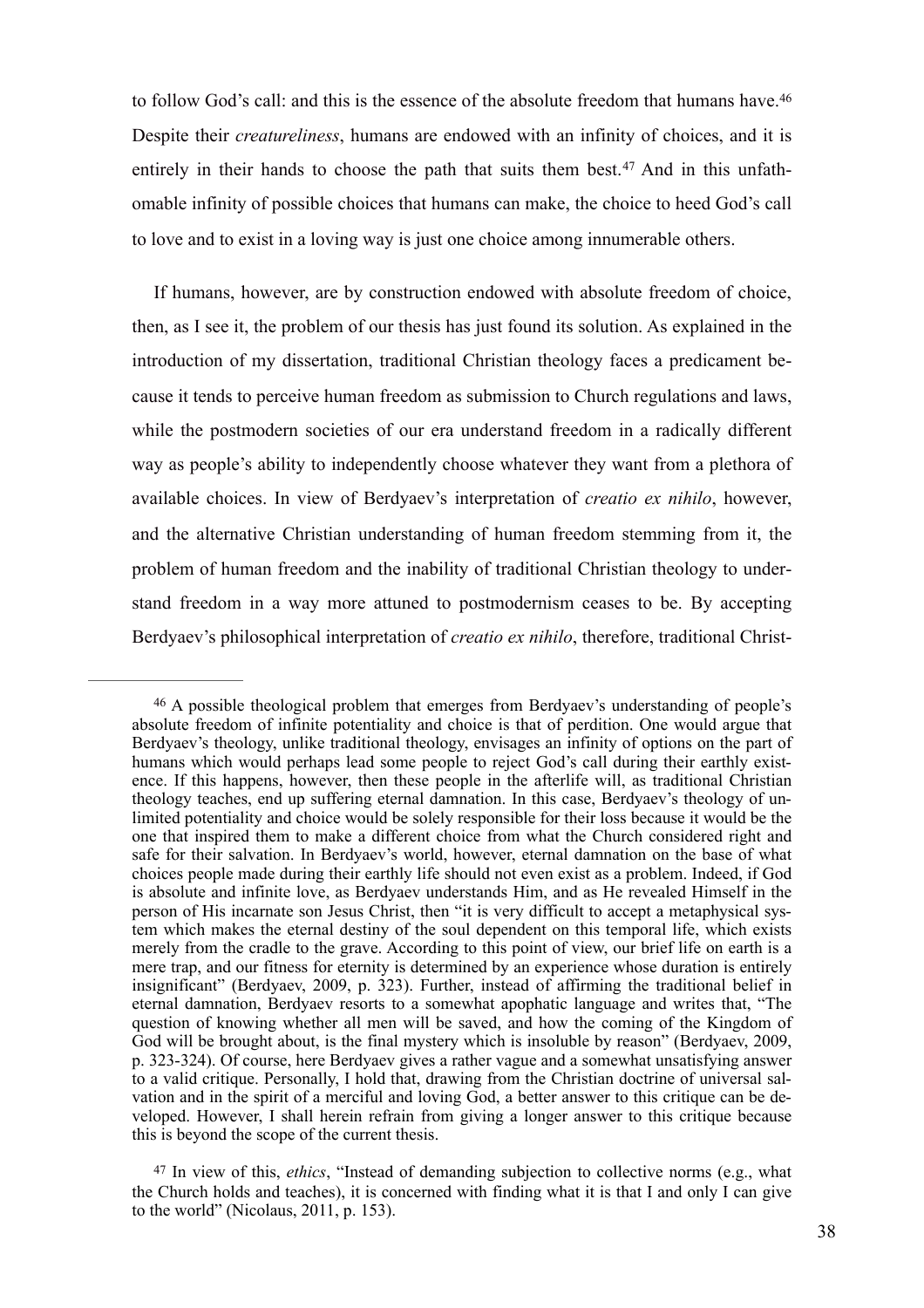ian theology can, as I indicated above, articulate an understanding of human freedom which, far from being restrictive and unattractive, will be in line with the postmodern understanding of freedom and thus more attractive both to contemporary Christians and to the broader secular audience of the twenty-first century.

## **3.2 Criticisms of Berdyaev's new Christian understanding of human freedom: To embrace Berdyaev's view on freedom or not?**

Having explained Berdyaev's interpretation of *creatio ex nihilo* and the renewed Christian understanding of human freedom stemming from it, I shall now attempt to deal with what I consider the most important theological questions that Berdyaev's view on freedom raises. Indeed, if, as suggested above, it is to embrace Berdyaev's understanding of human freedom as a solution to the predicament that traditional Christian theology faces, then it is deemed necessary to check whether Berdyaev's understanding of freedom can stand the theological criticisms that it inevitably receives. For this reason, I shall herein try to answer the following question: Which are the major theological criticisms that Berdyaev's view on human freedom receives and how can these criticisms be tackled? To answer this question, it should be said that Berdyaev's philosophical understanding of freedom appears to be both unacceptable and in opposition to traditional Christian theology because it seems to undermine, as Middle Platonism did in the past, three basic attributes of God, namely, His *oneness,* His *omnipotence* and His *freedom*.

With regard to the critique concerning the oneness of God, Berdyaev and especially "his concept of uncreated freedom" has been heavily criticised by many scholars (Nucho, 1967, p. 169). For them, to claim, as Berdyaev does, that before everything there was "an uncreated freedom, which goes into the making of man but whose source is other than God, implies an ontological dualism foreign to Christianity" (Nucho, 1967, p. 169). As Spinka observes, Berdyaev's assertion that, "God created the world out of "meonic" stuff" leads us to a "radical dualism" which cripples the oneness of God by introducing two entities, that is, God and the *meonic* freedom (Spinka, 1947, p. 8). In my opinion, however, the criticism of 'ontological dualism' is not valid, or better, it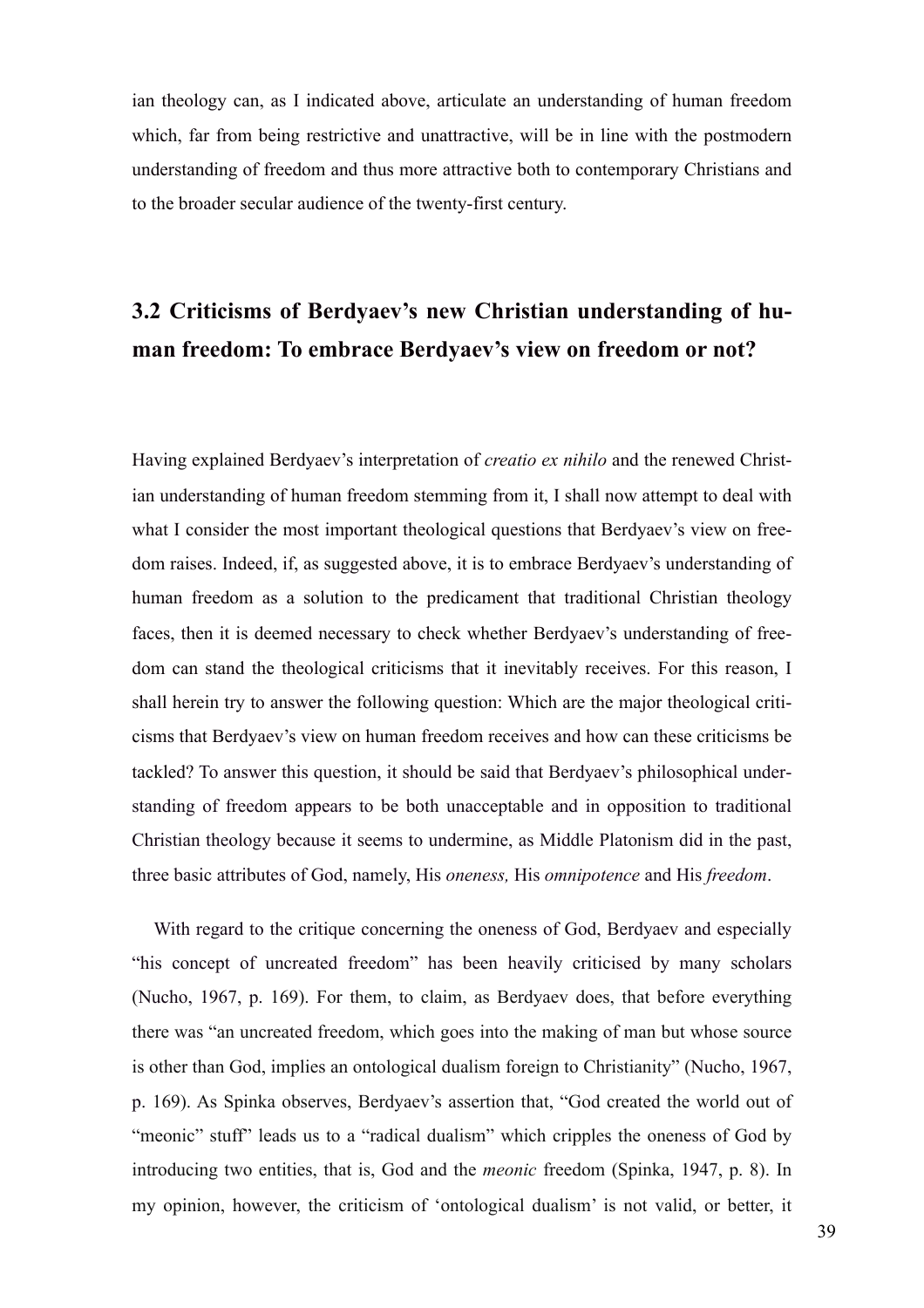could be valid in the Platonic cosmology where, as already shown in the second section of my thesis, there are two different entities, namely *matter* and the *Demiurge*, but Berdyaev's case is significantly different from that of Platonism.

It is true, Berdyaev, diverging from the tenets of Platonic philosophy, teaches that it was not *something* (e.g., *matter* or something else) that existed eternally next to God, but *nothing*. In this way, the criticism of ontological dualism fails because *dualism*, as its name suggests, exists only when *two* things exist. In Berdyaev's philosophy, however, there is only one thing that truly *is* and *exists*, namely, God and next to Him there is *nothing*. Of course, Berdyaev's *nothingness* is, as explained above, absolute potentiality but still, *potentiality* is not necessarily *actuality* and so criticising Berdyaev for ontological dualism because, for him, God existed next to a not yet existing, albeit potentially existing *nothing* is at least absurd.48 Moreover, remembering that the contemporary Biblical scholarship tends, as shown above, to support that before everything there were some bottomless and unfathomable waters out of which God called creation forth, it follows that Berdyaev's understanding of creation out of *infinite potentiality* might be more biblical and Orthodox than his critics think. Indeed, since the Bible seems to accept the pre-existence of a mysterious and primordial abyss, then I see no reason not to view this primeval deep in Berdyaev's light and interpret it as a somewhat inspiring metaphor for the bottomless and uncreated potentiality of *nothingness* that eternally existed together with God.

Nevertheless, apart from the critique regarding the ontological dualism and the oneness of God, the second main reason why Christian scholars and theologians show reluctance to embrace Berdyaev's view on freedom is the problem of God's *omnipotence* coming with it. As Knežević remarks:

<sup>48</sup> My refutation of the criticism that Berdyaev's understanding of freedom introduces an 'ontological dualism' seems to agree with Berdyaev himself who writes, "To avoid misunderstanding I was always anxious to emphasise that the idea of 'groundless freedom' does not imply a kind of ontological dualism, which affirms the existence of two spheres of being, viz. God and freedom. Such affirmations are precisely evidence of rationalisation, no less conspicuous than the affirmations of monism, which reduces everything to a single sphere of being, be it divine or human" (Berdyaev, 1950, p. 179).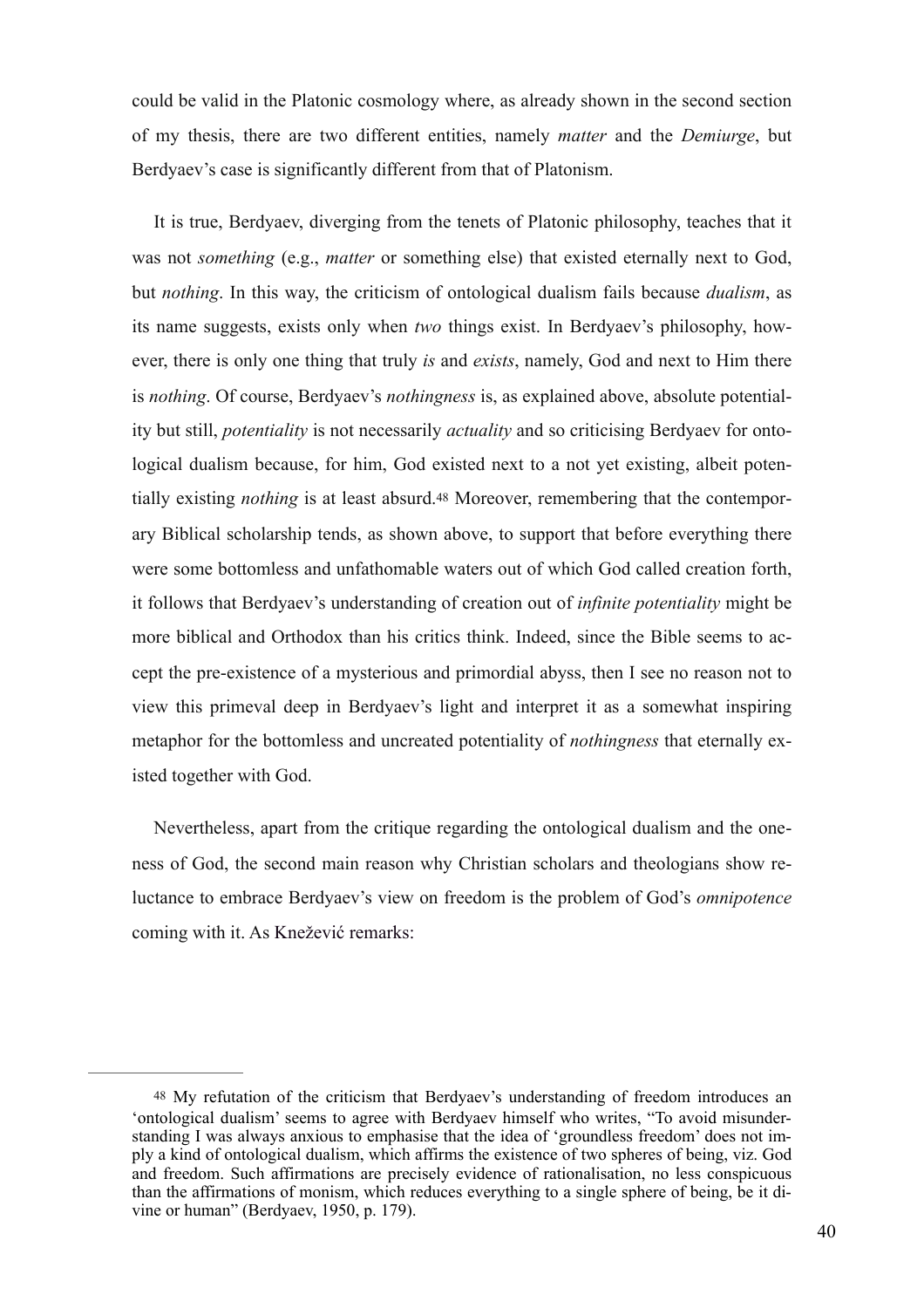Berdyaev's entire philosophical edifice is deliberately built on…the presupposition of uncreated freedom over which God has no power. In that case, does Berdyaev not abolish God's omnipotence? (Knežević, 2016, p. 171).

An easy answer to this question is, indeed, to say, 'yes' and finish once and for all with Berdyaev's seemingly quasi-heretical philosophical theology. For me, however, this 'yes' would mean to endorse a Christian understanding of omnipotence which is only nominally Christian. Indeed, by saying that Berdyaev's claim that, 'God has no power over uncreated freedom' abolishes the Christian understanding of God as omnipotent, we imply, as I see it, that *omnipotence* is synonymous with oppressive power because we expect God to be able to exert absolute control over freedom. In Christian terms, however, this cannot be the case because if "God is love" (1 John 4:16), as the only New Testament definition of God reveals, then His *omnipotence* should not be viewed as absolute or domineering power in the same way as *power* is "understood on a natural level" (Knežević, 2016, p. 171). Rather, the *omnipotence* of an infinitely loving and merciful God, like the Christian God, is to be understood as "the sacrificial power of infinite divine love which is utterly powerless" (Nicolaus, 2011, p. 123). In this vein, Berdyaev explains:

The social categories of dominance and power have been transferred to God and that was evil sociomorphism. But in truth God is not a master, nor is he a wielder of power. A wrong cosmomorphism transferred categories of power to God, but God is certainly not a power in the natural sense of the world (Berdyaev, 2008, p. 4).

It is clear, therefore, that when speaking of the absolute God who transcends everything, our natural and social categories are simply inadequate to describe Him. For this reason, as far as God's *omnipotence* is concerned, it is deemed more appropriate to per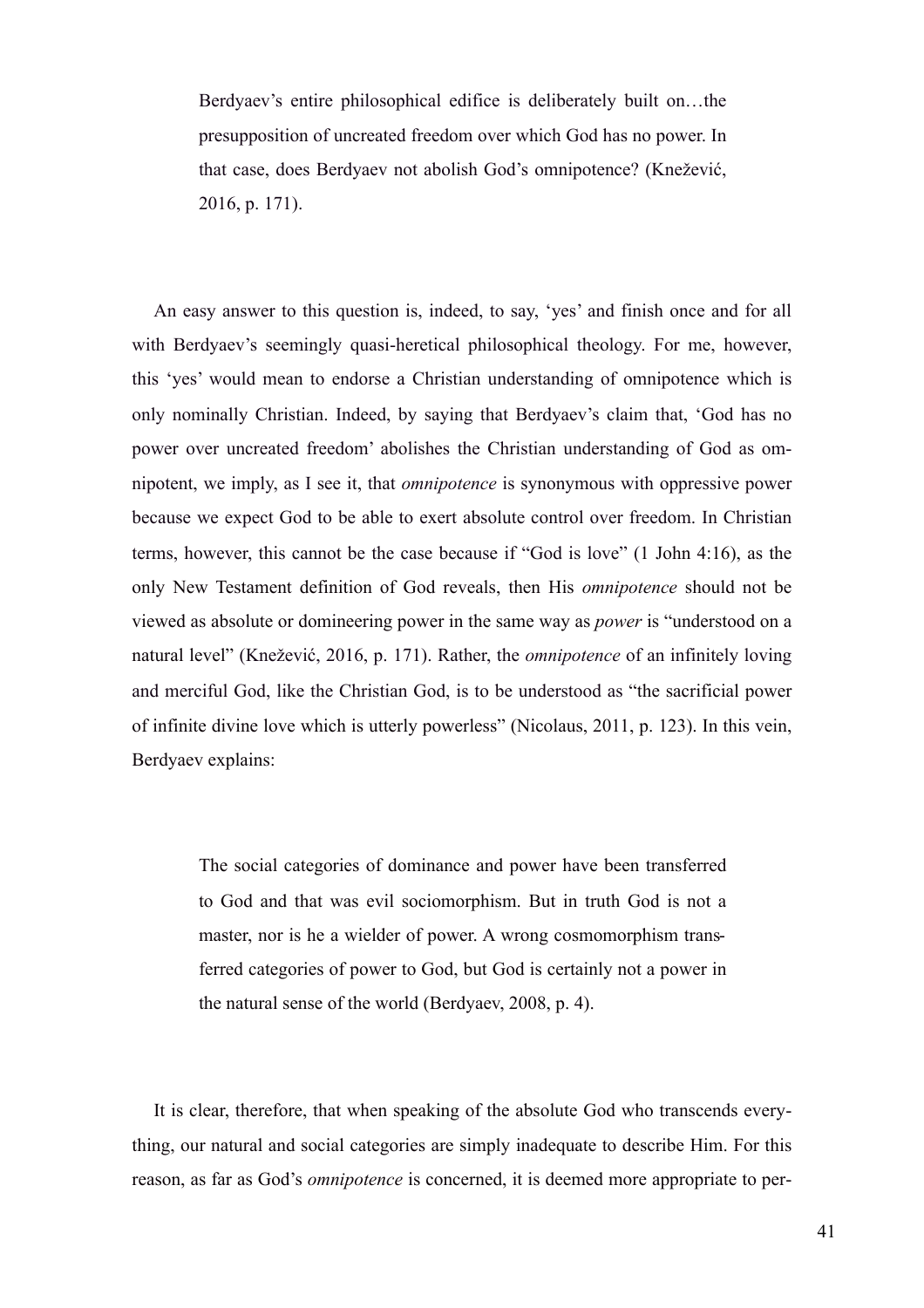ceive it in the light of *love*, as His revealed Holy Scriptures teach us, rather than in our human understanding of power as dominance and control. If this is so, however, we are led to conclude that God can still be considered omnipotent even though, as Berdyaev asserts, He is unable to control freedom. In this case, "God's powerlessness over the… uncreated freedom is where God's uncompromising power lies in" (Knežević, 2016, p. 171).

Following the second theological criticism that Berdyaev's view on freedom receives, we can now examine the third and last critique that Berdyaev's philosophical understanding of freedom might attract. According to this, *freedom,* in the way Berdyaev perceives it, should be dismissed as inadequate because it severely undermines God's absolute freedom. Indeed, if God is to be viewed as all-free, as traditional Christian theology maintains, then the God-image stemming from Berdyaev's view on freedom is in direct opposition to the free God of classical theology. Since God, in Berdyaev's world, appears to have no control over uncreated freedom, then it is implied that God may have a restricted but not at all absolute freedom because His inability to control or to do whatever He wants with this 'uncreated freedom' shows the restriction that this very freedom imposes on Him.

This critique of Berdyaev's philosophy, however, might, at first sight, appear valid, but a closer look at it is enough to convince us that, although it is not entirely mistaken, it repeats the same mistake that the second critique of Berdyaev's freedom made, namely not to take God's love seriously. Indeed, if "God is love" (1 John 4:16), as the New Testament explains, then we are somehow called to see God's inability to control the 'uncreated freedom' as the indication of His very freedom rather than the opposite. This claim might sound strange, but, as I see it, a linguistic explanation of what it means for God, 'to be love' can shed some light on why God's inability to control the 'uncreated freedom' might reveal His own freedom. More specifically, 't*o be love'*, as the Christian God appears to be, means first of all that God is in a state of existing and not of non-existing. God's state of existing, however, is not passive because God does not merely exist, but He exists as something, that is, as love. So, to say that, 'God is love' basically means that God finds Himself in an active state of existing as love and not as something else. On a somewhat speculative note, however, this makes us think that God might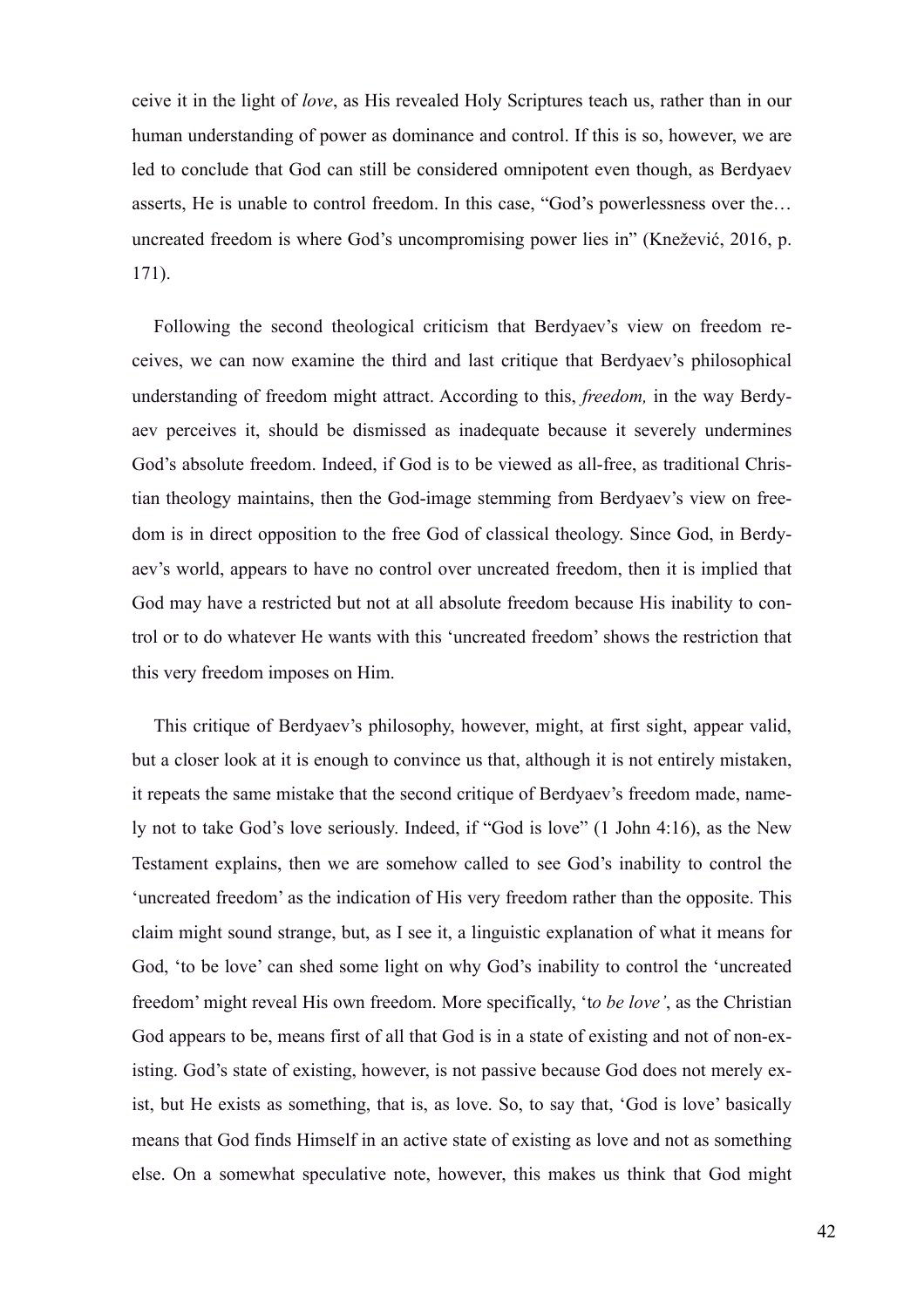have had the potential to be something other than love yet for a mysterious reason, He actualised Himself as love. Consequently, due to His positive freedom, <sup>49</sup> God is now not free to control the 'uncreated freedom' because His free choice to actualise Himself as love renders Him unable to exist as something else, for example, as control.50 In this way, God can still be both free and unable to control 'the uncreated freedom'. Unfortunately, however, this explanation leaves the following question open: if the absolute freedom of infinite potentiality lies, as Berdyaev claims, outside God, then how could God have had the potential to actualise Himself in a way different from that of love? But still, our inability to answer this question does not make Berdyaev's understanding of freedom less valuable than it is. Rather, it makes us realise once more that in this life we only "see in a mirror, dimly" (1 Cor 13:12) and thus our ability "to speak of the unspeakable and ineffable apophatic mystery of God's life" (Berdyaev, 1950, p. 99), is subject, like many other things, to the restrictive conditions of our human existence.

### **3.3 Conclusion**

On the whole, it is evident that Berdyaev's understanding of freedom as an uncreated and infinite potentiality 'outside God' can at least to an extent be in line with the traditional Christian theology and its perception of the Deity. Of course, Berdyaev's view on freedom might, at first sight, seem somewhat shocking to classically trained theologians, but this does not necessarily make it non-Christian. In Christianity, like in life, there are more than one ways of looking at things and the fact that Berdyaev's view on freedom can, as noted above, successfully refute its two main theological criticisms re-

*Positive freedom* means, as Knežević explains that, "I am free only as long as I am able to 49 create my own world" (Knežević, 2016, p. 68). Given that, God, in our case, appears to be 'positively free' because by choosing to exist as love He chose to exist in the way He wanted.

<sup>50</sup> This happens because, as Hartshorne explains, "Actualisation is, in principle, exclusion" (Hartshorne, 1957, p. 73). So, if God, for whatever reason, actualised Himself as love, then this implies that His very actualisation excludes Him from being something other than what He chose to be, that is, love. In other words, it is like saying that a person X decided to become a 'baker' and so X is now not a 'banker'. Before becoming a 'baker', however, X had all the potential to be something other than a 'baker', but since X chose to be a 'baker', then X cannot now be a 'banker' because being a 'baker' excludes X from being a 'banker'.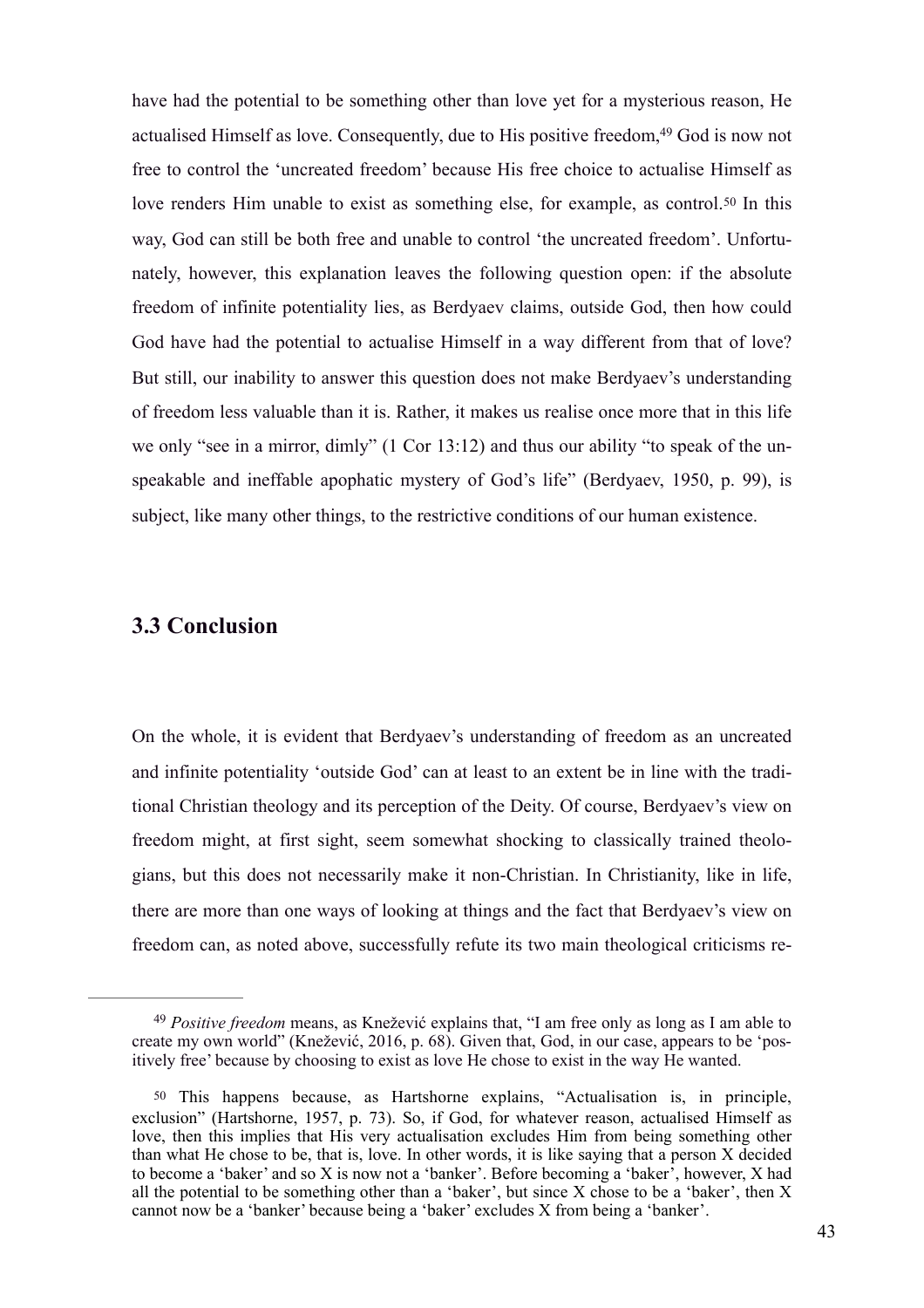garding the *oneness* and the *omnipotence* of God proves precisely this. Equally, our inability to entirely reconcile Berdyaev's view on freedom with its third theological critique regarding the absolute *freedom* of God should, I think, not make us reject Berdyaev's philosophy as either heretical or non-Christian. This would make us appear arrogant and somewhat forgetful of the fact that we are all, "Fellow-pilgrims to…[a God] that none of us has yet grasped in its immensity" (Goddard, 2000, p. 193). Instead, we have to embrace Berdyaev's philosophy and its understanding of freedom positively and allow ourselves to be enriched by the valuable and creative insight that this new understanding of freedom gives into the baffling mystery of God and humanity.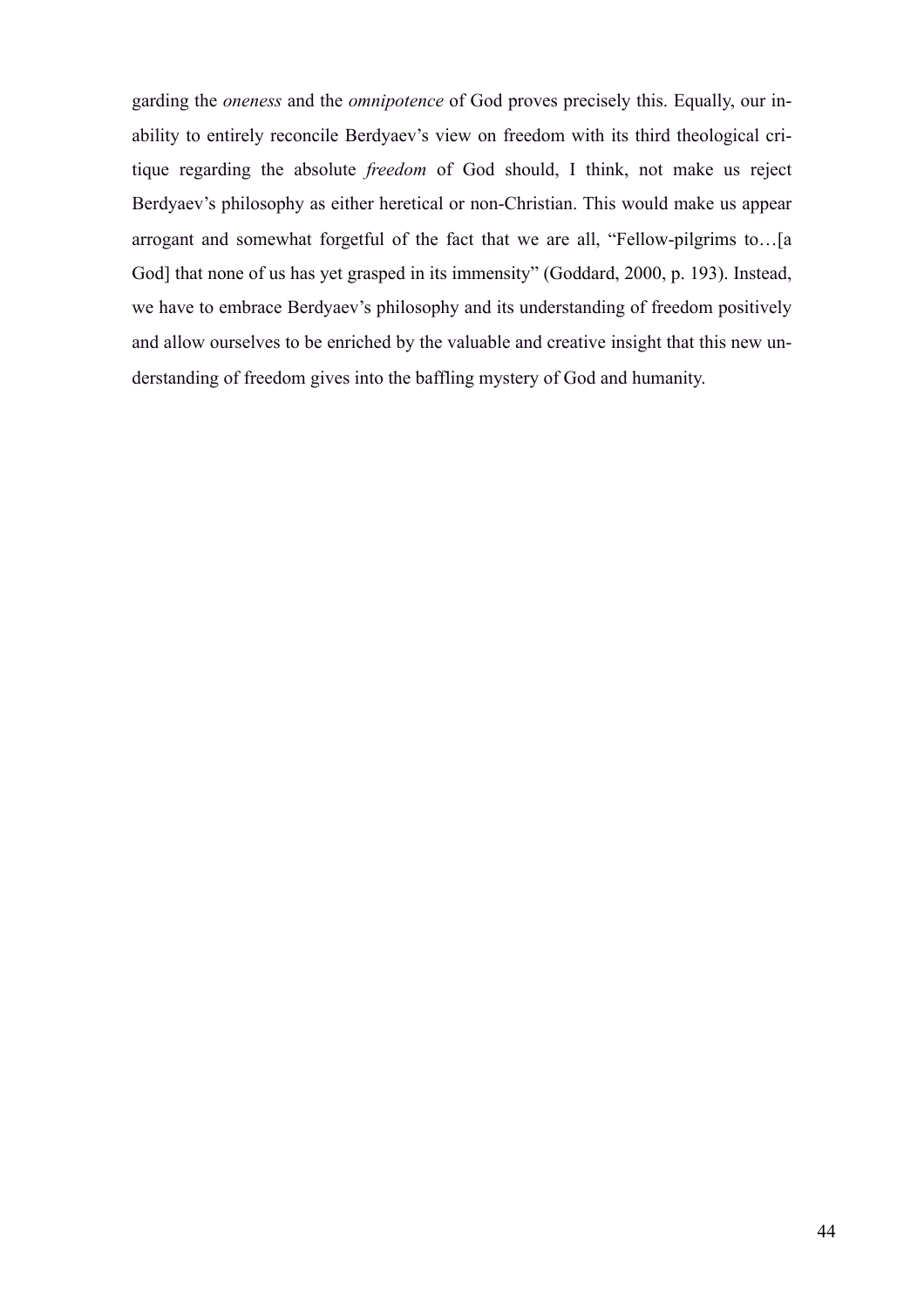## **Conclusion**

Throughout this work, I attempted to show the restrictive and unattractive Christian understanding of human freedom stemming from the traditional doctrine of *creatio ex nihilo*, and, by using Nikolai Berdyaev's philosophical interpretation of this doctrine, I proposed a renewed Christian understanding of human freedom which is more attuned to the present-day, postmodern and secular view on freedom.

To do so, I first presented what the doctrine of *creatio ex nihilo* teaches and how this lays the theoretical foundation for a somewhat restrictive Christian understanding of human freedom as submission to Church regulations and laws. Further, I explained that viewing human freedom in such a way puts traditional Christian theology in a predicament by making it stand over against the postmodern tendency to perceive human freedom as an unrestricted power of choice. Afterwards, I examined both the biblical origins and the early historical development of the doctrine of *creatio ex nihilo*, and I discovered that the Bible, as well as the early Christian community, do not lend unquestionable support to the doctrine in question. In view of this, I argued that a more flexible stance towards *creatio ex nihilo* and its traditional interpretation could be taken. Subsequently, I turned to the Russian religious existentialist philosopher Nikolai Berdyaev, and after scrutinising his philosophical interpretation of *creatio ex nihilo*, I contended that this could allow Christians to develop a new understanding of human freedom. Specifically, I illustrated that according to the understanding of freedom resulting from Berdyaev's interpretation of *creatio ex nihilo*, human freedom could be perceived as absolute freedom of choice, and, in this way, it would enable traditional Christian theology to escape the predicament in which it finds itself. Then, I analysed three essential theological criticisms regarding God's oneness, omnipotence and all-freedom that Berdyaev's view on freedom might receive. In attempting to refute these criticisms, I focused first on the fact that Berdyaev's freedom is understood as potentiality rather than an actuality, and second, on the fact that love is the supreme attribute of God. Finally, I maintained that Berdyaev's understanding of freedom could theologically enrich Christianity and so the Christian world should unhesitatingly embrace it.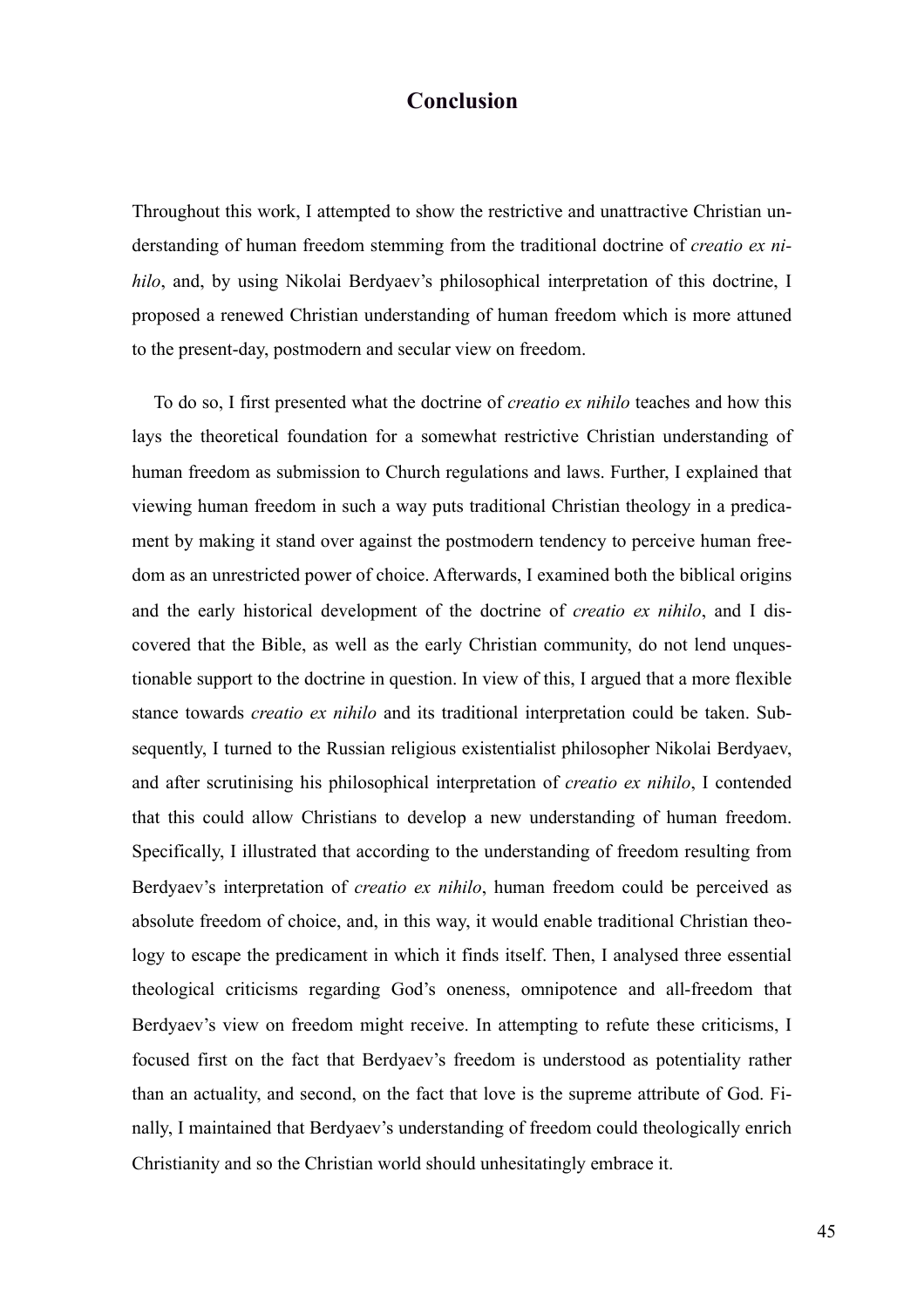Overall, I am of the opinion that the main conclusion that can be drawn from all the above is that the research question of my thesis can find its answer in Nikolai Berdyaev's philosophical interpretation of the doctrine of *creatio ex nihilo*. Indeed, as explained in the introduction, the current dissertation set out to answer the following question: *Is it possible to give a different interpretation of creatio ex nihilo so that to allow Christians to perceive human freedom in terms of absolute freedom of choice rather than submission to Church regulations and laws?* And the answer to this is 'yes'. By placing the absolute freedom of bottomless potentiality 'outside God', Berdyaev's philosophical interpretation of *creatio ex nihilo* provides us with a new theological anthropology which views the freedom of 'infinite potentiality' as the foundation of man and thus it allows humans to be entirely free because by their very construction they are endowed with absolute freedom of choice. In this light, Christians can now speak of human freedom, not anymore as submission to Church laws and regulations, as traditionally happens, but rather as absolute freedom of infinite choice, and, in this way, Christian theology can cease finding itself at cross purposes with the postmodern view on freedom. Instead, it can now understand the postmodern language of freedom in a better way and so as far as human freedom is concerned a fruitful dialogue between Christian theology and postmodernism can be more easily established.

 The answer, however, that Berdyaev's interpretation of *creatio ex nihilo* gives to the research question of my dissertation is far from perfect. Indeed, as is commonly the case with many answers, Berdyaev's answer to our research question does not settle the matter once and for all. Of course, it offers a valuable solution to the problem of the restrictive Christian understanding of human freedom that stems from the traditional interpretation of the doctrine of *creatio ex nihilo*. But, as noted above, Berdyaev's claim that the uncreated freedom of infinite potentiality is located 'outside God' can generate critical theological questions. Some of them are the following: How can God be all-free, as classical theology maintains, if infinite potentiality is, according to Berdyaev, outside God? Why do we insist on imagining God as all-free? Do we have biblical evidence in favour of God's Omni-freedom? Or, a detailed examination of the belief in God's absolute freedom would prove — as it happened with our investigation of the biblical grounding of *creatio ex nihilo —* that there is no real biblical support for this belief? Finally, if it is to accept Berdyaev's view on human freedom, then what is the role of the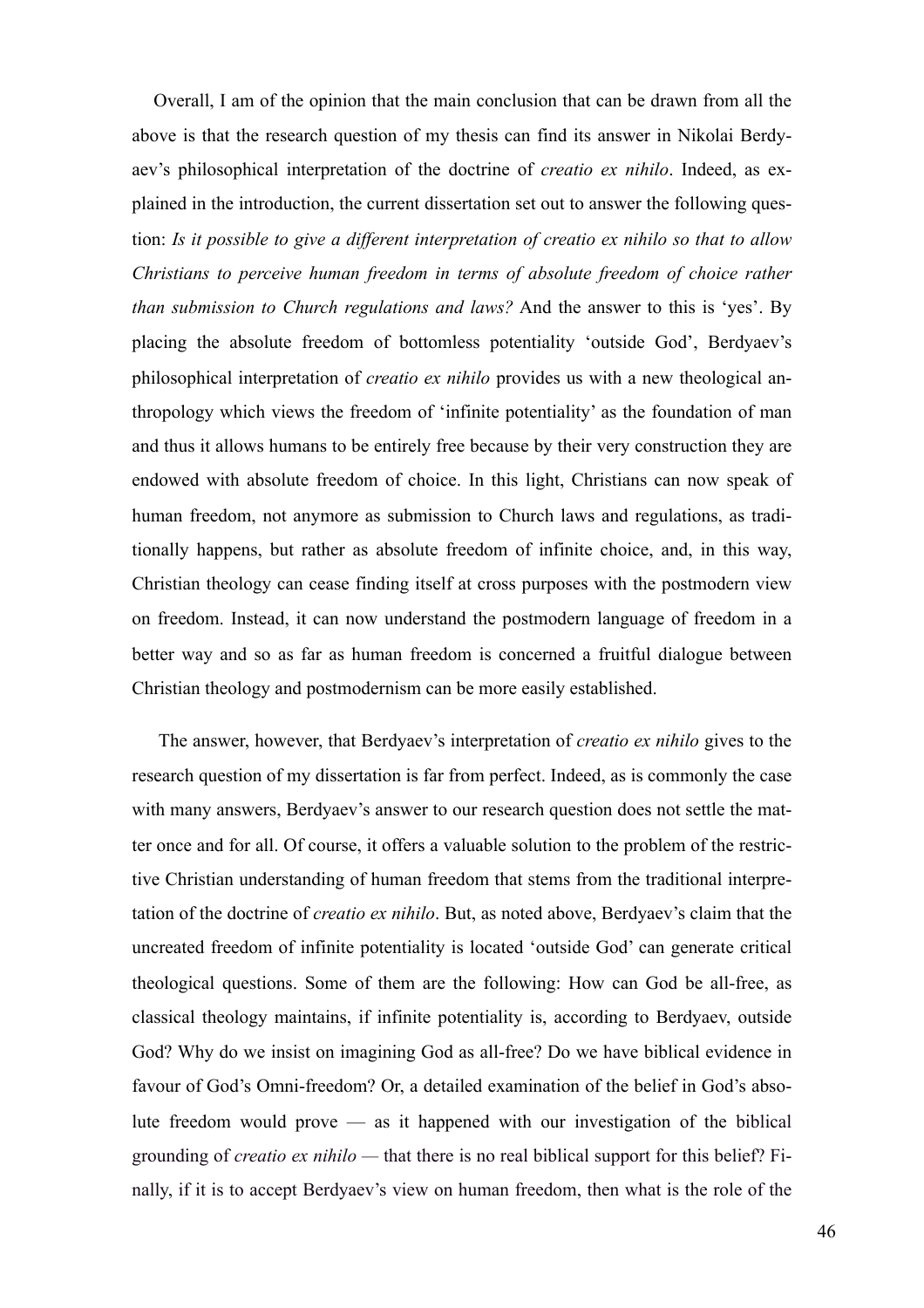Church? And why should one follow or even care about the laws and the regulations of the Church?

Despite being fundamental, these questions lie beyond the scope of the current thesis, and so I shall not answer them here. It is a need for further research to be undertaken in order to deal with these questions and provide us with detailed answers. For the time being, however, I would like to end my dissertation with the hope that Christians, especially the ones who perceive human freedom in terms of submission to Church regulations and laws, will positively receive Berdyaev's philosophical interpretation of *creatio ex nihilo* and the understanding of human freedom stemming from it. The solution that Berdyaev's understanding of human freedom can potentially give to the predicament that traditional Christian theology faces is, to my mind, of great value, and by embracing it, the Christian community has more to gain than to lose.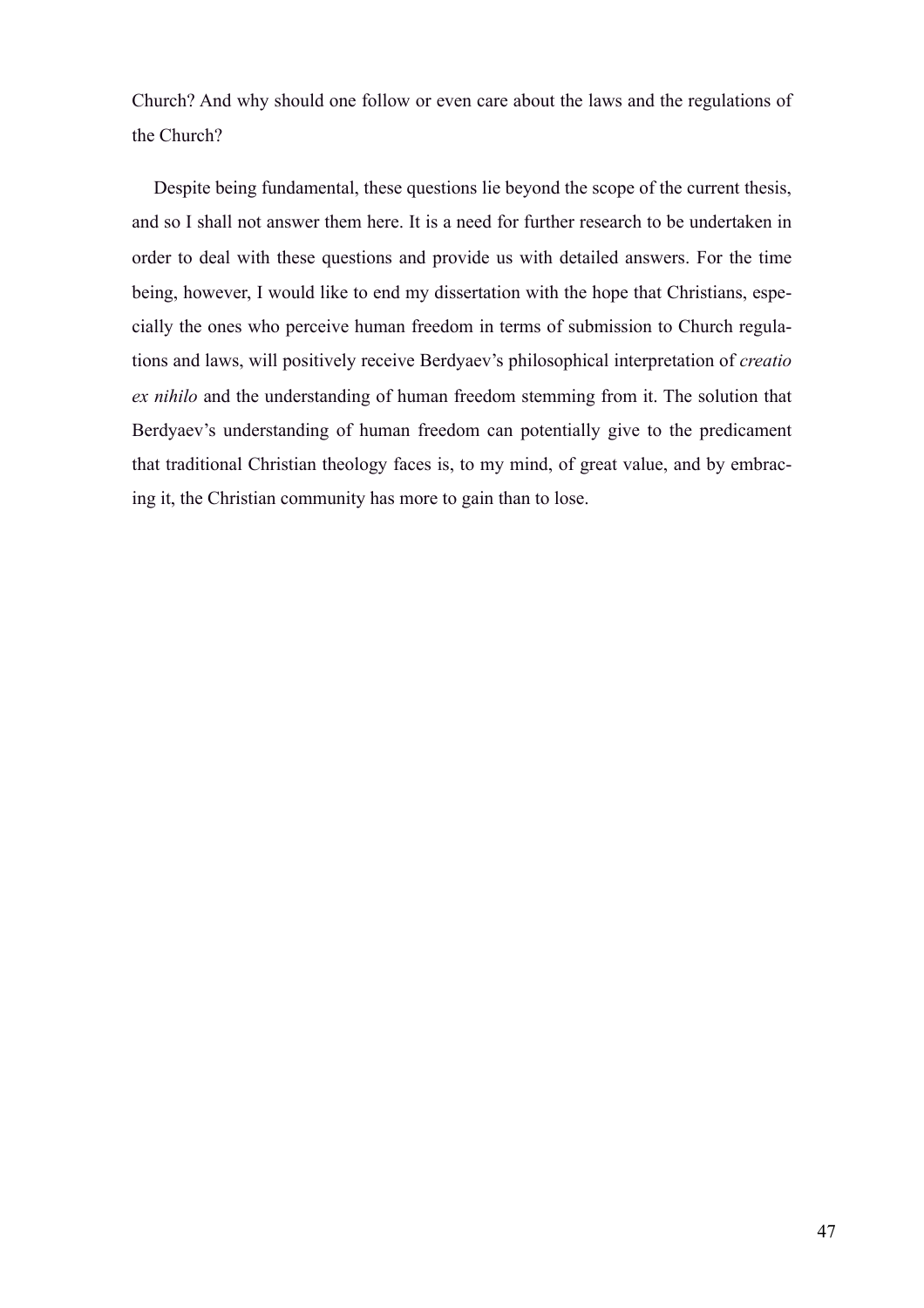## **Bibliography**

- Anderson, G. A. (2017). Creatio Ex Nihilo and the Bible. In G. A. Anderson & M, Bockmuehl (Eds), *Creation Ex Nihilo: Origins, Development, Contemporary Challenges* (pp. 37-54). Notre Dame: University of Notre Dame Press.
- Arendzen, J. (1908). Demiurge. *In The Catholic Encyclopedia*. New York: Robert Appleton Company. Retrieved January 22, 2019 from: New Advent: http://www.newadvent.org/cathen/04707b.htm.

Berdyaev, N. (2009). *Freedom and the Spirit*. San Rafael: Semantron Press.

Berdyaev, N. (2008). *The Divine and the Human*. San Rafael: Semantron Press.

Berdyaev, N. (1950). *Dream and Reality: An Essay in Autobiography.* London: Geoffrey Bles.

Berdyaev, N. (1935). *The Destiny of Man*. London: Geoffrey Bles.

- Berdyaev, N. (1930). Studies Concerning Jacob Boehme: Etude I. The Teaching about the Ungrund and Freedom. *Journal Put, 20(1)*. Retrieved March 27, 2019 from: http://www.berdyaev.com/berdiaev/berd\_lib/1930\_349.html.
- Berdyaev, N. (1928). The Metaphysical Problem of Freedom. *Journal Put 9*(1). Retrieved April 01, 2019 from: http://www.berdyaev.com/berdiaev/berd\_lib/ 1928\_329.html.
- Berdyaev, N. (1926). Salvation and Creativity: Two Understandings of Christianity. *Journal Put 2*(1). Retrieved April 03, 2019 from: http://www.berdyaev.com/berdiaev/ berd\_lib/1926\_308.html.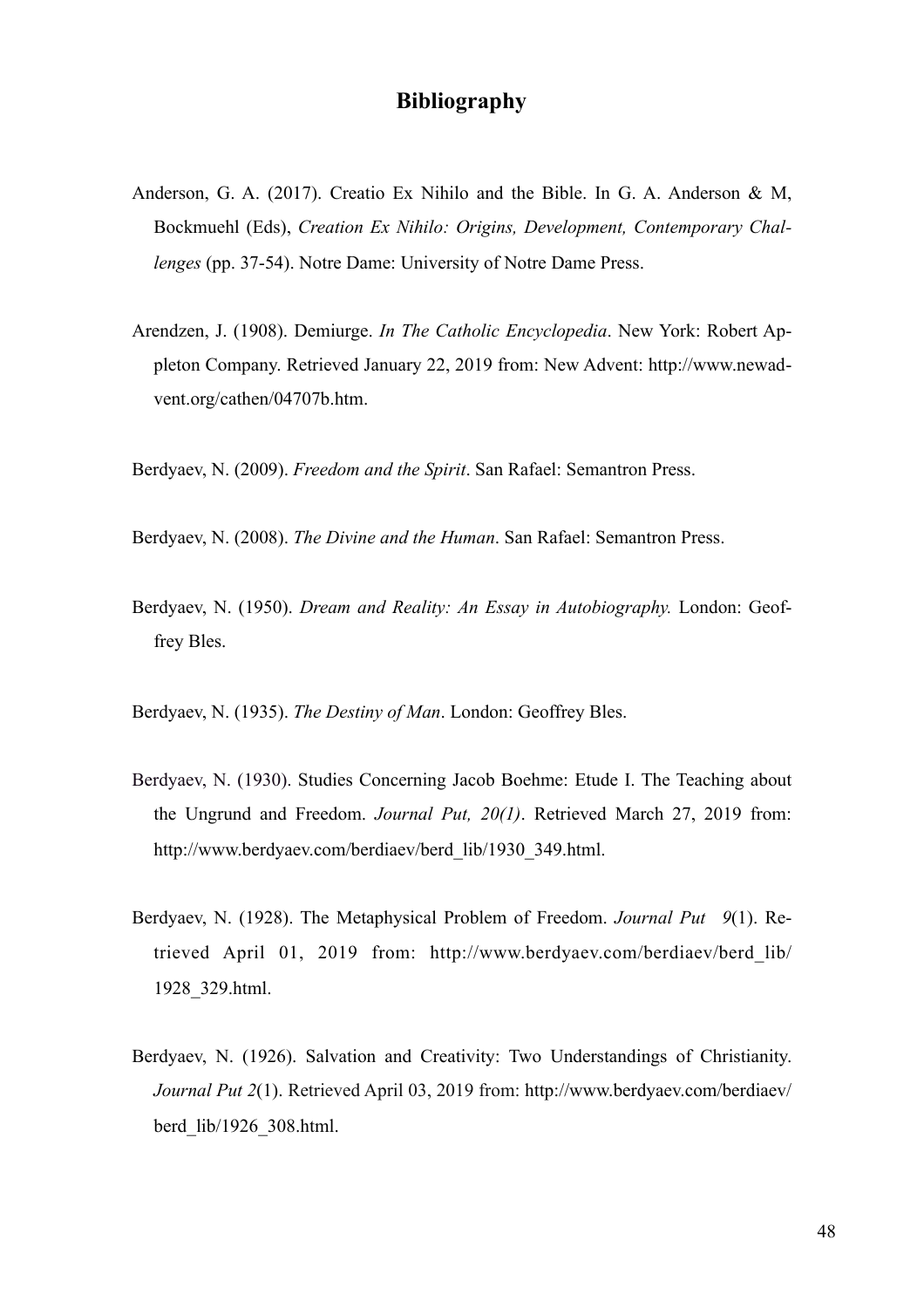- Bockmuehl, M. (2012). Creatio Ex Nihilo in Palestinian Judaism and Early Christianity. *Scottish Journal of Theology, 65*(03), pp. 253-270.
- Bourke, V. J. (1936). The Gnosticism of N. Berdyaev. *Thought: A Journal of Philosophy, 67*(1), pp. 409-422.
- Bracken, J. A. (2005). Creatio Ex Nihilo: A Field-Oriented Approach. *Dialog: A Journal of Theology, 44*(3), pp. 246-249.
- Braybrooke, N. (1952). The Significance of Berdyaev. *Contemporary Review, 181*(1), pp. 52-55.
- Cogliati, C. (2010). Introduction. In D. B. Burrell & C. Cogliati & J. M. Soskice & W. R. Stoeger (Eds), *Creation and the God of Abraham* (pp. 1-10). Cambridge: Cambridge University Press.
- Copan, P. (1996). Is "Creatio Ex Nihilo" A Post-Biblical Invention? An Examination Of Gerhard May's Proposal. *Trinity Journal, 17*(1), pp. 77-93.
- Dancák, P. (2012). Educational Context of Berdyaev's Personalism. *E-Theologos, 3*(1), pp. 17-27. Retrieved April 03, 2019 from: https://content.sciendo.com/view/journals/ etheo/3/1/article-p17.xml.
- Doe, N. (2015). *Christian Law: Contemporary Principles*. Cambridge, United Kingdom: Cambridge University Press.
- Fergusson, D. (2014). *Creation*. Grand Rapids, MI: William B. Eerdmans Publishing Company.
- Ford, L. S. (1983). An Alternative to Creatio Ex Nihilo. *Religious Studies, 19*(2), pp. 205-213.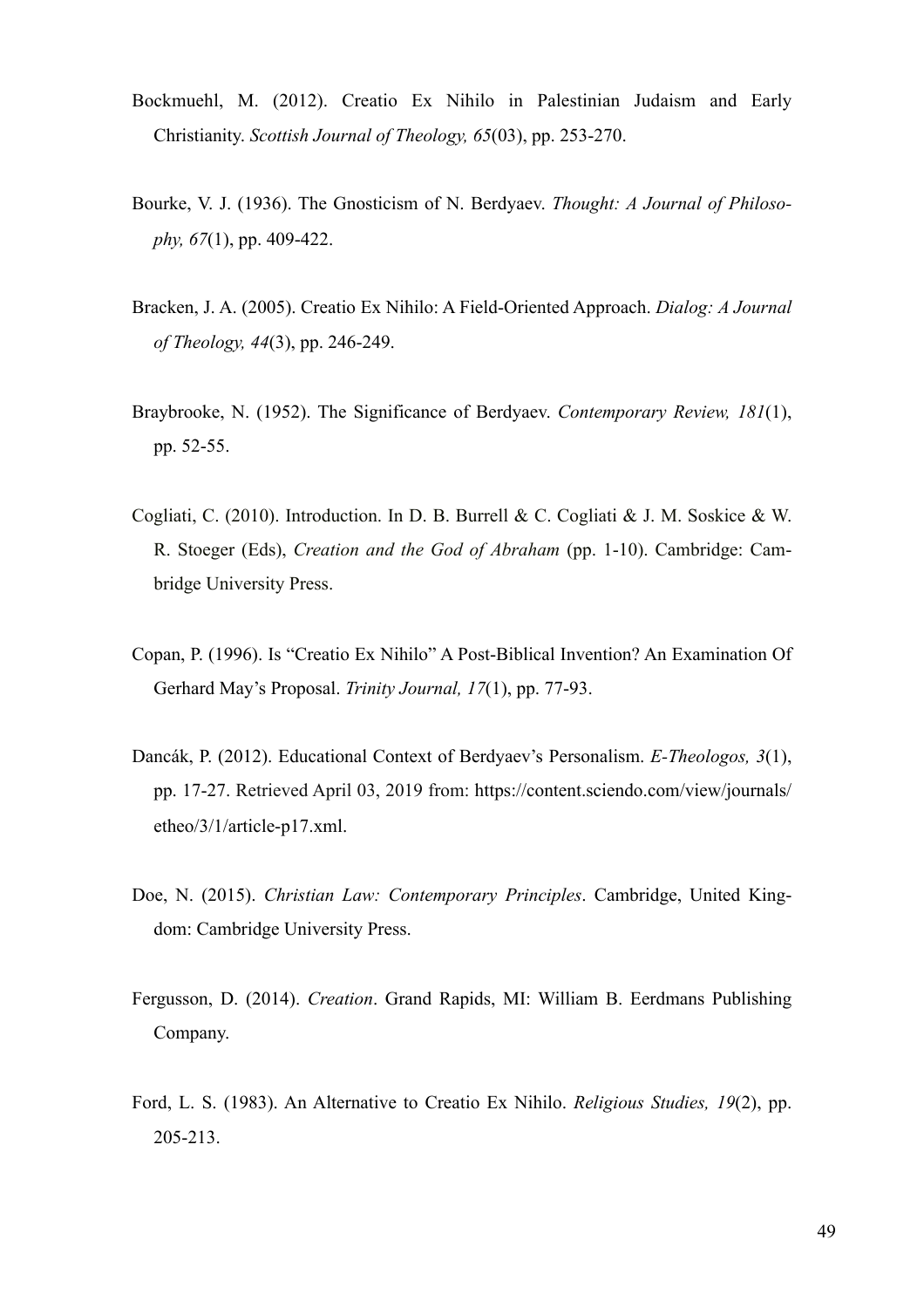- Fretheim, T. E. (2005). *God and World in the Old Testament: A Relational Theology of Creation*. Nashville: Abingdon Press.
- Geyh, P. E. (2005). "Postmodernism." *New Dictionary of the History of Ideas*. Retrieved August 17, 2018 from encyclopedia.com: http://www.encyclopedia.com/history/dictionaries-thesauruses-pictures-and-press-releases/postmodernism.
- Gilson, E. (1957). *Painting and Reality*. New York: Pantheon Books.
- Goddard, H. (2000). *A History of Christian-Muslim Relations*. Edinburgh: Edinburgh University Press.
- Groppe, E. T. (2005). Creation Ex Nihilo and Ex Amore: Ontological Freedom in the Theologies of John Zizioulas and Catherine Mowry LaCugna. *Modern Theology, 21*(3), pp. 463-496.
- Hartshorne, C. (1957). Whitehead and Berdyaev: Is There Tragedy in God? *The Journal of Religion, 37*(2), pp. 71-84.
- Hart, R. L. (2016). *God Being Nothing: Toward a Theogony*. Chicago: The University of Chicago Press.
- Holsberg, L. R. (2017). Decreation and the Creative Act: Simone Weil and Nikolai Berdyaev. In A. R. Rozelle-Stone (Ed), *Simone Weil and Continental Philosophy* (pp. 47-60). London: Rowman & Littlefield International.
- Hughes, A. R. (2015). Nikolai Berdyaev's Personalism. *International Journal of Orthodox Theology, 6*(3), pp. 63-80.
- Idinopulos, T. A. (1969). Nicolas Berdyaev's Ontology of Spirit. *The Journal of Religion, 49*(1), pp. 84-93.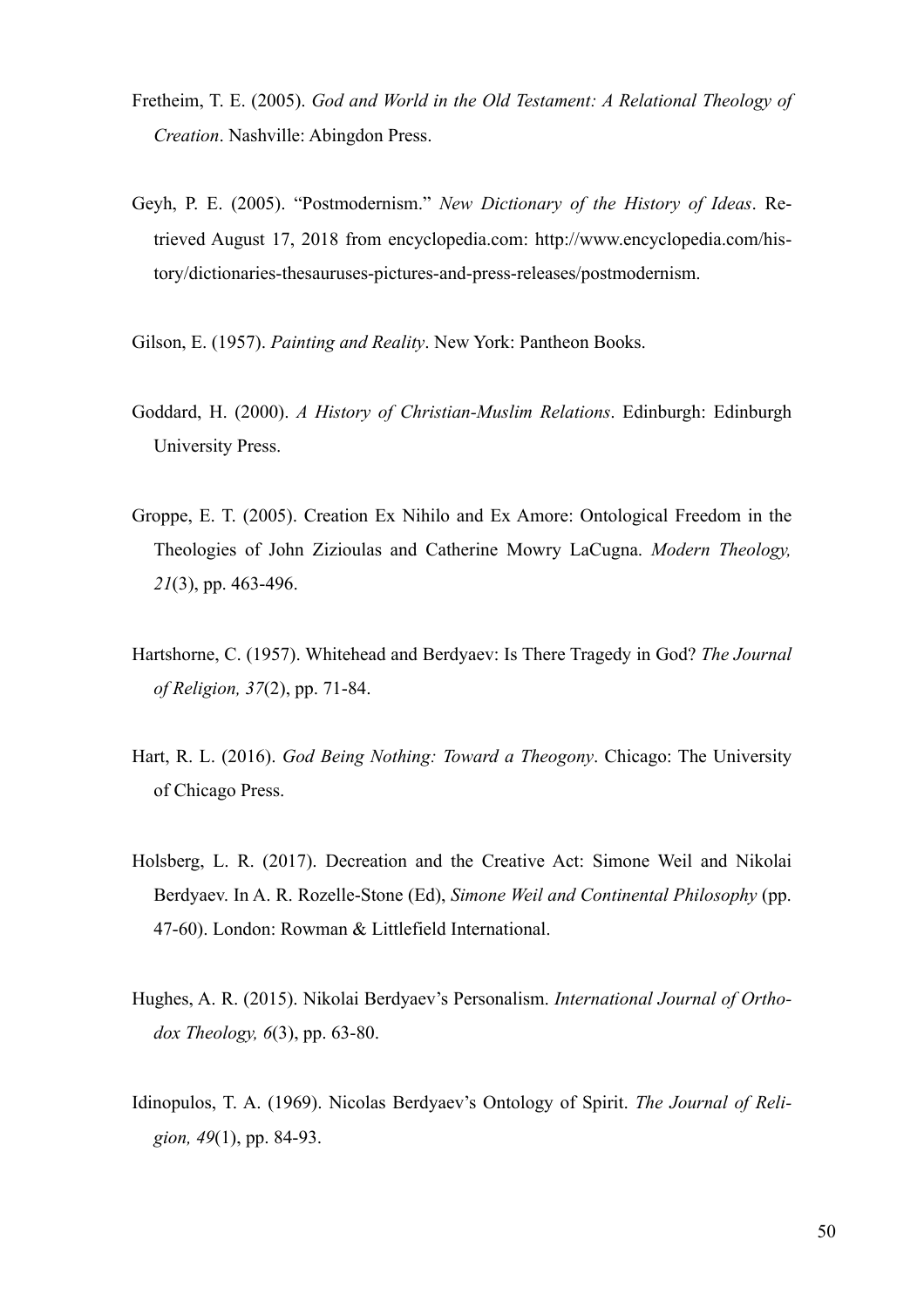- Japhets, S. (2016). Creatio Ex Nihilo: The Omnipotent God Still Creates Out of Nothing. *ResearchGate*. Retrieved September 9, 2018 from: https://www.researchgate.net/ publication/306253832\_Creatio\_Ex\_Nihilo\_The\_Omnipotent\_God\_Still\_Creates Out of Nothing.
- Katerelos, K. (2017). The Canons of the Orthodox Church from An Ecumenical Perspective. Retrieved September 29, 2018 from http://www.consociatio.org/congresso2017/doc/rel/Katerelos.pdf.
- Keller, C. (2003). *Face of the Deep: A Theology of Becoming*. London: Routledge.
- Knežević, R. (2016). *Homo Theurgos: Freedom According to John Zizioulas and Nikolai Berdyaev.*(Unpublished doctoral dissertation). University of Oxford, Oxford, England.
- May, G. (2004). *Creatio Ex Nihilo: The Doctrine of 'Creation out of Nothing' in Early Christian Thought*. Edinburgh: T & T Clark International.
- McFarland, I. A. (2014). *From Nothing: A Theology of Creation*. Louisville, KY: Westminster John Knox Press.
- McLachlan, J. (1996). Mythology and Freedom: Nicholas Berdyaev's Uses of Jacob Boehme's Ungrund Myth. *Philosophy Today v40*(4), pp. 474-485.
- McLachlan, J. (1992). *The Desire to Be God: Freedom and the Other in Sartre and Berdyaev (Studies in Phenomenological Theology)*. Peter Lang Inc., International Academic Publishers.
- McMullin, E. (2010). Creation Ex Nihilo: Early History. In D. B. Burrell & C. Cogliati & J. M. Soskice & W. R. Stoeger (Eds), *Creation and the God of Abraham* (pp. 11-23). Cambridge: Cambridge University Press.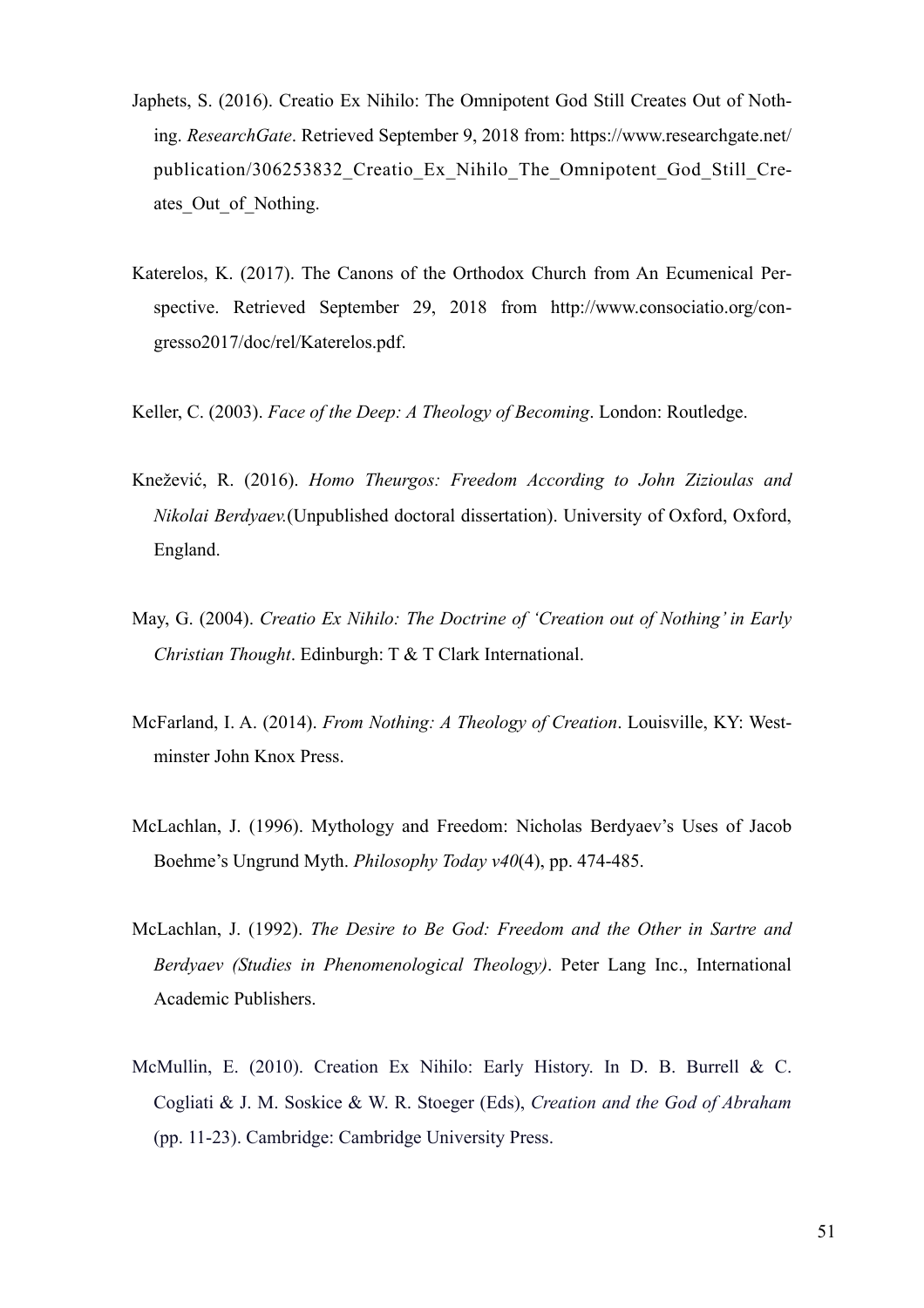- McMullin, E. (2004). Evolution as a Christian Theme. *Reynolds Lecture*, Baylor University (pp. 1-20). Retrieved January 22, 2019 from: https://www.baylor.edu/content/ services/document.php/36443.pdf.
- Meyer, C. R. (1969). Christian Freedom. In J. A. Coriden (Ed.), *The Case for Freedom: Human Rights in the Church* (pp. 77-89). Washington, D.C: Corpus Books.
- Nicolaus, G. (2011). *C.G. Jung and Nikolai Berdyaev: Individuation and the Person: A Critical Comparison*. London: Routledge/Taylor & Francis Group.
- Niebuhr, R. (1964). *The Nature and Destiny of Man: A Christian Interpretation*. New York: Charles Scribners Sons.
- Niehoff, M. R. (2006). Creatio Ex Nihilo Theology in Genesis Rabbah in Light of Christian Exegesis. *Harvard Theological Review, 99*(01), pp. 37-64.
- Noble, T. (2018). Theosis and Pleroma in East and West: Integral Freedom. In J. Arblaster & R. Faesen (Eds), *Theosis/Deification: Christian Doctrines of Divinization East and West* (pp. 129-147). Leuven: Peeters Publishers.
- Nucho, F. (1967). *Berdyaev's Philosophy: The Existential Paradox of Freedom and Necessity: A Critical Study*. London: Victor Gollancz Ltd.
- Oneill, J. C. (2002). How Early is the Doctrine of Creatio Ex Nihilo? *The Journal of Theological Studies, 53*(2), pp. 449-465.
- Ostler, B. T. (2005). Out of Nothing: A History of Creation Ex Nihilo in Early Christian Thought. *Farms Review, 17*(2), pp. 253-320.
- Quasten, J. (1986). *Patrology: The Beginnings of Patristic Literature* (Vol. 1). Westminster, MD: Christian Classics.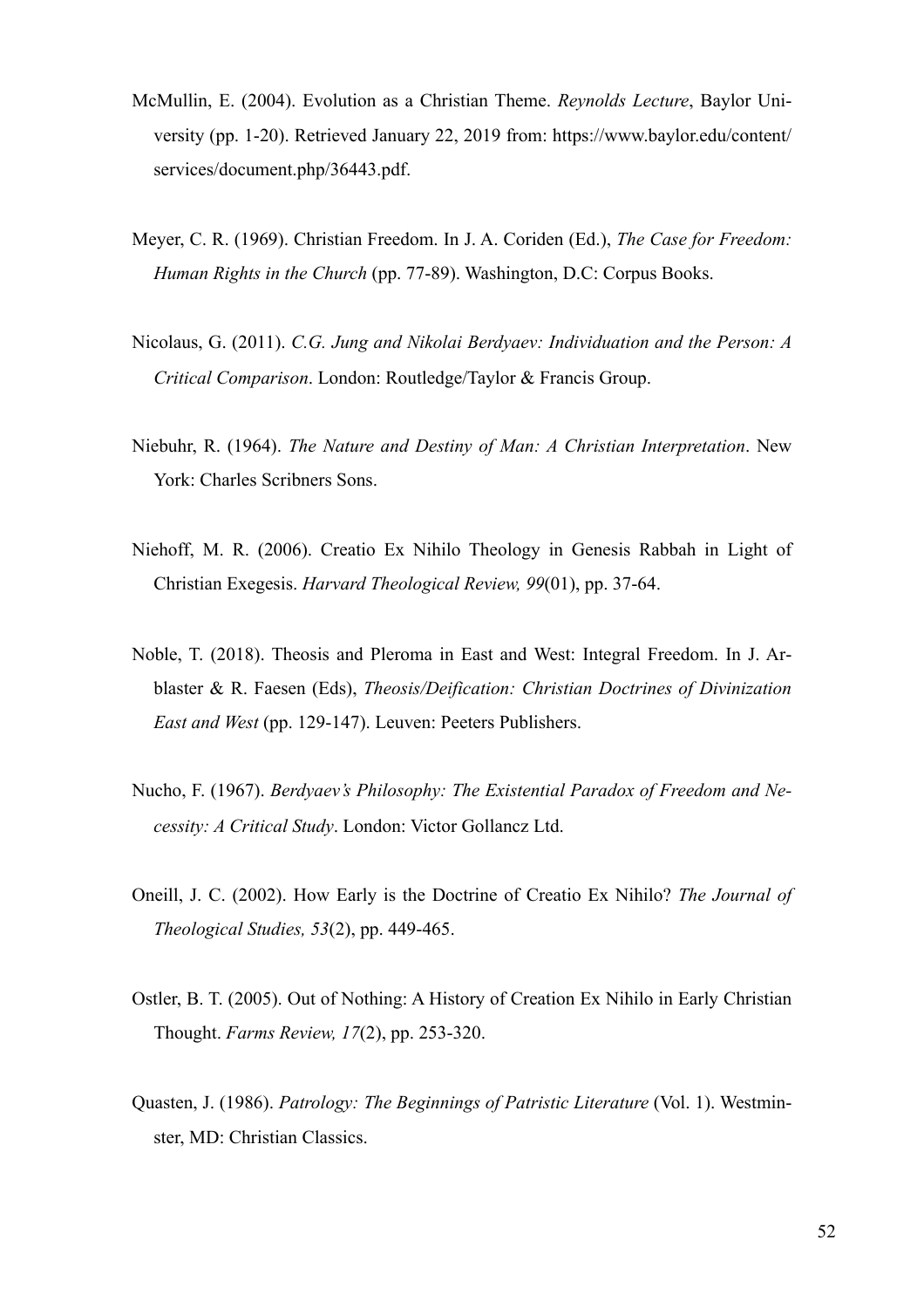- Reventlow, H. (2002). Creation as a Topic in Biblical Theology. In H. G. Reventlow, & Y. Hoffman (Eds), *Creation in Jewish and Christian Tradition* (pp.153-171). London: Sheffield Academic Press.
- Robinette, B. D. (2011). The Difference Nothing Makes: Creatio Ex Nihilo, Resurrection, and Divine Gratuity. *Theological Studies, 72*(3), pp. 525-557.
- Romanides, I. S (2004). *An Outline of Orthodox Patristic Dogmatics*. Rollinsford, N.H: Orthodox Research Institute.
- Scaringi, P. (2007). *Freedom and the Creative Act in the Writings of Nikolai Berdyaev: An Evaluation in Light of Jürgen Moltmann's Theology of Freedom* (Doctoral dissertation). Retrieved April 01, 2019 from: https://core.ac.uk/download/pdf/1154353.pdf.
- Siegfried, F. (1908). Creation. In *The Catholic Encyclopedia*. New York: Robert Appleton Company. Retrieved September 9, 2018 from New Advent: http://www.newadvent.org/cathen/04470a.htm.
- Siniscalchi, G. B. (2013). A Response to Professor Krauss on Nothing. *Heythrop Journal - Quarterly Review of Philosophy and Theology,* 54(4), pp. 678-690.
- Soskice, J. (2017). Why Creatio Ex Nihilo for Theology Today? In. G. A. Anderson & M. Bockmuehl (Eds), *Creation Ex Nihilo: Origins, Development, Contemporary Challenges* (pp. 37-54). Notre Dame: University of Notre Dame Press.
- Soskice, J. (2010). Creatio Ex Nihilo: Its Jewish and Christian foundations. In D. B. Burrell & C. Cogliati & J. M. Soskice & W, R. Stoeger (Eds), *Creation and the God of Abraham* (pp. 24-39). Cambridge: Cambridge University Press.
- Spinka, M. (1947). Berdyaev and Origen: A Comparison. *Church History, 16*(1), pp. 3-21.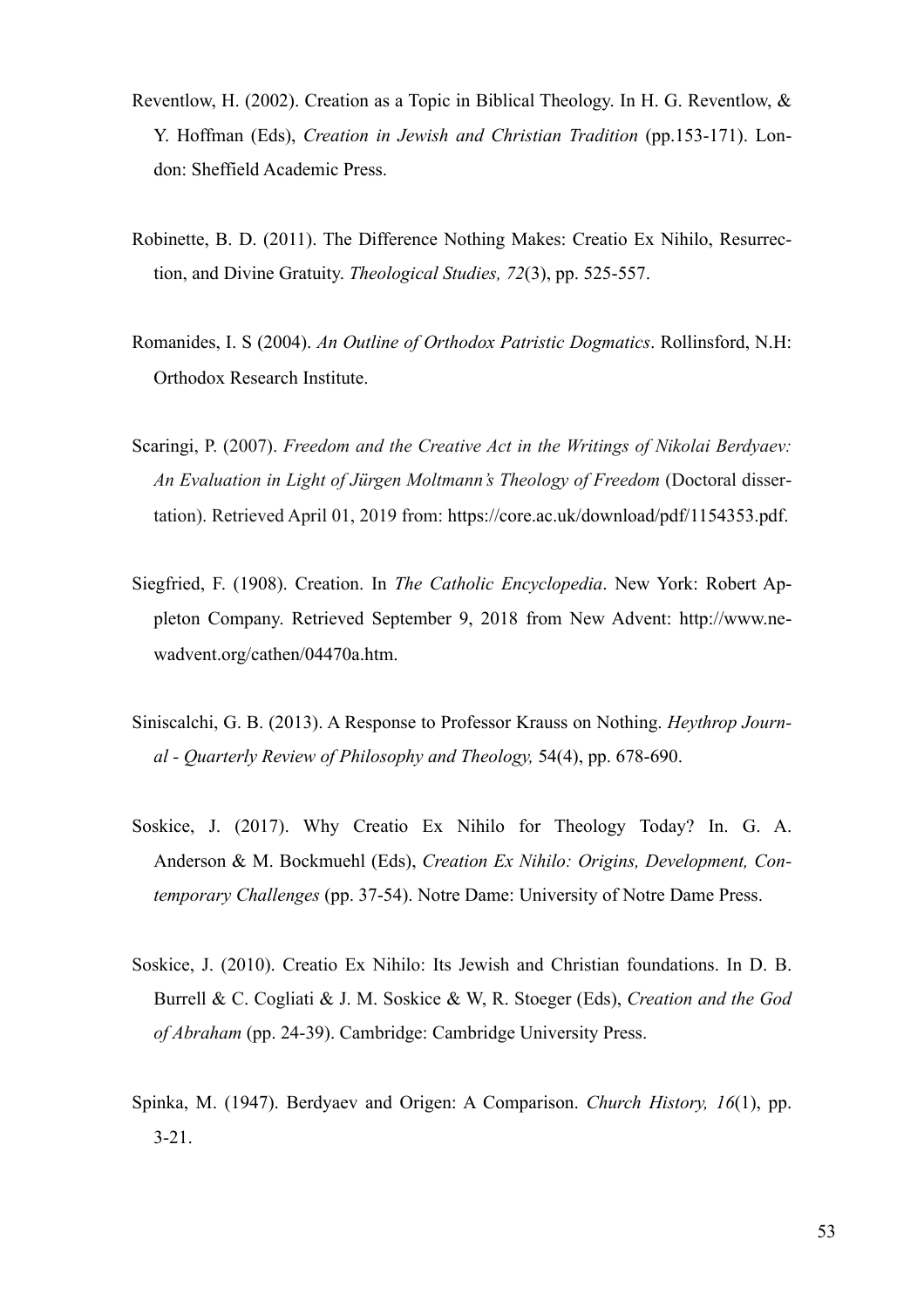- Vail, E. M. (2012). *Creation and Chaos Talk: Charting a Way Forward*. Eugene, OR: Pickwick Publications.
- Warwick, D. P. (1969). Human Freedom and the Church of the Future. In J. A. Coriden (Ed.), *The Case for Freedom: Human Rights in the Church* (pp. 107-128). Washington, D.C: Corpus Books.
- Wolde, E. V. (2017). Separation and Creation in Genesis 1 and Psalm 104: A Continuation of the Discussion of the Verb ברא. *Vetus Testamentum, 67*(4), pp. 611-647.
- Wolde, E. V. (2009). Why the Verb ברא Does Not Mean 'to Create' in Genesis 1.1-2.4a. *Journal for the Study of the Old Testament, 34*(1), pp. 3-23.
- Wolde, E. J. (1997). *Stories of the Beginning: Genesis 1-11 and Other Creation Stories*. Harrisburg, PA: Morehouse.
- Worthington, J. (2015). Creatio Ex Nihilo and Romans 4.17 in Context. *New Testament Studies,62*(01), pp. 49-59.
- Yee, G. A. (1992). The Theology of Creation in Proverbs 8:22-31. In R. J. Clifford, & J. J. Collins (Eds), *Creation in the Biblical Traditions* (pp.85-96). Washington, DC: Catholic Biblical Association of America.
- Young, F. (1991). 'Creatio Ex Nihilo': A Context for the Emergence of the Christian Doctrine of Creation. *Scottish Journal of Theology, 44*(2), pp. 139-152.
- Zeldin, M. B. (1969). Nicholas Berdyaev: Creative Freedom. *Southern Journal of Philosophy,7*(3), pp. 207-215.
- Zernov. N. (1963). *The Russian Religious Renaissance of the Twentieth Century*. London: Darton, Longman and Todd.